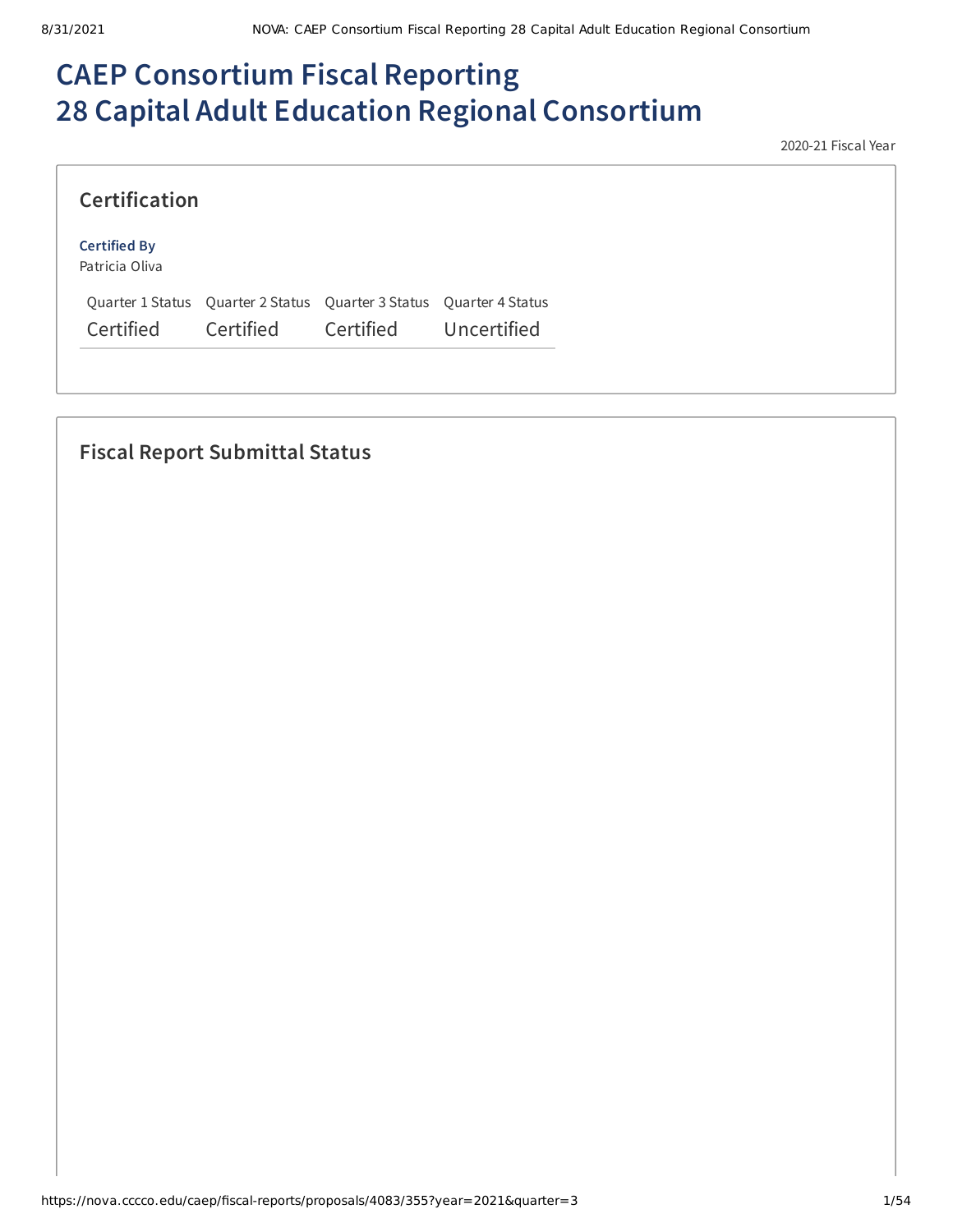| Member<br>Agency                         | Quarter 1 | Quarter 2 | Quarter 3 | Quarter 4     |
|------------------------------------------|-----------|-----------|-----------|---------------|
| Amador<br><b>County</b><br>Unified       | Submitted | Submitted | Submitted | Submitted     |
| Center Joint<br>Unified                  | Submitted | Submitted | Submitted | Not Submitted |
| Davis Joint<br>Unified                   | Submitted | Submitted | Submitted | Not Submitted |
| El Dorado<br>Co. Office of<br>Education  | Submitted | Submitted | Submitted | Not Submitted |
| <b>Elk Grove</b><br>Unified              | Submitted | Submitted | Submitted | Not Submitted |
| Folsom-<br>Cordova<br>Unified            | Submitted | Submitted | Submitted | Submitted     |
| <b>Galt Joint</b><br><b>Union High</b>   | Submitted | Submitted | Submitted | Submitted     |
| <b>Natomas</b><br>Unified                | Submitted | Submitted | Submitted | Submitted     |
| Sacramento<br><b>City Unified</b>        | Submitted | Submitted | Submitted | Not Submitted |
| Sacramento<br>Co. Office of<br>Education | Submitted | Submitted | Submitted | Submitted     |
| San Juan<br>Unified                      | Submitted | Submitted | Submitted | Submitted     |
| <b>Twin Rivers</b><br>Unified            | Submitted | Submitted | Submitted | Submitted     |
| Washington<br>Unified                    | Submitted | Submitted | Submitted | Submitted     |

# **Amador County Unified**

**Amador County Unified Q1 Report (7/1 - 9/30)**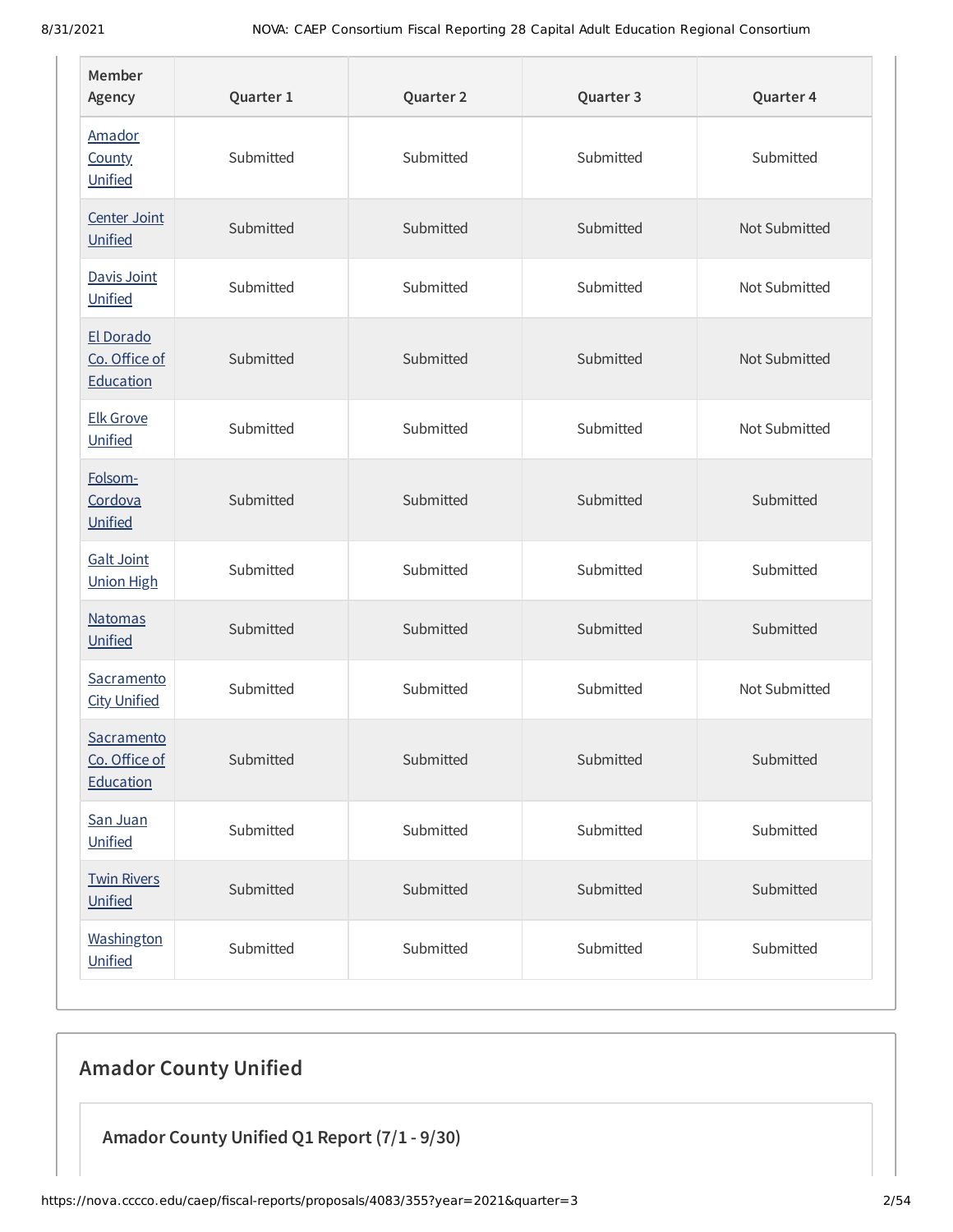| <b>Object Code</b>                                     | Year to<br>Date (YTD)<br><b>Expenditure</b> | <b>YTD</b><br>Forecast | $\frac{0}{0}$<br>Expended<br>of YTD<br>Forecast | Project<br><b>Budget</b> | $\frac{0}{0}$<br><b>Expended</b><br>of Overall<br><b>Budget</b> | <b>Budget</b><br><b>Remaining</b> |
|--------------------------------------------------------|---------------------------------------------|------------------------|-------------------------------------------------|--------------------------|-----------------------------------------------------------------|-----------------------------------|
| 1000 - Instructional Salaries                          | \$54,427                                    | \$63,035               | 86.34%                                          | \$420,231                | 12.95%                                                          | \$365,804                         |
| 2000 - Non-Instructional<br><b>Salaries</b>            | \$9,545                                     | \$13,988               | 68.24%                                          | \$93,256                 | 10.24%                                                          | \$83,711                          |
| 3000 - Employee Benefits                               | \$21,599                                    | \$20,355               | 106.11%                                         | \$135,698                | 15.92%                                                          | \$114,099                         |
| 4000 - Supplies and Materials                          | \$6,706                                     | \$13,300               | 50.42%                                          | \$88,668                 | 7.56%                                                           | \$81,962                          |
| 5000 - Other Operating<br><b>Expenses and Services</b> | \$68,388                                    | \$15,046               | 454.52%                                         | \$100,309                | 68.18%                                                          | \$31,921                          |
| 6000 - Capital Outlay                                  | \$0                                         | \$0                    | 100%                                            | \$0                      | 100%                                                            | \$0                               |
| 7000 - Other Outgo                                     | \$0                                         | \$0                    | 100%                                            | \$0                      | 100%                                                            | \$0                               |
| <b>Indirect Costs</b>                                  | \$0                                         | \$6,617                | $0\%$                                           | \$44,114                 | $0\%$                                                           | \$44,114                          |
| <b>Totals</b>                                          | \$160,665                                   | \$132,341              | 121.4%                                          | \$882,276                | 18.21%                                                          | \$721,611                         |

In Amador Adult Education the high school diploma and high school equivalency preparation courses (GED/HiSet) are well underway. Currently, both of these programs are enrolled at near or over capacity. However, the enrolled students are not engaging at the same rate as they have in previous years. During Q1 Amador Adult Ed adopted a new ESL curriculum. Although ESL courses have not begun in person, ESL staff has participated in over 10 hours of professional development and collaboration with Burlington English. Further, some funds have been spent to develop deliverables for ESL students. Additionally, the new Digital Literacy program has been launched. Students are already earning mastery certificates. The GED testing center in partnership with Pearson Vue will go live in January. Amador Adult Ed is also partnering with the local community college foundation to enroll students in college classes. Finally, we are developing new workforce readiness courses to implement.

> **Status** Submitted

**Amador County Unified Q2 Report (10/1 - 12/31)**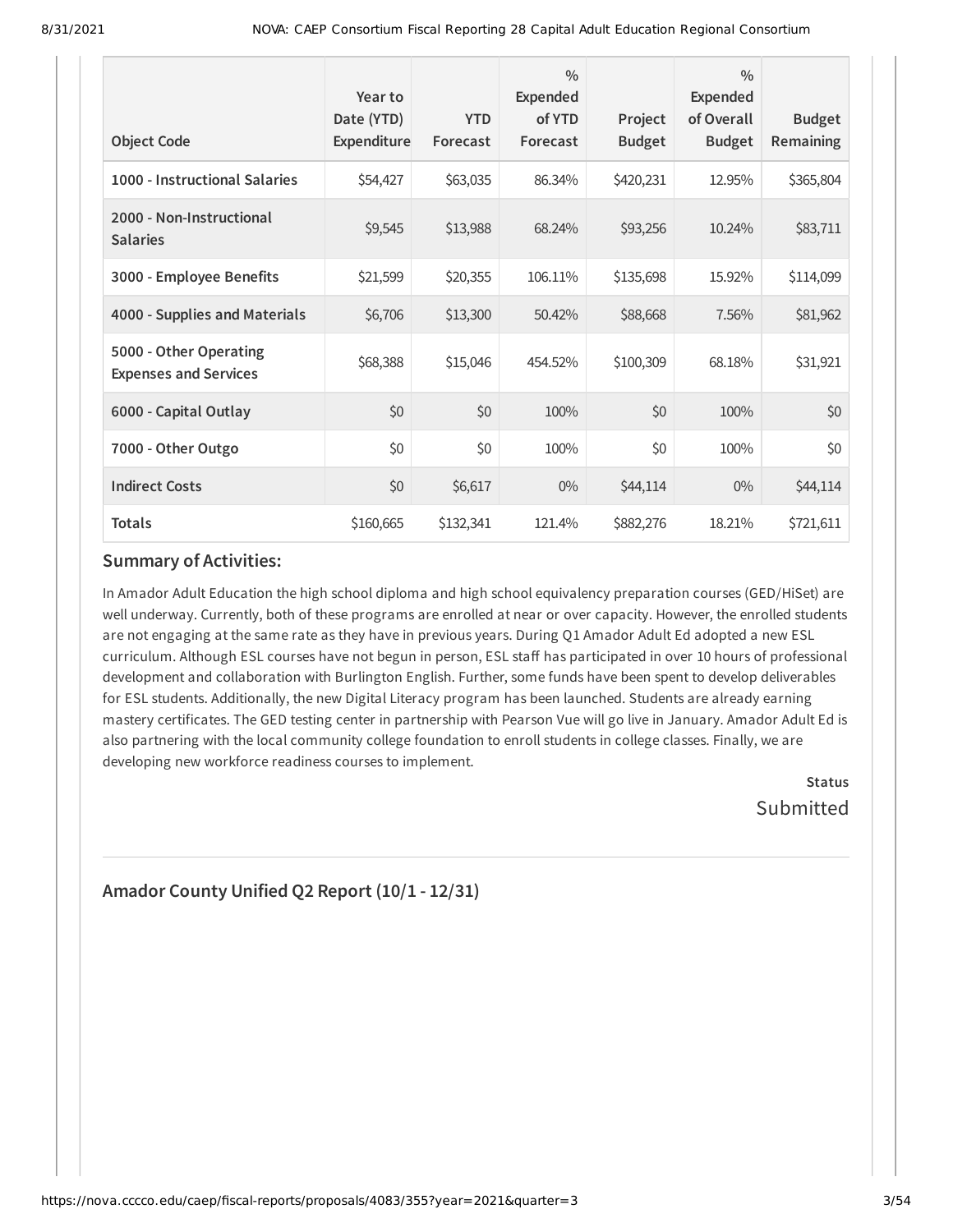| <b>Object Code</b>                                     | Year to<br>Date (YTD)<br><b>Expenditure</b> | <b>YTD</b><br>Forecast | $\frac{0}{0}$<br><b>Expended</b><br>of YTD<br>Forecast | Project<br><b>Budget</b> | $\frac{0}{0}$<br><b>Expended</b><br>of Overall<br><b>Budget</b> | <b>Budget</b><br>Remaining |
|--------------------------------------------------------|---------------------------------------------|------------------------|--------------------------------------------------------|--------------------------|-----------------------------------------------------------------|----------------------------|
| 1000 - Instructional Salaries                          | \$120,630                                   | \$126,069              | 95.69%                                                 | \$420,231                | 28.71%                                                          | \$299,601                  |
| 2000 - Non-Instructional<br><b>Salaries</b>            | \$25,251                                    | \$27,977               | 90.26%                                                 | \$93,256                 | 27.08%                                                          | \$68,005                   |
| 3000 - Employee Benefits                               | \$48,033                                    | \$40,709               | 117.99%                                                | \$135,698                | 35.4%                                                           | \$87,665                   |
| 4000 - Supplies and Materials                          | \$19,837                                    | \$26,600               | 74.57%                                                 | \$88,668                 | 22.37%                                                          | \$68,831                   |
| 5000 - Other Operating<br><b>Expenses and Services</b> | \$68,388                                    | \$30,093               | 227.26%                                                | \$100,309                | 68.18%                                                          | \$31,921                   |
| 6000 - Capital Outlay                                  | \$0                                         | \$0                    | 100%                                                   | \$0                      | 100%                                                            | \$0                        |
| 7000 - Other Outgo                                     | \$0                                         | \$0                    | 100%                                                   | \$0                      | 100%                                                            | \$0                        |
| <b>Indirect Costs</b>                                  | \$14,109                                    | \$13,234               | 106.61%                                                | \$44,114                 | 31.98%                                                          | \$30,005                   |
| <b>Totals</b>                                          | \$296,248                                   | \$264,683              | 111.93%                                                | \$882,276                | 33.58%                                                          | \$586,028                  |

Amador Adult Education has spent the first 2 quarters moving between distance learning and in-person learning. We have a full schedule of adults in high school diploma, GED preparation and are working to get our ESL program up and running. We have tested some ESL students but they lack the digital skills to run courses remotely. We are working on that. We have also started Digital Literacy certificate programs as well as substitute teacher training, and instructional assistant training. The biggest accomplishment we have begun this quarter is to complete our GED testing center certification. We went live on a Wednesday and on the first Saturday one student registered and took a GED test. This will be a huge benefit to our local adult services.

> **Status** Submitted

# **Allocation Year Closeout: 2018-19**

I have reviewed the financial reports for my agency and confirm that all funds for this allocation year have been spent.

**2018-19 Reverted Funds:** \$0

**2018-19 Status** Closed

**Submitting Authority** Kelly Hunkins, Principal & CTE Director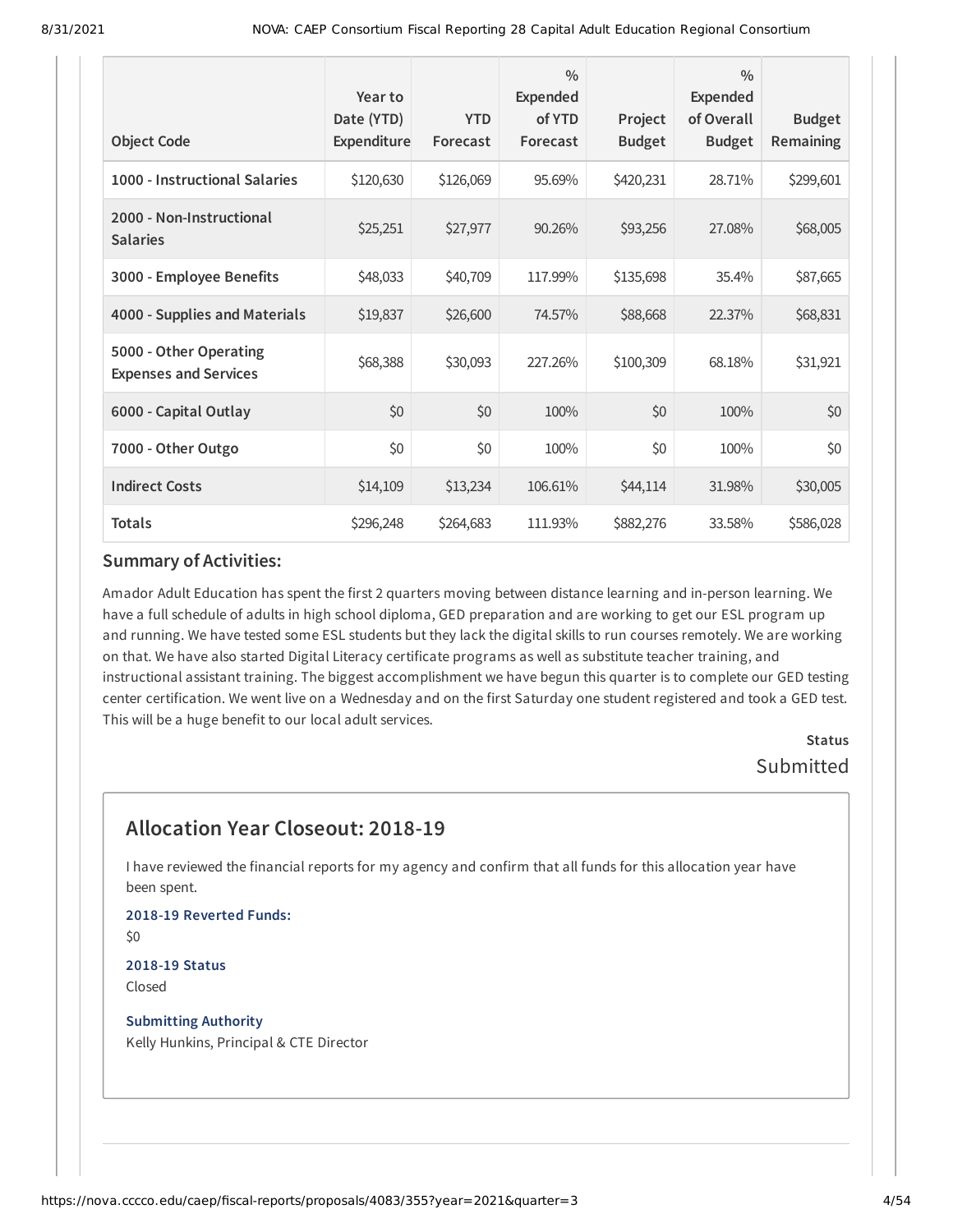# **Amador County Unified Q3 Report (1/1 - 3/31)**

| <b>Object Code</b>                                     | Year to<br>Date (YTD)<br>Expenditure | <b>YTD</b><br>Forecast | $\frac{0}{0}$<br>Expended<br>of YTD<br>Forecast | Project<br><b>Budget</b> | $\frac{0}{0}$<br><b>Expended</b><br>of Overall<br><b>Budget</b> | <b>Budget</b><br><b>Remaining</b> |
|--------------------------------------------------------|--------------------------------------|------------------------|-------------------------------------------------|--------------------------|-----------------------------------------------------------------|-----------------------------------|
| 1000 - Instructional Salaries                          | \$190,111                            | \$189,104              | 100.53%                                         | \$420,231                | 45.24%                                                          | \$230,120                         |
| 2000 - Non-Instructional<br><b>Salaries</b>            | \$40,408                             | \$41,965               | 96.29%                                          | \$93,256                 | 43.33%                                                          | \$52,848                          |
| 3000 - Employee Benefits                               | \$74,912                             | \$61,064               | 122.68%                                         | \$135,698                | 55.2%                                                           | \$60,786                          |
| 4000 - Supplies and Materials                          | \$24,004                             | \$39,901               | 60.16%                                          | \$88,668                 | 27.07%                                                          | \$64,664                          |
| 5000 - Other Operating<br><b>Expenses and Services</b> | \$71,355                             | \$45,139               | 158.08%                                         | \$100,309                | 71.14%                                                          | \$28,954                          |
| 6000 - Capital Outlay                                  | \$0                                  | \$0                    | 100%                                            | \$0                      | 100%                                                            | \$0                               |
| 7000 - Other Outgo                                     | \$0                                  | \$0                    | 100%                                            | \$0                      | 100%                                                            | \$0                               |
| <b>Indirect Costs</b>                                  | \$14,109                             | \$19,851               | 71.07%                                          | \$44,114                 | 31.98%                                                          | \$30,005                          |
| <b>Totals</b>                                          | \$414,899                            | \$397,024              | 104.5%                                          | \$882,276                | 47.03%                                                          | \$467,377                         |

### **Summary of Activities:**

Amador Adult Education opened up for in-person instruction in January 2021. Our in-person courses included ESL, GED Test Prep, ABE, and High School Diploma. We also offered Playcare for ESL parents. Classes weren't full, but we proceeded so that we could establish consistency and build for next year. Our salaries increased during the 2nd and 3rd quarters due to COVID processes taking longer for disinfecting and setting up as we share a facility with a high school. Additionally, we help more staff PD during this time to guarantee that all staff was fully prepared to work in person and that students and staff would understand and implement all COVID protocols. We also opened for GED testing which has been highly successful. And finally, we have increased our technology, software, and advertising spending /budgets due to COVID responses.

> **Status Submitted**

# **Amador County Unified Q4 Report (4/1 - 6/30)**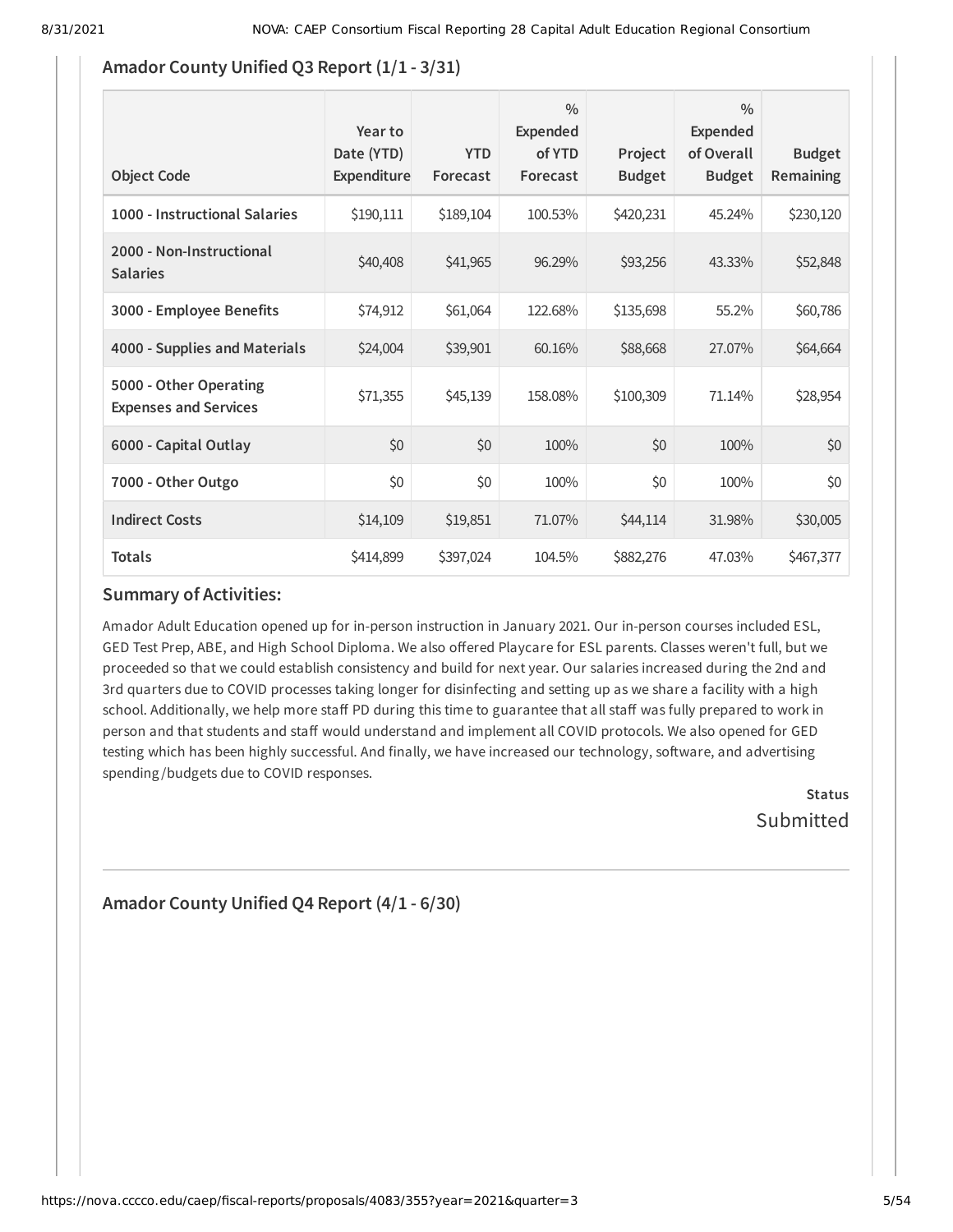| <b>Object Code</b>                                     | Year to<br>Date (YTD)<br><b>Expenditure</b> | <b>YTD</b><br>Forecast | $\frac{0}{0}$<br><b>Expended</b><br>of YTD<br>Forecast | Project<br><b>Budget</b> | $\frac{0}{0}$<br><b>Expended</b><br>of Overall<br><b>Budget</b> | <b>Budget</b><br><b>Remaining</b> |
|--------------------------------------------------------|---------------------------------------------|------------------------|--------------------------------------------------------|--------------------------|-----------------------------------------------------------------|-----------------------------------|
| 1000 - Instructional Salaries                          | \$262,166                                   | \$252,139              | 103.98%                                                | \$420,231                | 62.39%                                                          | \$158,065                         |
| 2000 - Non-Instructional<br><b>Salaries</b>            | \$57,605                                    | \$55,954               | 102.95%                                                | \$93,256                 | 61.77%                                                          | \$35,651                          |
| 3000 - Employee Benefits                               | \$102,317                                   | \$81,419               | 125.67%                                                | \$135,698                | 75.4%                                                           | \$33,381                          |
| 4000 - Supplies and Materials                          | \$32,963                                    | \$53,201               | 61.96%                                                 | \$88,668                 | 37.18%                                                          | \$55,705                          |
| 5000 - Other Operating<br><b>Expenses and Services</b> | \$76,946                                    | \$60,185               | 127.85%                                                | \$100,309                | 76.71%                                                          | \$23,363                          |
| 6000 - Capital Outlay                                  | \$0                                         | \$0                    | 100%                                                   | \$0                      | 100%                                                            | \$0                               |
| 7000 - Other Outgo                                     | \$0                                         | \$0                    | 100%                                                   | \$0                      | 100%                                                            | \$0                               |
| <b>Indirect Costs</b>                                  | \$14,109                                    | \$26,468               | 53.31%                                                 | \$44,114                 | 31.98%                                                          | \$30,005                          |
| <b>Totals</b>                                          | \$546,106                                   | \$529,366              | 103.16%                                                | \$882,276                | 61.9%                                                           | \$336,170                         |

I certify that our agency did not exceed the allowed indirect rate as directed in the Adult Education Program **Guidance:** Yes

#### **Summary of Activities:**

Amador Adult Education was supporting online classes in ESL, GED test Prep, ASE, ABE, Beginning Digital Literacy, workforce preparation for Instructional Assistants, and GED testing services. Most programming was held virtually until November when we returned to in-person instruction. However, due to the COVID restrictions, we could only accommodate a small percentage of our clients. And many clients, in ESL especially, wanted to learn in person. Funds were spent on salaries and benefits, supplies and technology, online curriculum (Edgenuity and Burlington English), expanded marketing opportunities and website development, GED testing center hours, staff hours for partnership development, transition services, staff meetings, and professional development for virtual/hybrid teaching.

> **Status** Submitted

# **Center Joint Unified**

**Center Joint Unified Q1 Report (7/1 - 9/30)**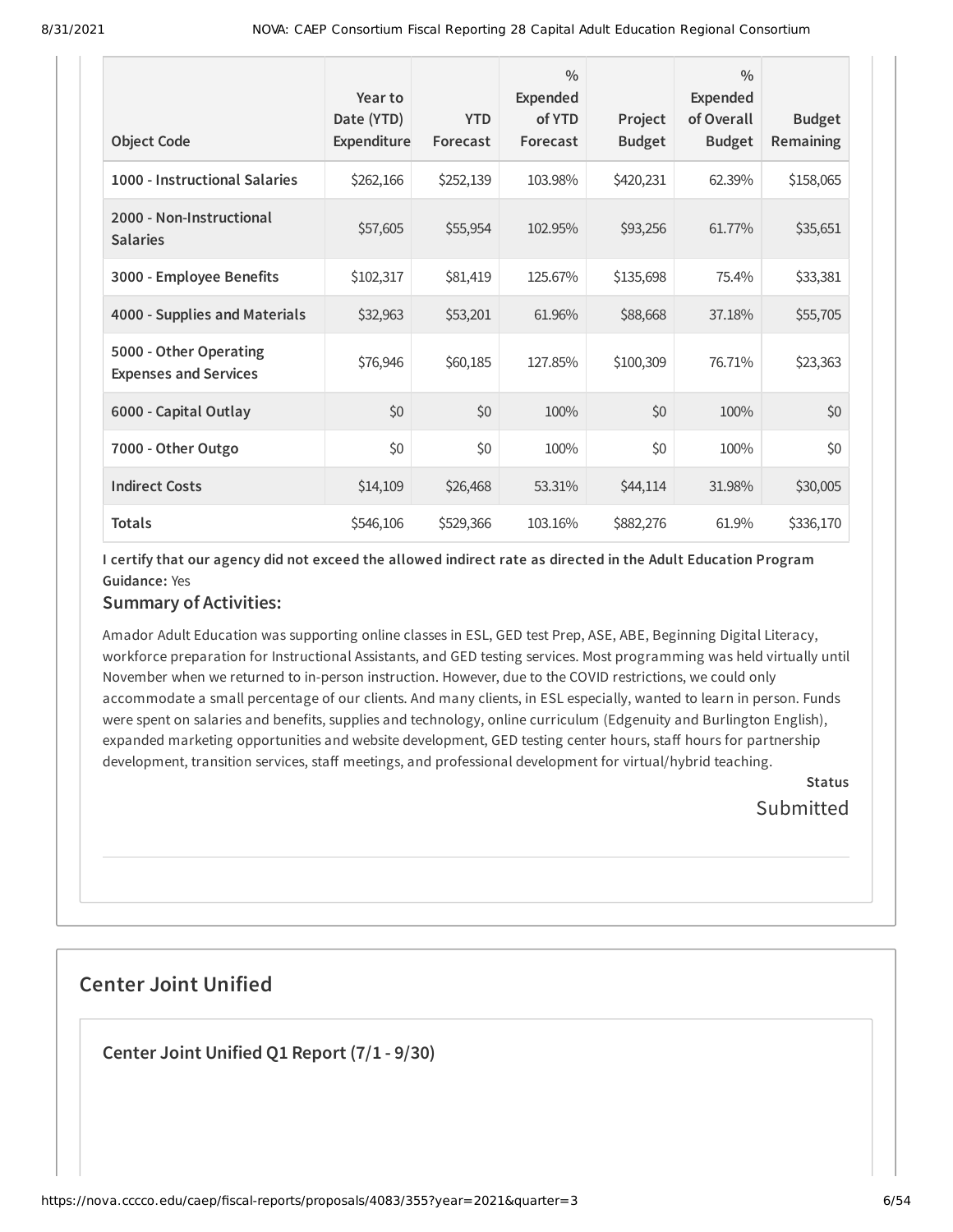| <b>Object Code</b>                                     | Year to<br>Date (YTD)<br>Expenditure | <b>YTD</b><br>Forecast | $\frac{0}{0}$<br>Expended<br>of YTD<br>Forecast | Project<br><b>Budget</b> | $\frac{0}{0}$<br>Expended<br>of Overall<br><b>Budget</b> | <b>Budget</b><br>Remaining |
|--------------------------------------------------------|--------------------------------------|------------------------|-------------------------------------------------|--------------------------|----------------------------------------------------------|----------------------------|
| 1000 - Instructional Salaries                          | \$25,327                             | \$25,500               | 99.32%                                          | \$170,000                | 14.9%                                                    | \$144,673                  |
| 2000 - Non-Instructional<br><b>Salaries</b>            | \$9,195                              | \$6,750                | 136.22%                                         | \$45,000                 | 20.43%                                                   | \$35,805                   |
| 3000 - Employee Benefits                               | \$8,402                              | \$7,500                | 112.03%                                         | \$50,000                 | 16.8%                                                    | \$41,598                   |
| 4000 - Supplies and Materials                          | \$337                                | \$7,015                | 4.8%                                            | \$46,767                 | 0.72%                                                    | \$46,430                   |
| 5000 - Other Operating<br><b>Expenses and Services</b> | \$200                                | \$3,809                | 5.25%                                           | \$25,396                 | 0.79%                                                    | \$25,196                   |
| 6000 - Capital Outlay                                  | \$0                                  | \$0                    | 100%                                            | \$0                      | 100%                                                     | \$0                        |
| 7000 - Other Outgo                                     | \$0                                  | \$0                    | 100%                                            | \$0                      | 100%                                                     | \$0                        |
| <b>Indirect Costs</b>                                  | \$2,173                              | \$2,529                | 85.93%                                          | \$16,858                 | 12.89%                                                   | \$14,685                   |
| <b>Totals</b>                                          | \$45,634                             | \$53,103               | 85.93%                                          | \$354,021                | 12.89%                                                   | \$308,387                  |

Instructional salaries fell just under target for quarter 1 because we hired a new ESL teacher to replace one that left in March of 2020. The new hire's salary is less due to years of service/experience. Also affecting our payroll costs, our first semester of Para-Educator Training was postponed to the Spring Semester due to lack of student enrollment. All of our classes are being taught virtually during the first quarter. Due to no students or teachers being on campus, less consumable supplies and materials are needed, other than for use by the adult education office staff. Technology upgrades are in the process of being ordered. Those costs will be incurred later in the fiscal year. As a response to COVID-19; staff development costs, conference fees and travel costs have been greatly reduced or eliminated because of virtual platforms. Expenditures to renew online platforms, such as Burlington English, Aztec, and Essential Education, will come in later quarters.

#### **Summary of Activities:**

2020-2021 quarter 1 Adult Ed funds support our program (3 ESL classes, 1 GED Test Preparation/High School Diploma Completion class, and 1 Para-Educator Training class). Funds were spent on payroll, supplies for the office staff, and the addition of seats to our online Apex curriculum for High School Diploma Completion. Our school year started in full distance learning mode with all instruction being virtual. ESL students are being tested in-person, 1:1, per District guidelines. Our office remains open with social distancing measures in place to ensure the safety of the public and our office staff. Our registration forms have been moved to electronic form on our website to limit the need to have students physically in the office for extended periods.

> **Status** Submitted

### **Center Joint Unified Q2 Report (10/1 - 12/31)**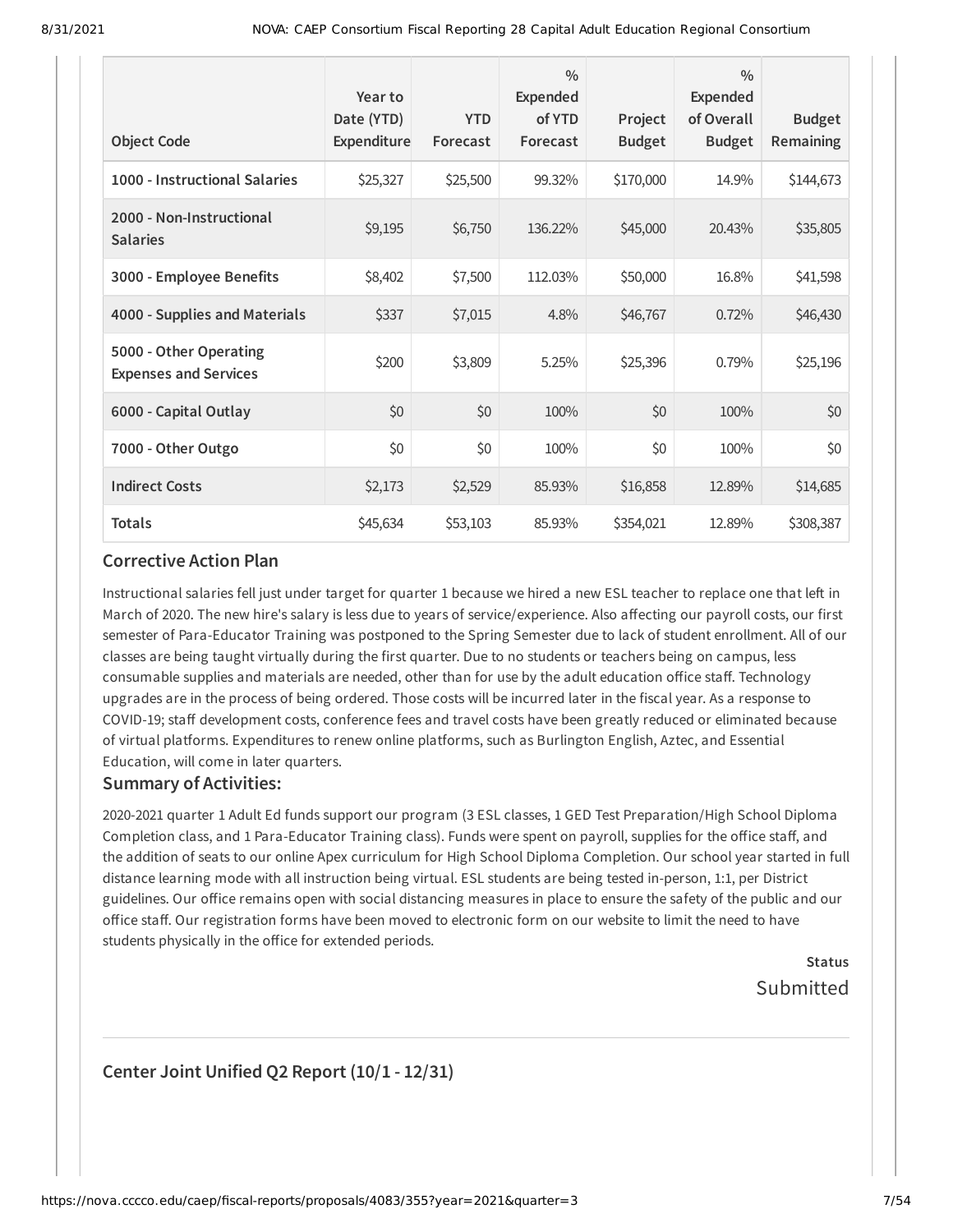|                                                        | Year to<br>Date (YTD) | <b>YTD</b> | $\frac{0}{0}$<br><b>Expended</b><br>of YTD | Project       | $\frac{0}{0}$<br><b>Expended</b><br>of Overall | <b>Budget</b> |
|--------------------------------------------------------|-----------------------|------------|--------------------------------------------|---------------|------------------------------------------------|---------------|
| <b>Object Code</b>                                     | Expenditure           | Forecast   | Forecast                                   | <b>Budget</b> | <b>Budget</b>                                  | Remaining     |
| 1000 - Instructional Salaries                          | \$57,948              | \$51,000   | 113.62%                                    | \$170,000     | 34.09%                                         | \$112,052     |
| 2000 - Non-Instructional<br><b>Salaries</b>            | \$17,941              | \$13,500   | 132.9%                                     | \$45,000      | 39.87%                                         | \$27,059      |
| 3000 - Employee Benefits                               | \$18,079              | \$15,000   | 120.53%                                    | \$50,000      | 36.16%                                         | \$31,921      |
| 4000 - Supplies and Materials                          | \$3,081               | \$14,030   | 21.96%                                     | \$46,767      | 6.59%                                          | \$43,686      |
| 5000 - Other Operating<br><b>Expenses and Services</b> | \$1,638               | \$7,619    | 21.5%                                      | \$25,396      | 6.45%                                          | \$23,758      |
| 6000 - Capital Outlay                                  | \$0                   | \$0        | 100%                                       | \$0           | 100%                                           | \$0           |
| 7000 - Other Outgo                                     | \$0                   | \$0        | 100%                                       | \$0           | 100%                                           | \$0           |
| <b>Indirect Costs</b>                                  | \$4,934               | \$5,057    | 97.56%                                     | \$16,858      | 29.27%                                         | \$11,924      |
| <b>Totals</b>                                          | \$103,621             | \$106,206  | 97.57%                                     | \$354,021     | 29.27%                                         | \$250,400     |

Since we are in distance learning mode and no students or teachers are on campus, less consumable supplies and materials are needed, other than for use by the adult education office staff. Technology upgrades are in the process of being ordered. Those costs will be incurred later in the fiscal year. As a response to COVID-19, staff development costs, conference fees, and travel costs have been greatly reduced or eliminated because of virtual platforms. Expenditures to renew online platforms, such as Burlington English, will come in later quarters.

#### **Summary of Activities:**

In the 2nd quarter of 2020-2021, Adult Ed funds continue to support our program (3 ESL classes, 1 GED Test Preparation/High School Diploma Completion class, and 1 Para-Educator Training class). During the 2nd quarter, funds were primarily spent on payroll, furniture to reconfigure our ESL classrooms for social distancing, additional seats to our online Apex curriculum for High School Diploma Completion, and renewal of seats via Essential Education for GED Test Preparation. We have continued in full distance learning mode with all instruction being virtual. ASE and ESL students were tested in-person, 1:1 and 2:1 with safety and disinfecting measures in place. Our office remains open with social distancing measures in place to ensure the safety of the public and our office staff. Our registration forms have been moved to electronic form on our website to limit the need to have students physically in the office for extended periods.

> **Status** Submitted

# **Allocation Year Closeout: 2018-19**

I have reviewed the financial reports for my agency and confirm that all funds for this allocation year have been spent.

### **2018-19 Reverted Funds:** \$0 **2018-19 Status** Closed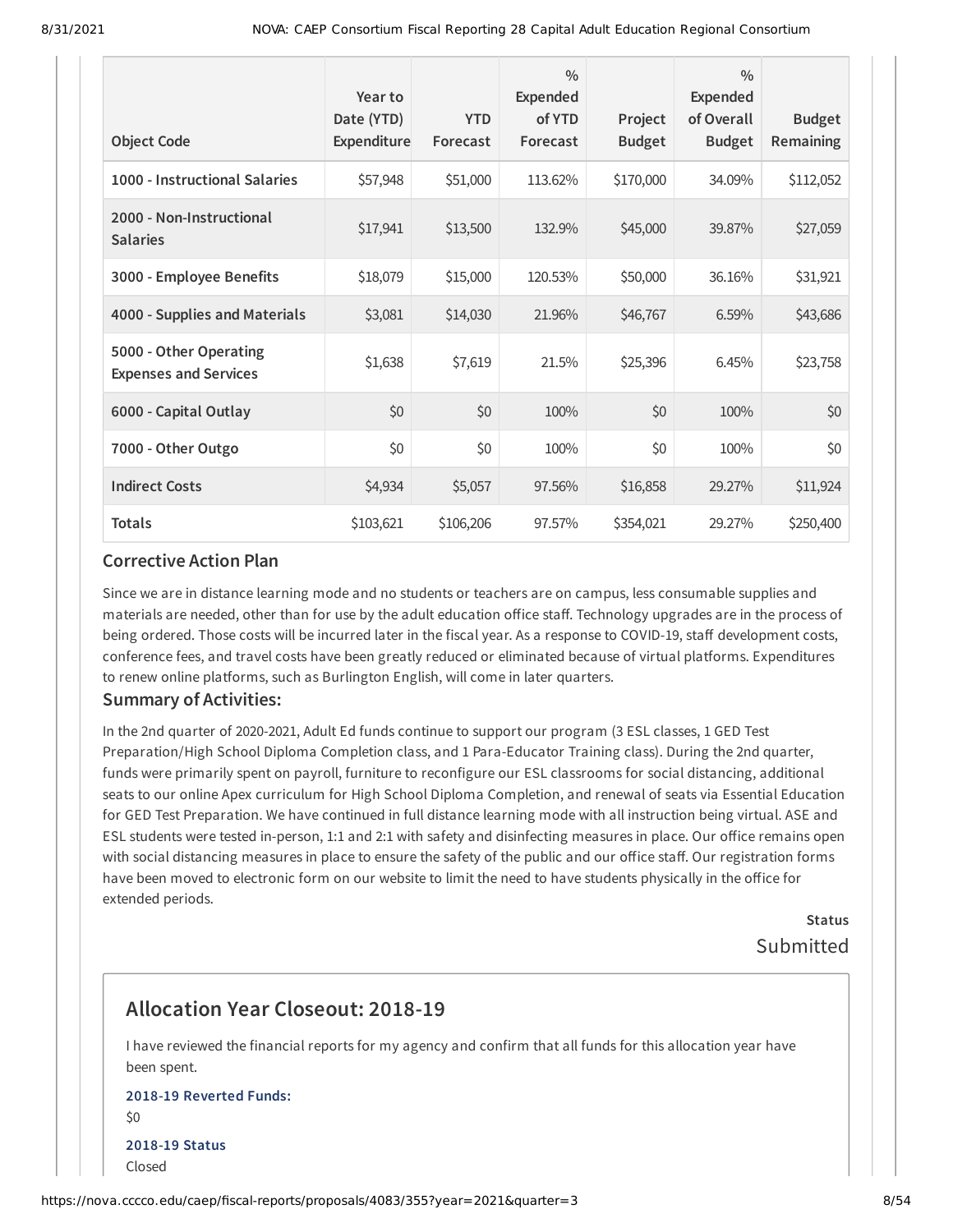**Submitting Authority** David French, Principal Gabrianna Martin, Staff Secretary

# **Center Joint Unified Q3 Report (1/1 - 3/31)**

|                                                        | Year to<br>Date (YTD) | <b>YTD</b> | $\frac{0}{0}$<br><b>Expended</b><br>of YTD | Project       | $\frac{0}{0}$<br><b>Expended</b><br>of Overall | <b>Budget</b>    |
|--------------------------------------------------------|-----------------------|------------|--------------------------------------------|---------------|------------------------------------------------|------------------|
| <b>Object Code</b>                                     | Expenditure           | Forecast   | Forecast                                   | <b>Budget</b> | <b>Budget</b>                                  | <b>Remaining</b> |
| 1000 - Instructional Salaries                          | \$91,210              | \$76,500   | 119.23%                                    | \$170,000     | 53.65%                                         | \$78,790         |
| 2000 - Non-Instructional<br><b>Salaries</b>            | \$26,736              | \$20,250   | 132.03%                                    | \$45,000      | 59.41%                                         | \$18,264         |
| 3000 - Employee Benefits                               | \$27,892              | \$22,500   | 123.96%                                    | \$50,000      | 55.78%                                         | \$22,108         |
| 4000 - Supplies and Materials                          | \$26,879              | \$21,045   | 127.72%                                    | \$46,767      | 57.47%                                         | \$19,888         |
| 5000 - Other Operating<br><b>Expenses and Services</b> | \$2,826               | \$11,428   | 24.73%                                     | \$25,396      | 11.13%                                         | \$22,570         |
| 6000 - Capital Outlay                                  | \$0                   | \$0        | 100%                                       | \$0           | 100%                                           | \$0              |
| 7000 - Other Outgo                                     | \$0                   | \$0        | 100%                                       | \$0           | 100%                                           | \$0              |
| <b>Indirect Costs</b>                                  | \$8,777               | \$7,586    | 115.7%                                     | \$16,858      | 52.06%                                         | \$8,081          |
| <b>Totals</b>                                          | \$184,320             | \$159,309  | 115.7%                                     | \$354,021     | 52.06%                                         | \$169,701        |

### **Summary of Activities:**

In the 3rd quarter of 2020-2021, Adult Ed funds continue to support our program (3 ESL classes, 1 GED Test Preparation/High School Diploma Completion class, and 1 Para-Educator Training class). During the 3rd quarter, funds were primarily spent on payroll and technology upgrades specified in our Special Project Allocation. We have continued in full distance learning mode with all instruction being virtual. ESL students were tested in-person, 1:1 and 2:1 with safety and disinfecting measures in place. Our office remains open with social distancing measures in place to ensure the safety of the public and our office staff. Our registration forms have been moved to electronic form on our website to limit the need to have students physically in the office for extended periods.

**Status** Submitted

**Center Joint Unified Q4 Report (4/1 - 6/30)**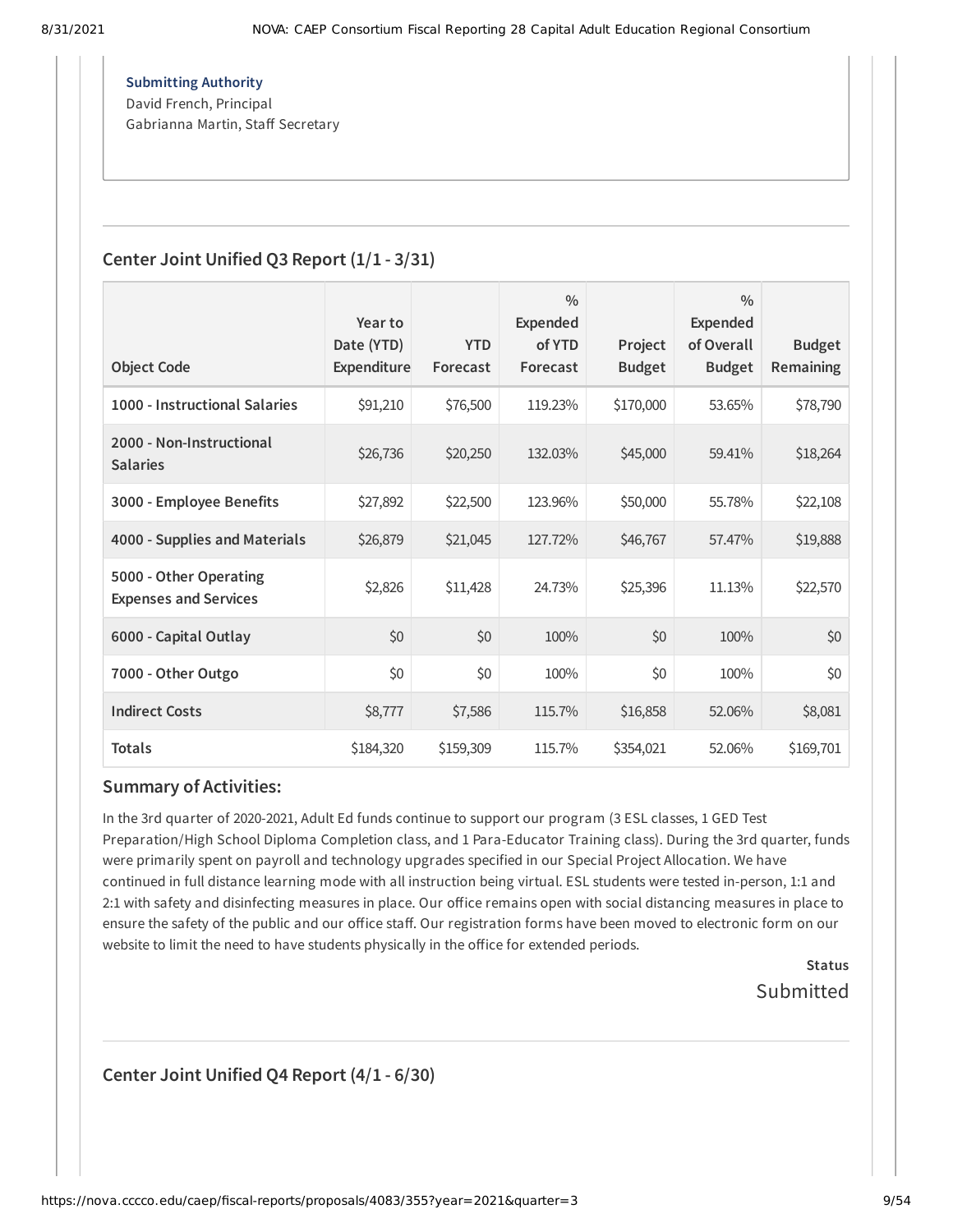| <b>Object Code</b>                                     | Year to<br>Date (YTD)<br>Expenditure | <b>YTD</b><br>Forecast | $\frac{0}{0}$<br>Expended<br>of YTD<br>Forecast | Project<br><b>Budget</b> | $\frac{0}{0}$<br>Expended<br>of Overall<br><b>Budget</b> | <b>Budget</b><br>Remaining   |
|--------------------------------------------------------|--------------------------------------|------------------------|-------------------------------------------------|--------------------------|----------------------------------------------------------|------------------------------|
| 1000 - Instructional Salaries                          | \$91,210                             | \$102,000              | 89.42%                                          | \$170,000                | 53.65%                                                   | \$78,790                     |
| 2000 - Non-Instructional<br><b>Salaries</b>            | \$26,736                             | \$27,000               | 99.02%                                          | \$45,000                 | 59.41%                                                   | \$18,264                     |
| 3000 - Employee Benefits                               | \$27,892                             | \$30,000               | 92.97%                                          | \$50,000                 | 55.78%                                                   | \$22,108                     |
| 4000 - Supplies and Materials                          | \$26,879                             | \$28,060               | 95.79%                                          | \$46,767                 | 57.47%                                                   | \$19,888                     |
| 5000 - Other Operating<br><b>Expenses and Services</b> | \$2,826                              | \$15,238               | 18.55%                                          | \$25,396                 | 11.13%                                                   | \$22,570                     |
| 6000 - Capital Outlay                                  | \$0                                  | \$0                    | 100%                                            | \$0                      | 100%                                                     | \$0                          |
| 7000 - Other Outgo                                     | \$0                                  | \$0                    | 100%                                            | \$0                      | 100%                                                     | \$0                          |
| <b>Indirect Costs</b>                                  | \$8,777                              | \$10,115               | 86.77%                                          | \$16,858                 | 52.06%                                                   | \$8,081                      |
| <b>Totals</b>                                          | \$184,320                            | \$212,413              | 86.77%                                          | \$354,021                | 52.06%                                                   | \$169,701                    |
|                                                        |                                      |                        |                                                 |                          |                                                          | <b>Status</b><br>Unsubmitted |

# **Davis Joint Unified**

**Davis Joint Unified Q1 Report (7/1 - 9/30)**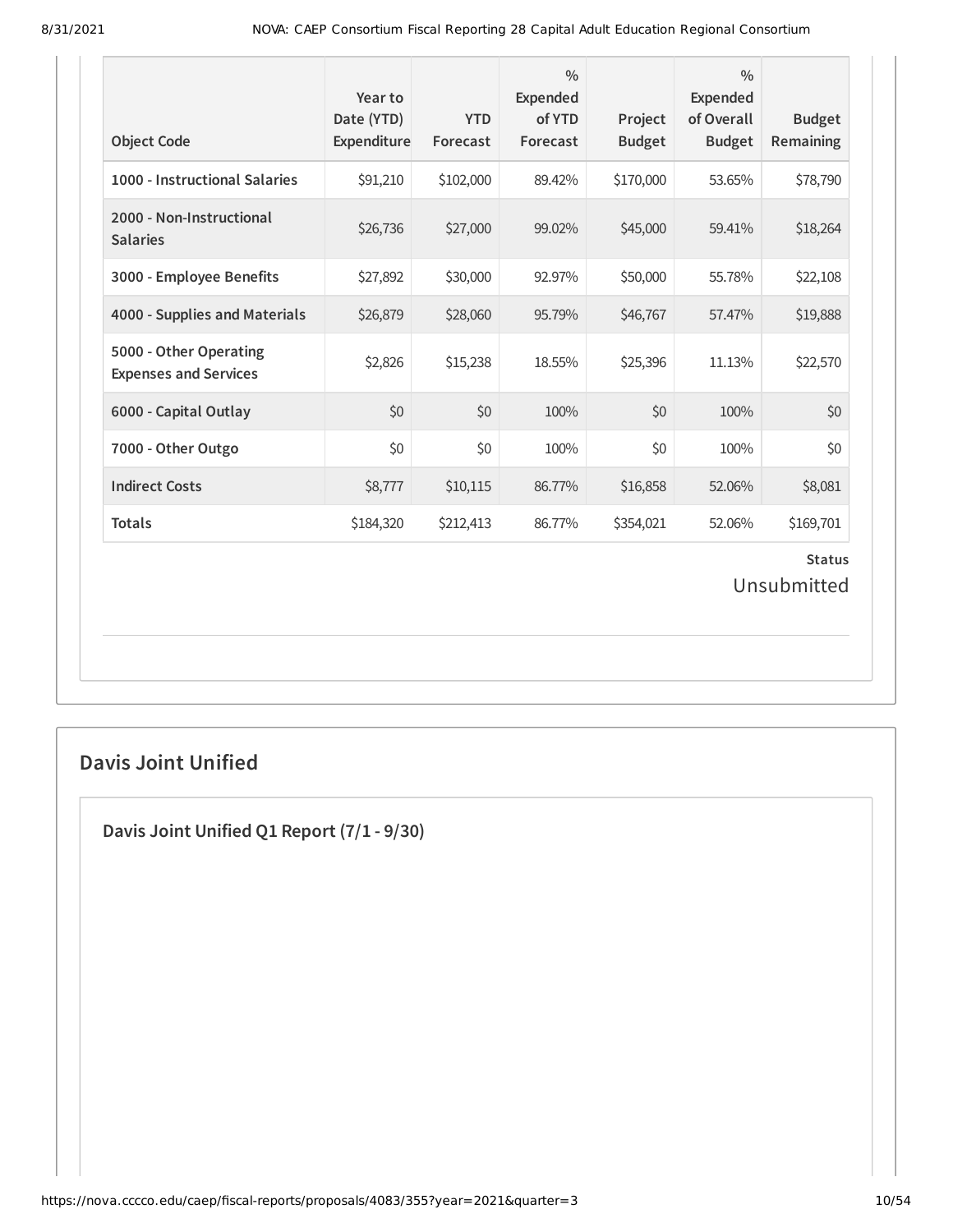| <b>Object Code</b>                                     | Year to<br>Date (YTD)<br>Expenditure | <b>YTD</b><br>Forecast | $\frac{0}{0}$<br><b>Expended</b><br>of YTD<br>Forecast | Project<br><b>Budget</b> | $\frac{0}{0}$<br><b>Expended</b><br>of Overall<br><b>Budget</b> | <b>Budget</b><br>Remaining |
|--------------------------------------------------------|--------------------------------------|------------------------|--------------------------------------------------------|--------------------------|-----------------------------------------------------------------|----------------------------|
| 1000 - Instructional Salaries                          | \$17,909                             | \$44,000               | 40.7%                                                  | \$220,000                | 8.14%                                                           | \$202,091                  |
| 2000 - Non-Instructional<br><b>Salaries</b>            | \$10,020                             | \$19,957               | 50.21%                                                 | \$99,786                 | 10.04%                                                          | \$89,766                   |
| 3000 - Employee Benefits                               | \$9,268                              | \$17,696               | 52.37%                                                 | \$88,480                 | 10.47%                                                          | \$79,212                   |
| 4000 - Supplies and Materials                          | \$2,979                              | \$6,655                | 44.77%                                                 | \$33,273                 | 8.95%                                                           | \$30,294                   |
| 5000 - Other Operating<br><b>Expenses and Services</b> | \$2,971                              | \$8,800                | 33.76%                                                 | \$44,000                 | 6.75%                                                           | \$41,029                   |
| 6000 - Capital Outlay                                  | \$0                                  | \$0                    | 100%                                                   | \$0                      | 100%                                                            | \$0                        |
| 7000 - Other Outgo                                     | \$0                                  | \$0                    | 100%                                                   | \$0                      | 100%                                                            | \$0                        |
| <b>Indirect Costs</b>                                  | \$0                                  | \$4,855                | $0\%$                                                  | \$24,277                 | $0\%$                                                           | \$24,277                   |
| <b>Totals</b>                                          | \$43,147                             | \$101,963              | 42.32%                                                 | \$509,816                | 8.46%                                                           | \$466,669                  |

The continuation of distance learning /school closures has changed our calculus as it relates to spending. We would normally have much higher costs in relation to materials and supplies and professional services, but with all of our students learning from home, we haven't been making copies or purchasing student support supplies. It also caused the start of our Nursing Assistant program to be delayed so we didn't spend money on textbooks or supplies for that class. We also aren't attending professional development in person which means no registration fees or travel costs. We anticipate that our expenses will continue to be lower than normal as long as we continue in distance learning. We also didn't start classes until late in September so our instructional expenses in Q1 were lower than they will be in future quarters.

### **Summary of Activities:**

Preparation for Distance Learning, outreach to students, orientation and testing for incoming students, and implementation of Distance Learning in 3 state programs: High School Diploma, English as a Second Language, and Parent-Child K12 Success.

**Status** Submitted

**Davis Joint Unified Q2 Report (10/1 - 12/31)**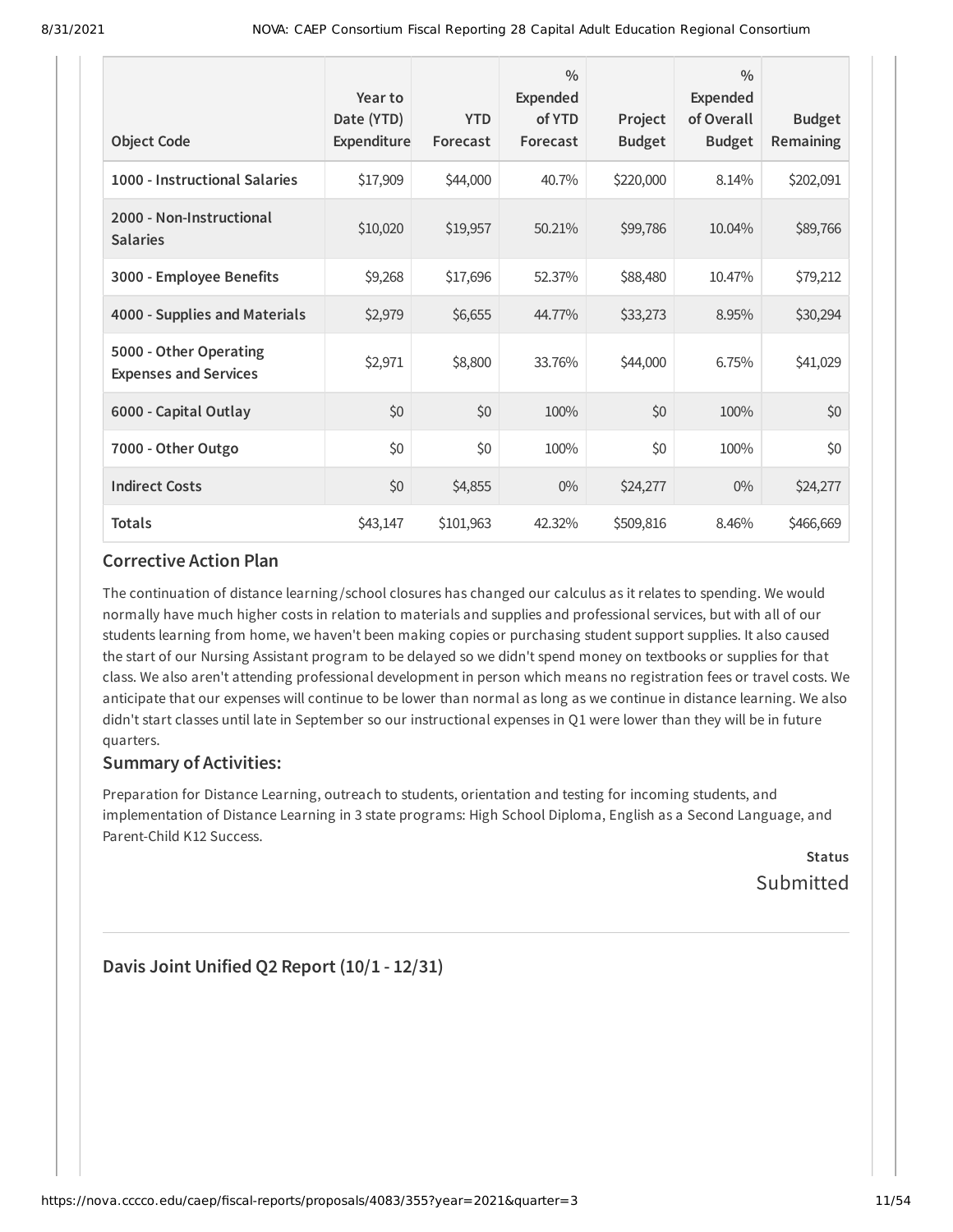| <b>Object Code</b>                                     | Year to<br>Date (YTD)<br>Expenditure | <b>YTD</b><br>Forecast | $\frac{0}{0}$<br><b>Expended</b><br>of YTD<br>Forecast | Project<br><b>Budget</b> | $\frac{0}{0}$<br><b>Expended</b><br>of Overall<br><b>Budget</b> | <b>Budget</b><br>Remaining |
|--------------------------------------------------------|--------------------------------------|------------------------|--------------------------------------------------------|--------------------------|-----------------------------------------------------------------|----------------------------|
|                                                        |                                      |                        |                                                        |                          |                                                                 |                            |
| 1000 - Instructional Salaries                          | \$80,038                             | \$88,000               | 90.95%                                                 | \$220,000                | 36.38%                                                          | \$139,962                  |
| 2000 - Non-Instructional<br><b>Salaries</b>            | \$36,622                             | \$39,914               | 91.75%                                                 | \$99,786                 | 36.7%                                                           | \$63,164                   |
| 3000 - Employee Benefits                               | \$36,692                             | \$35,392               | 103.67%                                                | \$88,480                 | 41.47%                                                          | \$51,788                   |
| 4000 - Supplies and Materials                          | \$2,988                              | \$13,309               | 22.45%                                                 | \$33,273                 | 8.98%                                                           | \$30,285                   |
| 5000 - Other Operating<br><b>Expenses and Services</b> | \$8,167                              | \$17,600               | 46.4%                                                  | \$44,000                 | 18.56%                                                          | \$35,833                   |
| 6000 - Capital Outlay                                  | \$0                                  | \$0                    | 100%                                                   | \$0                      | 100%                                                            | \$0                        |
| 7000 - Other Outgo                                     | \$0                                  | \$0                    | 100%                                                   | \$0                      | 100%                                                            | \$0                        |
| <b>Indirect Costs</b>                                  | \$0                                  | \$9,711                | $0\%$                                                  | \$24,277                 | $0\%$                                                           | \$24,277                   |
| <b>Totals</b>                                          | \$164,507                            | \$203,926              | 80.67%                                                 | \$509,816                | 32.27%                                                          | \$345,309                  |

Distance Learning delivery of programs: ASE (High school diploma), ESL, and Parent-Child K12 Success. Classified support for these programs. Preparation and training for Workforce Readiness (NWOW). Recruitment and planning for Nursing Assistant program (CTE). The school is also going through accreditation this year so team meetings, program evaluation, and action plan development are ongoing and involve all staff.

# **Status** Submitted

# **Allocation Year Closeout: 2018-19**

I have reviewed the financial reports for my agency and confirm that all funds for this allocation year have been spent.

**2018-19 Reverted Funds:**

\$0

#### **2018-19 Status** Closed

**Submitting Authority**

Grace Sauser, Principal

**Davis Joint Unified Q3 Report (1/1 - 3/31)**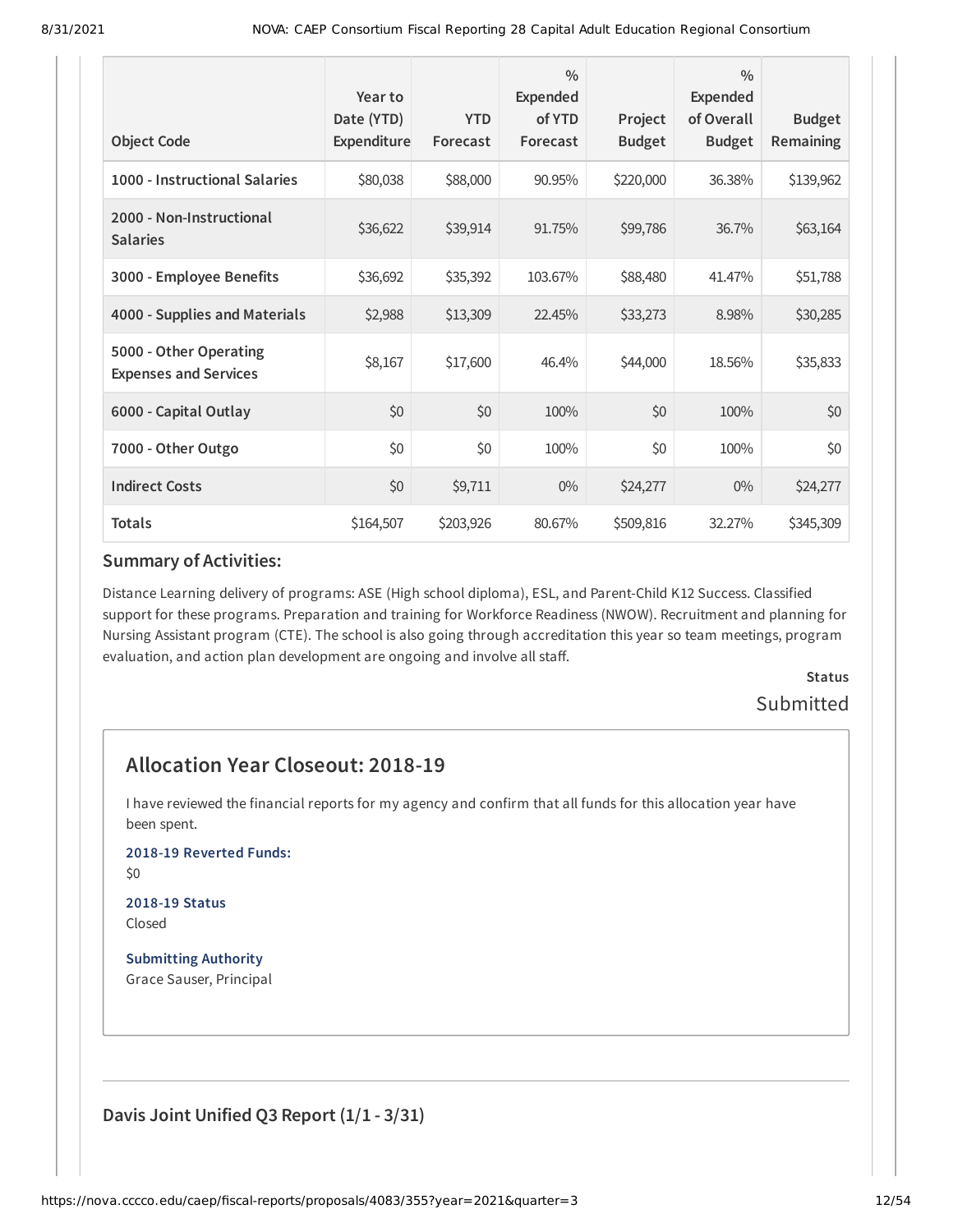| <b>Object Code</b>                                     | Year to<br>Date (YTD)<br>Expenditure | <b>YTD</b><br>Forecast | $\frac{0}{0}$<br>Expended<br>of YTD<br>Forecast | Project<br><b>Budget</b> | $\frac{0}{0}$<br><b>Expended</b><br>of Overall<br><b>Budget</b> | <b>Budget</b><br>Remaining |
|--------------------------------------------------------|--------------------------------------|------------------------|-------------------------------------------------|--------------------------|-----------------------------------------------------------------|----------------------------|
| 1000 - Instructional Salaries                          | \$124,534                            | \$132,000              | 94.34%                                          | \$220,000                | 56.61%                                                          | \$95,466                   |
| 2000 - Non-Instructional<br><b>Salaries</b>            | \$62,391                             | \$59,872               | 104.21%                                         | \$99,786                 | 62.52%                                                          | \$37,395                   |
| 3000 - Employee Benefits                               | \$57,414                             | \$53,088               | 108.15%                                         | \$88,480                 | 64.89%                                                          | \$31,066                   |
| 4000 - Supplies and Materials                          | \$3,617                              | \$19,964               | 18.12%                                          | \$33,273                 | 10.87%                                                          | \$29,656                   |
| 5000 - Other Operating<br><b>Expenses and Services</b> | \$14,996                             | \$26,400               | 56.8%                                           | \$44,000                 | 34.08%                                                          | \$29,004                   |
| 6000 - Capital Outlay                                  | \$0                                  | \$0                    | 100%                                            | \$0                      | 100%                                                            | \$0                        |
| 7000 - Other Outgo                                     | \$0                                  | \$0                    | 100%                                            | \$0                      | 100%                                                            | \$0                        |
| <b>Indirect Costs</b>                                  | \$0                                  | \$14,566               | $0\%$                                           | \$24,277                 | $0\%$                                                           | \$24,277                   |
| <b>Totals</b>                                          | \$262,952                            | \$305,890              | 85.96%                                          | \$509,816                | 51.58%                                                          | \$246,864                  |

Distance Learning delivery of programs: ASE (High school diploma), ESL, and Parent-Child K12 Success. Classified support for these programs. Preparation and training for Workforce Readiness (NWOW). Recruitment and planning for in-person Nursing Assistant classes (CTE). The school is also going through accreditation this year so team meetings, program evaluation, and action plan development are ongoing and involve all staff.

> **Status Submitted**

**Davis Joint Unified Q4 Report (4/1 - 6/30)**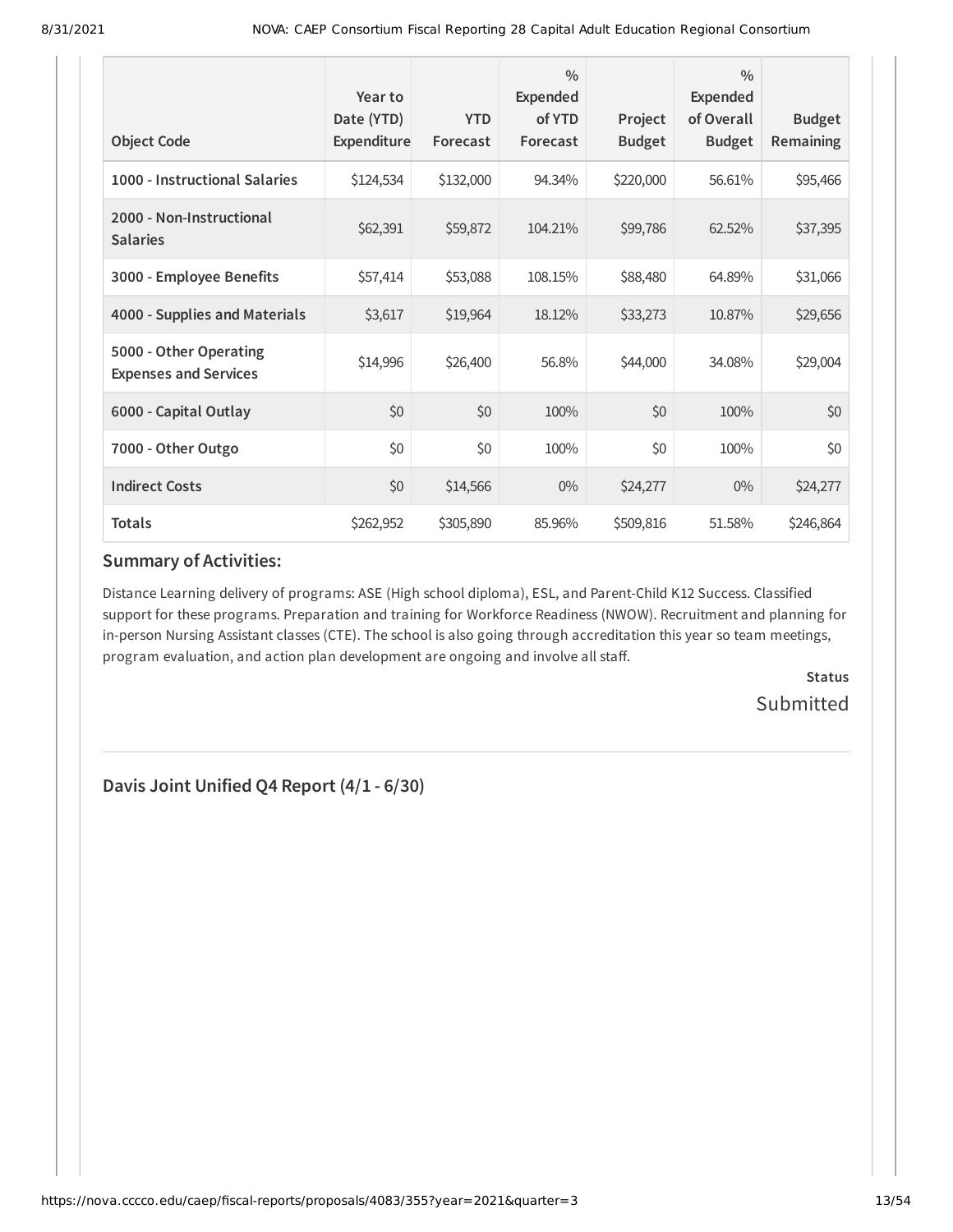| <b>Object Code</b>                                     | Year to<br>Date (YTD)<br>Expenditure | <b>YTD</b><br>Forecast | $\frac{0}{0}$<br>Expended<br>of YTD<br>Forecast | Project<br><b>Budget</b> | $\frac{0}{0}$<br>Expended<br>of Overall<br><b>Budget</b> | <b>Budget</b><br>Remaining |  |
|--------------------------------------------------------|--------------------------------------|------------------------|-------------------------------------------------|--------------------------|----------------------------------------------------------|----------------------------|--|
| 1000 - Instructional Salaries                          | \$124,534                            | \$176,000              | 70.76%                                          | \$220,000                | 56.61%                                                   | \$95,466                   |  |
| 2000 - Non-Instructional<br><b>Salaries</b>            | \$62,391                             | \$79,829               | 78.16%                                          | \$99,786                 | 62.52%                                                   | \$37,395                   |  |
| 3000 - Employee Benefits                               | \$57,414                             | \$70,784               | 81.11%                                          | \$88,480                 | 64.89%                                                   | \$31,066                   |  |
| 4000 - Supplies and Materials                          | \$3,617                              | \$26,618               | 13.59%                                          | \$33,273                 | 10.87%                                                   | \$29,656                   |  |
| 5000 - Other Operating<br><b>Expenses and Services</b> | \$14,996                             | \$35,200               | 42.6%                                           | \$44,000                 | 34.08%                                                   | \$29,004                   |  |
| 6000 - Capital Outlay                                  | \$0                                  | \$0                    | 100%                                            | \$0                      | 100%                                                     | \$0                        |  |
| 7000 - Other Outgo                                     | \$0                                  | \$0                    | 100%                                            | \$0                      | 100%                                                     | \$0                        |  |
| <b>Indirect Costs</b>                                  | \$0                                  | \$19,422               | $0\%$                                           | \$24,277                 | $0\%$                                                    | \$24,277                   |  |
| <b>Totals</b>                                          | \$262,952                            | \$407,853              | 64.47%                                          | \$509,816                | 51.58%                                                   | \$246,864                  |  |
| <b>Status</b><br>Unsubmitted                           |                                      |                        |                                                 |                          |                                                          |                            |  |

# **El Dorado Co. Office of Education**

**El Dorado Co.Office of Education Q1 Report (7/1 - 9/30)**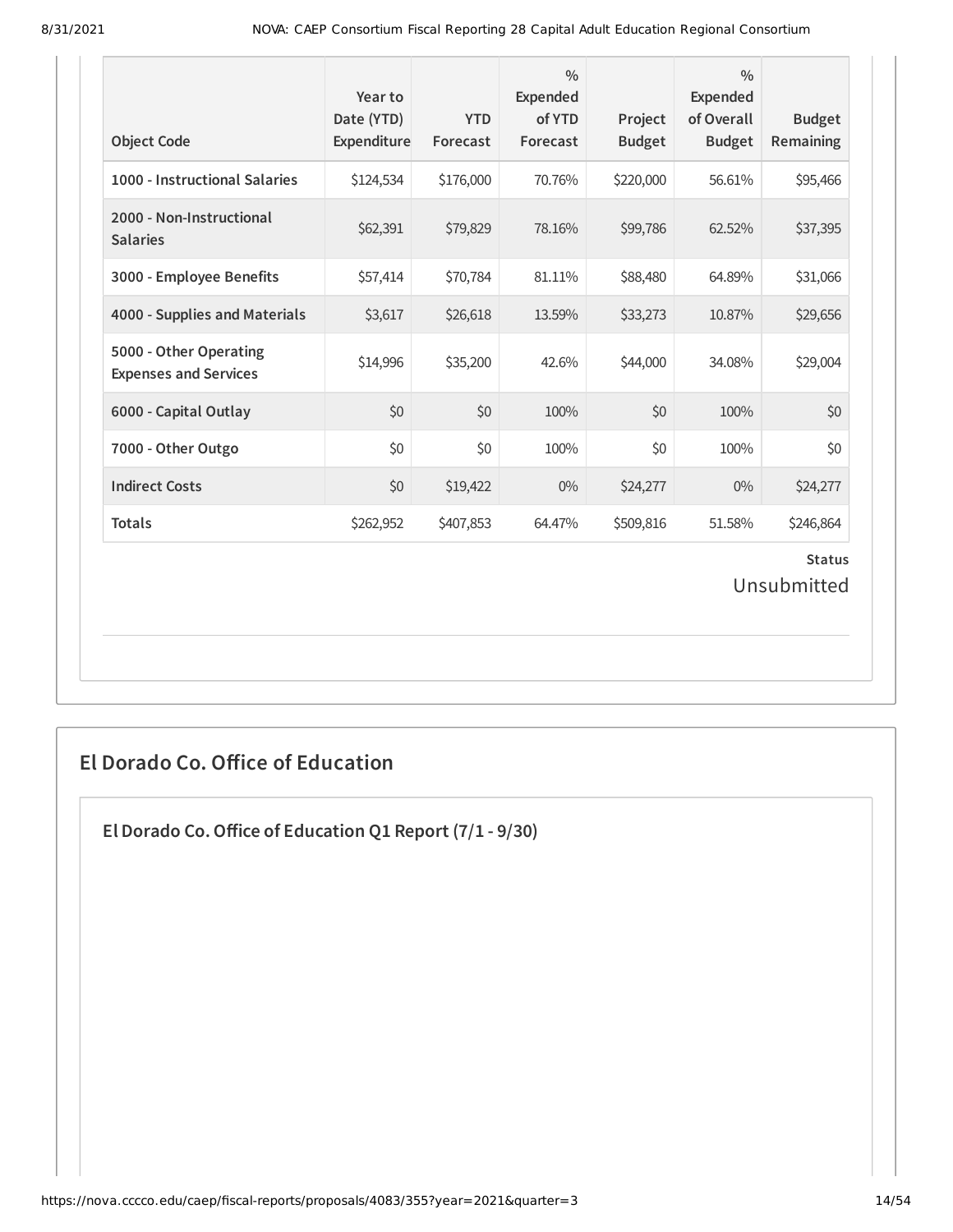| <b>Object Code</b>                                     | Year to<br>Date (YTD)<br><b>Expenditure</b> | <b>YTD</b><br>Forecast | $\frac{0}{0}$<br><b>Expended</b><br>of YTD<br>Forecast | Project<br><b>Budget</b> | $\frac{0}{0}$<br><b>Expended</b><br>of Overall<br><b>Budget</b> | <b>Budget</b><br>Remaining |
|--------------------------------------------------------|---------------------------------------------|------------------------|--------------------------------------------------------|--------------------------|-----------------------------------------------------------------|----------------------------|
| 1000 - Instructional Salaries                          | \$16,240                                    | \$30,935               | 52.5%                                                  | \$123,739                | 13.12%                                                          | \$107,499                  |
| 2000 - Non-Instructional<br><b>Salaries</b>            | \$4,075                                     | \$13,212               | 30.84%                                                 | \$52,849                 | 7.71%                                                           | \$48,774                   |
| 3000 - Employee Benefits                               | \$4,000                                     | \$12,103               | 33.05%                                                 | \$48,412                 | 8.26%                                                           | \$44,412                   |
| 4000 - Supplies and Materials                          | \$0                                         | \$995                  | $0\%$                                                  | \$3,979                  | $0\%$                                                           | \$3,979                    |
| 5000 - Other Operating<br><b>Expenses and Services</b> | \$389                                       | \$10,761               | 3.61%                                                  | \$43,044                 | 0.9%                                                            | \$42,655                   |
| 6000 - Capital Outlay                                  | \$0                                         | \$0                    | 100%                                                   | \$0                      | 100%                                                            | \$0                        |
| 7000 - Other Outgo                                     | \$0                                         | \$0                    | 100%                                                   | \$0                      | 100%                                                            | \$0                        |
| <b>Indirect Costs</b>                                  | \$1,235                                     | \$3,400                | 36.32%                                                 | \$13,601                 | 9.08%                                                           | \$12,366                   |
| <b>Totals</b>                                          | \$25,939                                    | \$71,406               | 36.33%                                                 | \$285,624                | 9.08%                                                           | \$259,685                  |

Due to COVID-19, instructional salaries decreased for Q1 as it was necessary to release an ESL teacher as a result of reduced attendance. There has been a reduction in consumable supplies such as paper, pens, pencils, and other materials utilized by both students and staff. Technology platforms and upgrades have been initiated and ordered (i.e. Edgenuity, ReadNaturally and GED Academy Study Program). Costs for these platforms and upgrades will most likely be experienced during Q3 and Q4 expenditures. Staff development expenses, conference fees, travel and other related costs will continue to be reduced or eliminated due to virtual platforms.

### **Summary of Activities:**

During the first quarter of Fiscal Year 2020-21, the El Dorado County Office of Education continued offering courses in Adult Basic Education (ABE), Adult Secondary Education (ASE), including high school diploma and high school equivalency, English as a Second Language (ESL), as well as Pre-Apprenticeship programs. Due to COVID-19, program instruction was modified for all students; however, instruction continued through on-line learning via Zoom, Google groups, email, text, and phone. In addition, hot spots were established by the IT Department to facilitate the remote learning of our students. In-person instruction is currently being implemented at all site location.

> **Status** Submitted

# **El Dorado Co.Office of Education Q2 Report (10/1 - 12/31)**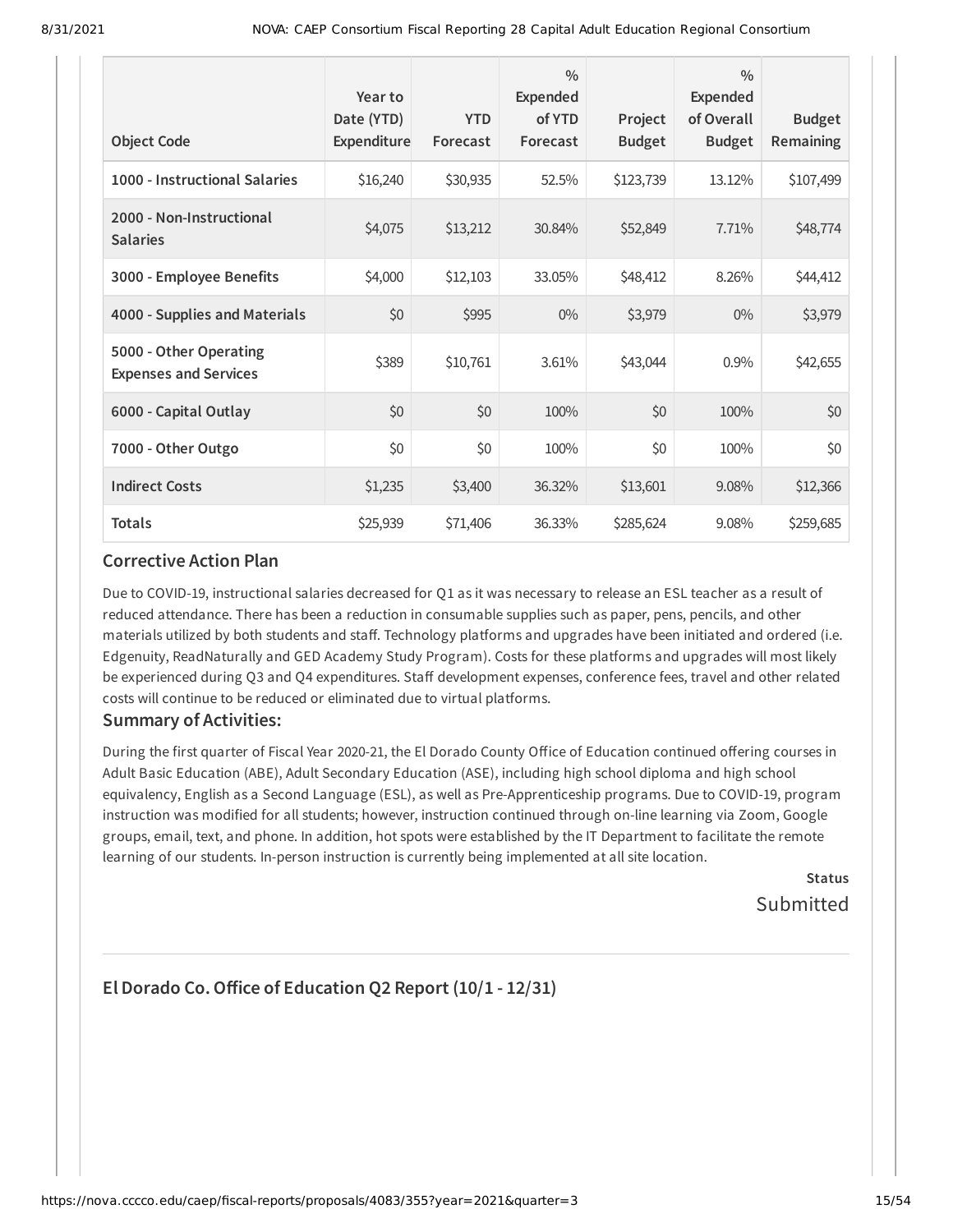| <b>Object Code</b>                                     | Year to<br>Date (YTD)<br><b>Expenditure</b> | <b>YTD</b><br>Forecast | $\frac{0}{0}$<br>Expended<br>of YTD<br>Forecast | Project<br><b>Budget</b> | $\frac{0}{0}$<br>Expended<br>of Overall<br><b>Budget</b> | <b>Budget</b><br>Remaining |
|--------------------------------------------------------|---------------------------------------------|------------------------|-------------------------------------------------|--------------------------|----------------------------------------------------------|----------------------------|
| 1000 - Instructional Salaries                          | \$30,786                                    | \$61,870               | 49.76%                                          | \$123,739                | 24.88%                                                   | \$92,953                   |
| 2000 - Non-Instructional<br><b>Salaries</b>            | \$8,447                                     | \$26,425               | 31.97%                                          | \$52,849                 | 15.98%                                                   | \$44,402                   |
| 3000 - Employee Benefits                               | \$7,655                                     | \$24,206               | 31.62%                                          | \$48,412                 | 15.81%                                                   | \$40,757                   |
| 4000 - Supplies and Materials                          | \$246                                       | \$1,990                | 12.36%                                          | \$3,979                  | 6.18%                                                    | \$3,733                    |
| 5000 - Other Operating<br><b>Expenses and Services</b> | \$18,120                                    | \$21,522               | 84.19%                                          | \$43,044                 | 42.1%                                                    | \$24,924                   |
| 6000 - Capital Outlay                                  | \$0                                         | \$0                    | 100%                                            | \$0                      | 100%                                                     | \$0                        |
| 7000 - Other Outgo                                     | \$0                                         | \$0                    | 100%                                            | \$0                      | 100%                                                     | \$0                        |
| <b>Indirect Costs</b>                                  | \$3,262                                     | \$6,801                | 47.97%                                          | \$13,601                 | 23.98%                                                   | \$10,339                   |
| <b>Totals</b>                                          | \$68,516                                    | \$142,812              | 47.98%                                          | \$285,624                | 23.99%                                                   | \$217,108                  |

Due to COVID-19, instructional salaries decreased for Q2 as it was necessary to release an ESL teacher as a result of reduced attendance during Q1. There has been a reduction in consumable supplies such as paper, pens, pencils, and other materials utilized by both students and staff. Technology platforms and upgrades have been initiated and ordered (i.e. Edgenuity, ReadNaturally and GED Academy Study Program). Costs for these platforms and upgrades will most likely be experienced during Q3 and Q4 expenditures. Staff development expenses, conference fees, travel and other related costs will continue to be reduced or eliminated due to virtual platforms.

#### **Summary of Activities:**

During the second quarter of Fiscal Year 2020-21, the El Dorado County Office of Education continued offering courses in Adult Basic Education (ABE), Adult Secondary Education (ASE), including high school diploma and high school equivalency, English as a Second Language (ESL), as well as Pre-Apprenticeship programs. In-person instruction and assessment is currently being implemented at all site location. However due to COVID-19, program instruction continues to be modified for all students as instruction continues through on-line learning via Zoom, Google groups, email, text, and phone. In addition, hot spots continue to be established by the IT Department to facilitate the remote learning of our students.

> **Status** Submitted

# **Allocation Year Closeout: 2018-19**

I have reviewed the financial reports for my agency and confirm that all funds for this allocation year have been spent.

#### **2018-19 Reverted Funds:** \$0

**2018-19 Status** Closed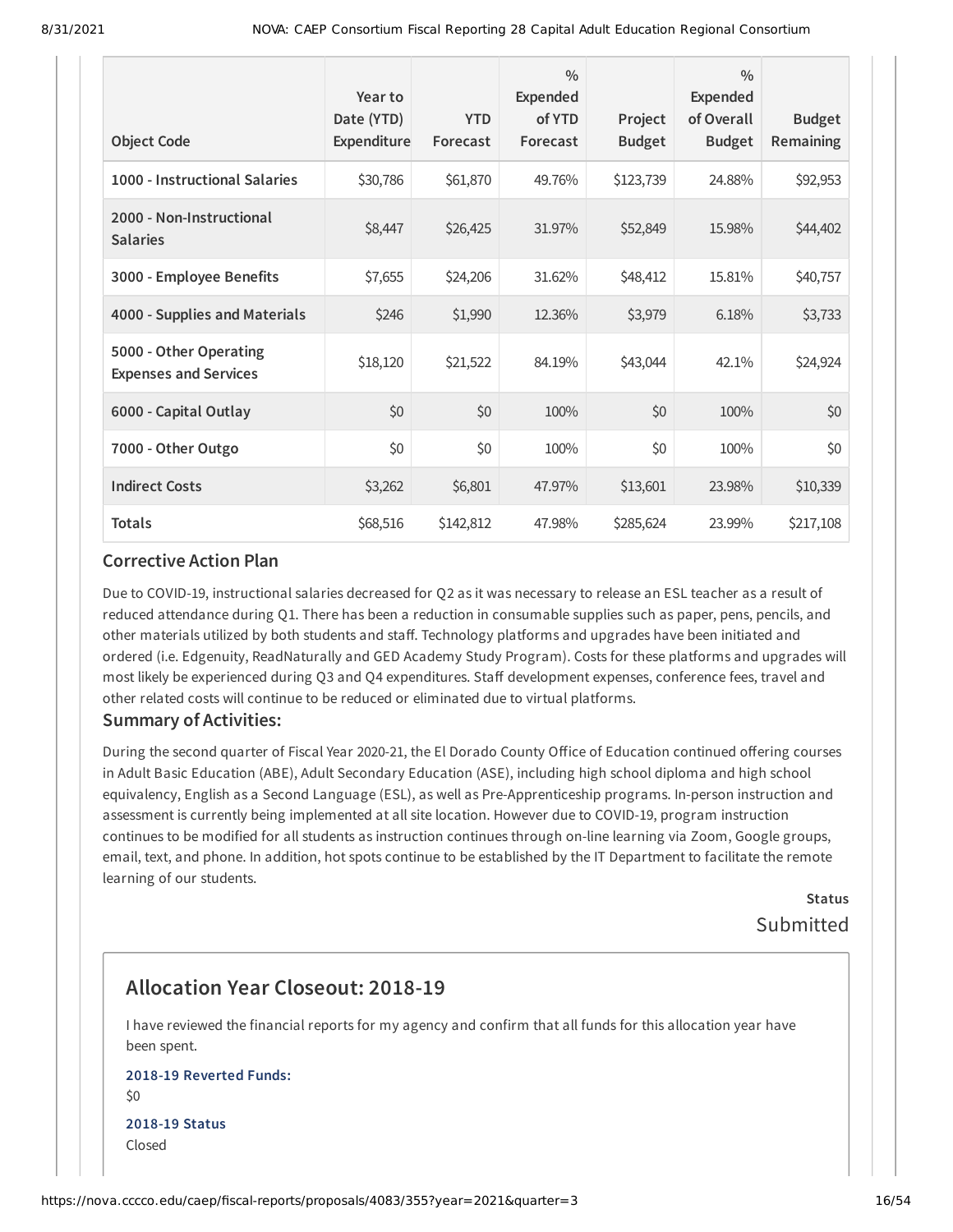**Submitting Authority** Michael Gillespie Carey Buchanan

# **El Dorado Co.Office of Education Q3 Report (1/1 - 3/31)**

|                                                        | Year to                   |                        | $\frac{0}{0}$<br><b>Expended</b> |                          | $\frac{0}{0}$<br>Expended   |                            |
|--------------------------------------------------------|---------------------------|------------------------|----------------------------------|--------------------------|-----------------------------|----------------------------|
| <b>Object Code</b>                                     | Date (YTD)<br>Expenditure | <b>YTD</b><br>Forecast | of YTD<br>Forecast               | Project<br><b>Budget</b> | of Overall<br><b>Budget</b> | <b>Budget</b><br>Remaining |
| 1000 - Instructional Salaries                          | \$49,582                  | \$92,804               | 53.43%                           | \$123,739                | 40.07%                      | \$74,157                   |
| 2000 - Non-Instructional<br><b>Salaries</b>            | \$12,644                  | \$39,637               | 31.9%                            | \$52,849                 | 23.92%                      | \$40,205                   |
| 3000 - Employee Benefits                               | \$12,129                  | \$36,309               | 33.4%                            | \$48,412                 | 25.05%                      | \$36,283                   |
| 4000 - Supplies and Materials                          | \$246                     | \$2,984                | 8.24%                            | \$3,979                  | 6.18%                       | \$3,733                    |
| 5000 - Other Operating<br><b>Expenses and Services</b> | \$34,595                  | \$32,283               | 107.16%                          | \$43,044                 | 80.37%                      | \$8,449                    |
| 6000 - Capital Outlay                                  | \$0                       | \$0                    | 100%                             | \$0                      | 100%                        | \$0                        |
| 7000 - Other Outgo                                     | \$0                       | \$0                    | 100%                             | \$0                      | 100%                        | \$0                        |
| <b>Indirect Costs</b>                                  | \$5,663                   | \$10,201               | 55.52%                           | \$13,601                 | 41.64%                      | \$7,938                    |
| <b>Totals</b>                                          | \$114,859                 | \$214,218              | 53.62%                           | \$285,624                | 40.21%                      | \$170,765                  |

### **Corrective Action Plan**

Due to COVID-19, instructional salaries decreased for Q3 as it was necessary to release an ESL teacher as a result of reduced attendance during Q1. There has been a reduction in consumable supplies such as paper, pens, pencils, and other materials utilized by both students and staff. Technology platforms and upgrades have been initiated and ordered (i.e. Edgenuity, ReadNaturally and GED Academy Study Program). Costs for these platforms and upgrades will be experienced during Q4 expenditures. Staff development expenses, conference fees, travel and other related costs will continue to be reduced or eliminated due to virtual platforms.

### **Summary of Activities:**

During the third quarter of Fiscal Year 2020-21, the El Dorado County Office of Education continued offering courses in Adult Basic Education (ABE), Adult Secondary Education (ASE), including high school diploma and high school equivalency, English as a Second Language (ESL), as well as Pre-Apprenticeship programs.

**Status**

Submitted

**El Dorado Co.Office of Education Q4 Report (4/1 - 6/30)**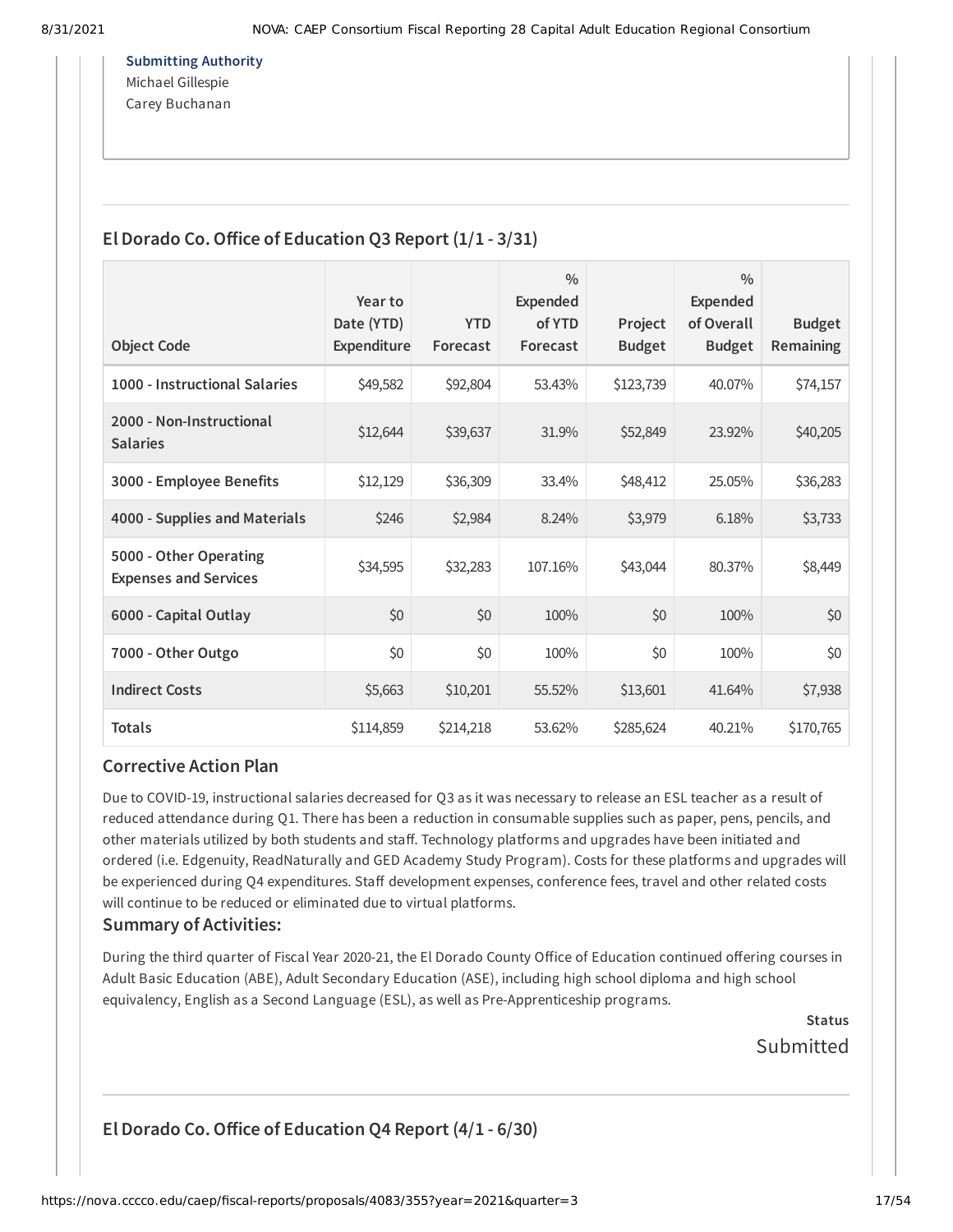| 1000 - Instructional Salaries                          | \$131,758 |           | Forecast | <b>Budget</b> | of Overall<br><b>Budget</b> | <b>Budget</b><br>Remaining   |
|--------------------------------------------------------|-----------|-----------|----------|---------------|-----------------------------|------------------------------|
|                                                        |           | \$123,739 | 106.48%  | \$123,739     | 106.48%                     | $\sqrt{1} - $8,019$          |
| 2000 - Non-Instructional<br><b>Salaries</b>            | \$17,280  | \$52,849  | 32.7%    | \$52,849      | 32.7%                       | \$35,569                     |
| 3000 - Employee Benefits                               | \$38,230  | \$48,412  | 78.97%   | \$48,412      | 78.97%                      | \$10,182                     |
| 4000 - Supplies and Materials                          | \$246     | \$3,979   | 6.18%    | \$3,979       | 6.18%                       | \$3,733                      |
| 5000 - Other Operating<br><b>Expenses and Services</b> | \$34,595  | \$43,044  | 80.37%   | \$43,044      | 80.37%                      | \$8,449                      |
| 6000 - Capital Outlay                                  | \$0       | \$0       | 100%     | \$0           | 100%                        | \$0                          |
| 7000 - Other Outgo                                     | \$0       | \$0       | 100%     | \$0           | 100%                        | \$0                          |
| <b>Indirect Costs</b>                                  | \$11,105  | \$13,601  | 81.65%   | \$13,601      | 81.65%                      | \$2,496                      |
| <b>Totals</b>                                          | \$233,214 | \$285,624 | 81.65%   | \$285,624     | 81.65%                      | \$52,410                     |
|                                                        |           |           |          |               |                             | <b>Status</b><br>Unsubmitted |

# **Elk Grove Unified**

**Elk Grove Unified Q1 Report (7/1 - 9/30)**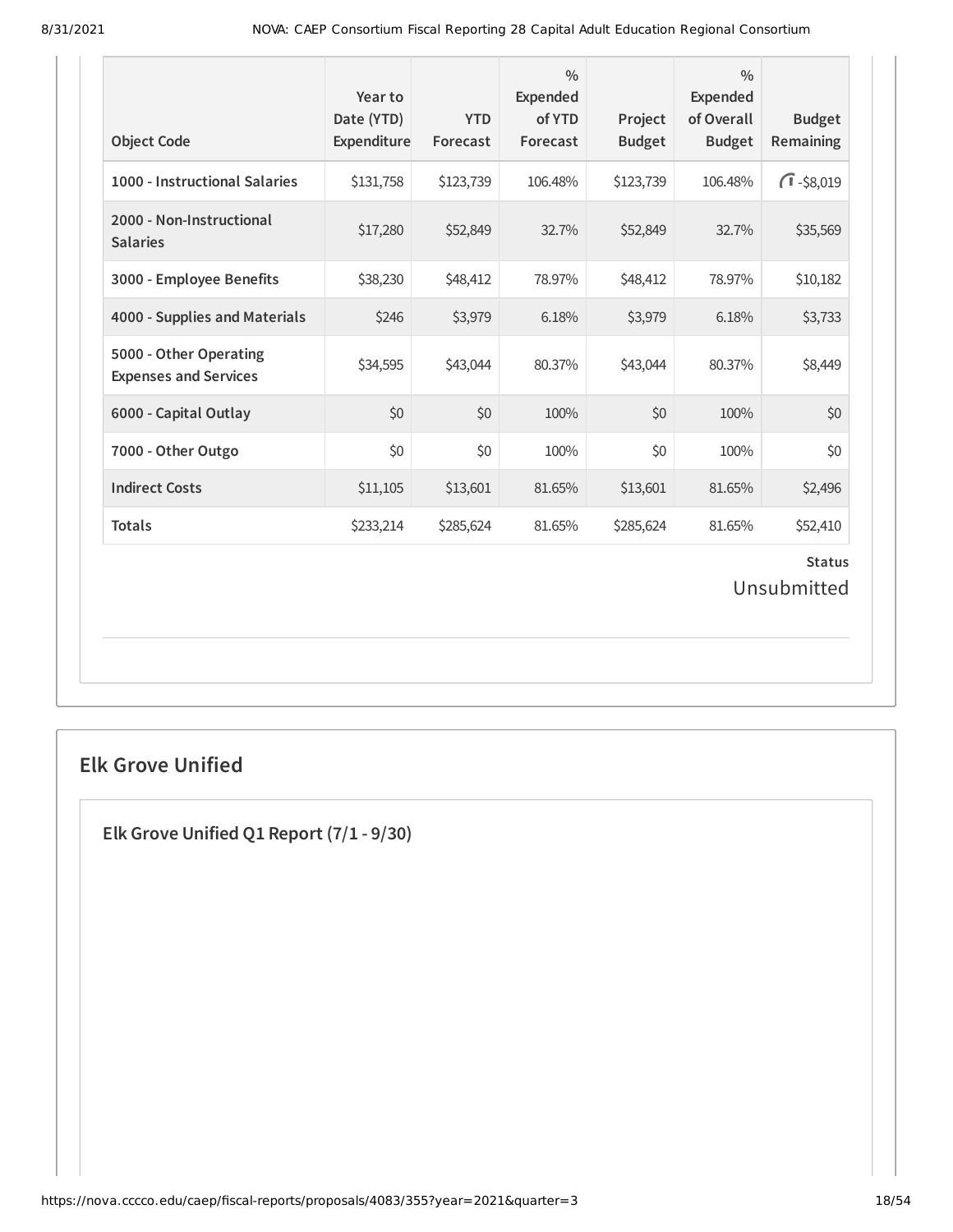| <b>Object Code</b>                                     | Year to<br>Date (YTD)<br>Expenditure | <b>YTD</b><br>Forecast | $\frac{0}{0}$<br><b>Expended</b><br>of YTD<br>Forecast | Project<br><b>Budget</b> | $\frac{0}{0}$<br>Expended<br>of Overall<br><b>Budget</b> | <b>Budget</b><br>Remaining |
|--------------------------------------------------------|--------------------------------------|------------------------|--------------------------------------------------------|--------------------------|----------------------------------------------------------|----------------------------|
| 1000 - Instructional Salaries                          | \$103,318                            | \$104,500              | 98.87%                                                 | \$417,999                | 24.72%                                                   | \$314,681                  |
| 2000 - Non-Instructional<br><b>Salaries</b>            | \$109,223                            | \$120,191              | 90.87%                                                 | \$480,763                | 22.72%                                                   | \$371,540                  |
| 3000 - Employee Benefits                               | \$99,047                             | \$109,538              | 90.42%                                                 | \$438,151                | 22.61%                                                   | \$339,104                  |
| 4000 - Supplies and Materials                          | \$1,825                              | \$148,387              | 1.23%                                                  | \$593,549                | 0.31%                                                    | \$591,724                  |
| 5000 - Other Operating<br><b>Expenses and Services</b> | \$22,326                             | \$48,074               | 46.44%                                                 | \$192,297                | 11.61%                                                   | \$169,971                  |
| 6000 - Capital Outlay                                  | \$0                                  | \$0                    | 100%                                                   | \$0                      | 100%                                                     | \$0                        |
| 7000 - Other Outgo                                     | \$7,614                              | \$45,293               | 16.81%                                                 | \$181,171                | 4.2%                                                     | \$173,557                  |
| <b>Indirect Costs</b>                                  | \$14,302                             | \$22,535               | 63.47%                                                 | \$90,141                 | 15.87%                                                   | \$75,839                   |
| <b>Totals</b>                                          | \$357,655                            | \$598,518              | 59.76%                                                 | \$2,394,071              | 14.94%                                                   | \$2,036,416                |

1. Will purchase new textbooks for student use in 2021 2. Purchase additional subscriptions for current online programs 3. Add a new online platform to support CTE remote instruction 4. Add additional online curriculum to support academic programs 5. Purchase additional technology for remote learning. 4. Hire additional instructors to serve more students

### **Summary of Activities:**

Through online resources, EGACE has continued to provide instruction and support in ABE/ASE, ESL/ELC, AWD, CTE, and Workforce Reentry. ABE, ASE, and ESL are offered to students remotely, in an online format. EGACE conducts student intake and CASAS testing both remotely and in-person. For those student who are unable to access remote testing or registration, staff at EGACE conduct 1x1 sessions, by appointment on the main campus. Education is also conducted remotely through instructional packets in two Sacramento county jails, as students in those facilities are not allowed online access. One positive aspect is that inmates who live in the high security units, and are not allowed to attend in-person classes, are able to access learning through the instructional packets. EGACE continues to offer CTE programs, although hands-on skills training and externships are not allowed to take place per EGUSD COVID-19 policies and practices

> **Status** Submitted

**Elk Grove Unified Q2 Report (10/1 - 12/31)**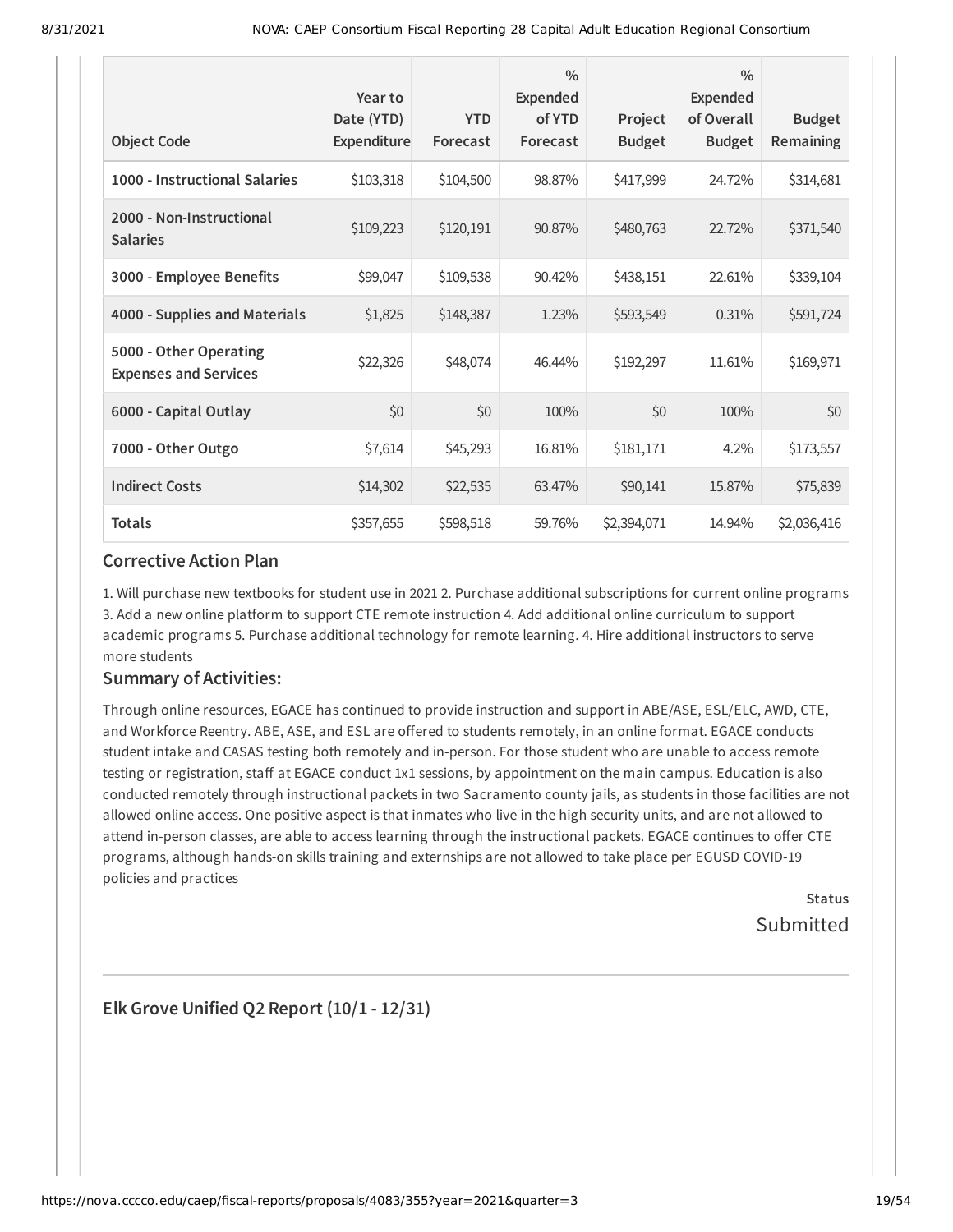|                                                        | Year to                          |                        | $\frac{0}{0}$<br><b>Expended</b> |                          | $\frac{0}{0}$<br><b>Expended</b> |                            |
|--------------------------------------------------------|----------------------------------|------------------------|----------------------------------|--------------------------|----------------------------------|----------------------------|
| <b>Object Code</b>                                     | Date (YTD)<br><b>Expenditure</b> | <b>YTD</b><br>Forecast | of YTD<br>Forecast               | Project<br><b>Budget</b> | of Overall<br><b>Budget</b>      | <b>Budget</b><br>Remaining |
| 1000 - Instructional Salaries                          | \$212,843                        | \$209,000              | 101.84%                          | \$417,999                | 50.92%                           | \$205,156                  |
| 2000 - Non-Instructional<br><b>Salaries</b>            | \$211,980                        | \$240,382              | 88.18%                           | \$480,763                | 44.09%                           | \$268,783                  |
| 3000 - Employee Benefits                               | \$194,922                        | \$219,076              | 88.97%                           | \$438,151                | 44.49%                           | \$243,229                  |
| 4000 - Supplies and Materials                          | \$26,445                         | \$296,775              | 8.91%                            | \$593,549                | 4.46%                            | \$567,104                  |
| 5000 - Other Operating<br><b>Expenses and Services</b> | \$50,046                         | \$96,149               | 52.05%                           | \$192,297                | 26.03%                           | \$142,251                  |
| 6000 - Capital Outlay                                  | \$0                              | \$0                    | 100%                             | \$0                      | 100%                             | \$0                        |
| 7000 - Other Outgo                                     | \$30,456                         | \$90,586               | 33.62%                           | \$181,171                | 16.81%                           | \$150,715                  |
| <b>Indirect Costs</b>                                  | \$29,660                         | \$45,071               | 65.81%                           | \$90,141                 | 32.9%                            | \$60,481                   |
| <b>Totals</b>                                          | \$756,352                        | \$1,197,036            | 63.19%                           | \$2,394,071              | 31.59%                           | \$1,637,719                |

Expenditures in Quarter 2 supported the follow CAEP program areas: ABE, ASE, ESL, AWD, and CTE.

**Status** Submitted

# **Allocation Year Closeout: 2018-19**

I have reviewed the financial reports for my agency and confirm that all funds for this allocation year have been spent.

**2018-19 Reverted Funds:**

\$0

**2018-19 Status** Closed

**Submitting Authority** Jane Ross

**Elk Grove Unified Q3 Report (1/1 - 3/31)**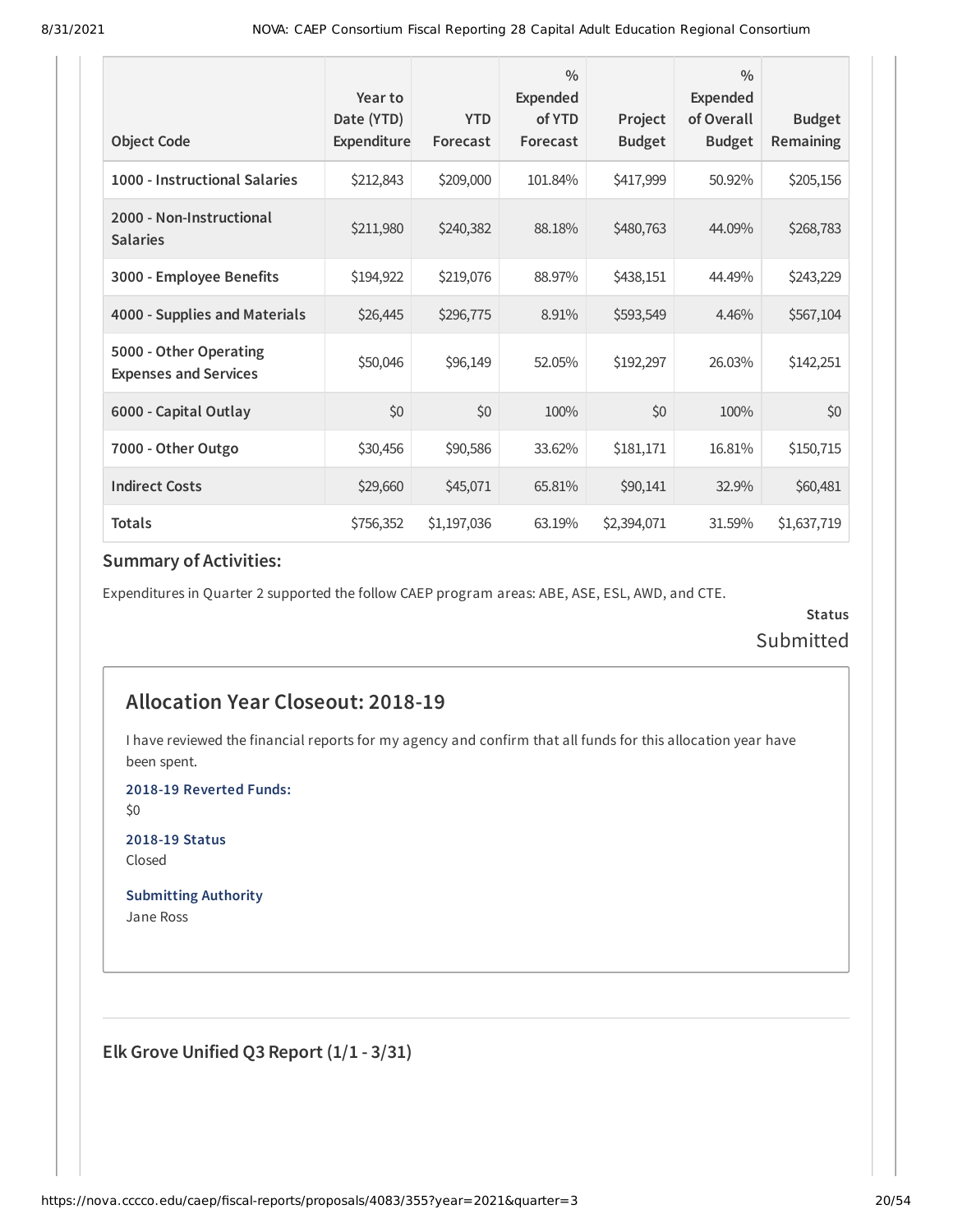| <b>Object Code</b>                                     | Year to<br>Date (YTD)<br>Expenditure | <b>YTD</b><br>Forecast | $\frac{0}{0}$<br><b>Expended</b><br>of YTD<br>Forecast | Project<br><b>Budget</b> | $\frac{0}{0}$<br><b>Expended</b><br>of Overall<br><b>Budget</b> | <b>Budget</b><br>Remaining |
|--------------------------------------------------------|--------------------------------------|------------------------|--------------------------------------------------------|--------------------------|-----------------------------------------------------------------|----------------------------|
| 1000 - Instructional Salaries                          | \$314,786                            | \$313,499              | 100.41%                                                | \$417,999                | 75.31%                                                          | \$103,213                  |
| 2000 - Non-Instructional<br><b>Salaries</b>            | \$319,679                            | \$360,572              | 88.66%                                                 | \$480,763                | 66.49%                                                          | \$161,084                  |
| 3000 - Employee Benefits                               | \$290,622                            | \$328,613              | 88.44%                                                 | \$438,151                | 66.33%                                                          | \$147,529                  |
| 4000 - Supplies and Materials                          | \$29,296                             | \$445,162              | 6.58%                                                  | \$593,549                | 4.94%                                                           | \$564,253                  |
| 5000 - Other Operating<br><b>Expenses and Services</b> | \$77,483                             | \$144,223              | 53.72%                                                 | \$192,297                | 40.29%                                                          | \$114,814                  |
| 6000 - Capital Outlay                                  | \$0                                  | \$0                    | 100%                                                   | \$0                      | 100%                                                            | \$0                        |
| 7000 - Other Outgo                                     | \$38,070                             | \$135,878              | 28.02%                                                 | \$181,171                | 21.01%                                                          | \$143,101                  |
| <b>Indirect Costs</b>                                  | \$43,958                             | \$67,606               | 65.02%                                                 | \$90,141                 | 48.77%                                                          | \$46,183                   |
| <b>Totals</b>                                          | \$1,113,894                          | \$1,795,553            | 62.04%                                                 | \$2,394,071              | 46.53%                                                          | \$1,280,177                |

Elk Grove Adult and Community Education has continued to provide educational programs in ASE, ABE, ESL, CTE, and Workforce Preparation throughout the 2020/21 school year.

> **Status** Submitted

**Elk Grove Unified Q4 Report (4/1 - 6/30)**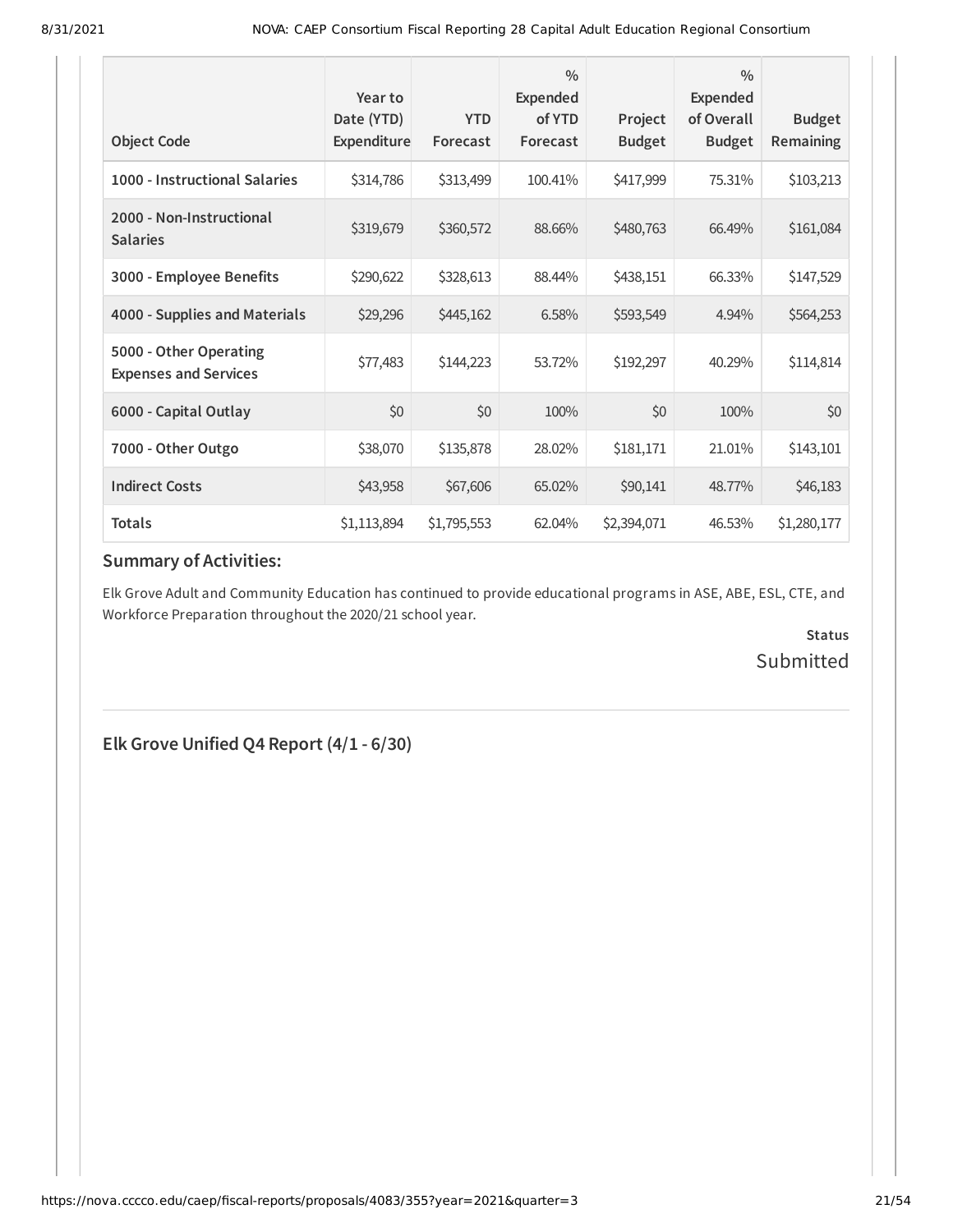| <b>Object Code</b>                                     | Year to<br>Date (YTD)<br>Expenditure | <b>YTD</b><br>Forecast | $\frac{0}{0}$<br><b>Expended</b><br>of YTD<br>Forecast | Project<br><b>Budget</b> | $\frac{0}{0}$<br><b>Expended</b><br>of Overall<br><b>Budget</b> | <b>Budget</b><br>Remaining   |
|--------------------------------------------------------|--------------------------------------|------------------------|--------------------------------------------------------|--------------------------|-----------------------------------------------------------------|------------------------------|
| 1000 - Instructional Salaries                          | \$491,096                            | \$417,999              | 117.49%                                                | \$417,999                | 117.49%                                                         | $\sqrt{1} - $73,097$         |
| 2000 - Non-Instructional<br><b>Salaries</b>            | \$484,163                            | \$480,763              | 100.71%                                                | \$480,763                | 100.71%                                                         | $\sqrt{1} - $3,400$          |
| 3000 - Employee Benefits                               | \$444,058                            | \$438,151              | 101.35%                                                | \$438,151                | 101.35%                                                         | $\sqrt{1} - $5,907$          |
| 4000 - Supplies and Materials                          | \$40,080                             | \$593,549              | 6.75%                                                  | \$593,549                | 6.75%                                                           | \$553,469                    |
| 5000 - Other Operating<br><b>Expenses and Services</b> | \$112,317                            | \$192,297              | 58.41%                                                 | \$192,297                | 58.41%                                                          | \$79,980                     |
| 6000 - Capital Outlay                                  | \$0                                  | \$0                    | 100%                                                   | \$0                      | 100%                                                            | \$0                          |
| 7000 - Other Outgo                                     | \$91,369                             | \$181,171              | 50.43%                                                 | \$181,171                | 50.43%                                                          | \$89,802                     |
| <b>Indirect Costs</b>                                  | \$65,685                             | \$90,141               | 72.87%                                                 | \$90,141                 | 72.87%                                                          | \$24,456                     |
| <b>Totals</b>                                          | \$1,728,768                          | \$2,394,071            | 72.21%                                                 | \$2,394,071              | 72.21%                                                          | \$665,303                    |
|                                                        |                                      |                        |                                                        |                          |                                                                 | <b>Status</b><br>Unsubmitted |

# **Folsom-Cordova Unified**

**Folsom-Cordova Unified Q1 Report (7/1 - 9/30)**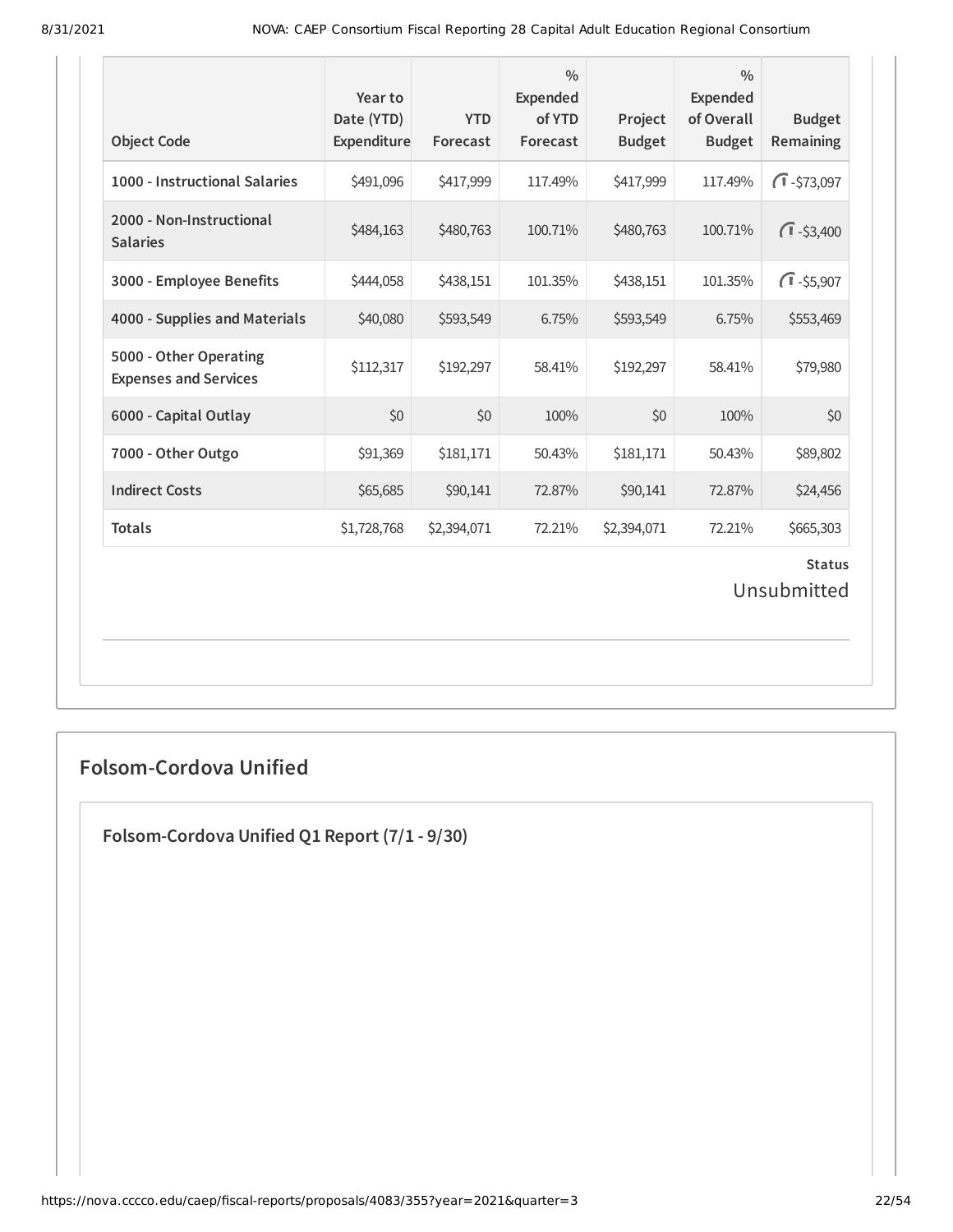| <b>Object Code</b>                                     | Year to<br>Date (YTD)<br>Expenditure | <b>YTD</b><br>Forecast | $\frac{0}{0}$<br><b>Expended</b><br>of YTD<br>Forecast | Project<br><b>Budget</b> | $\frac{0}{0}$<br>Expended<br>of Overall<br><b>Budget</b> | <b>Budget</b><br><b>Remaining</b> |
|--------------------------------------------------------|--------------------------------------|------------------------|--------------------------------------------------------|--------------------------|----------------------------------------------------------|-----------------------------------|
| 1000 - Instructional Salaries                          | \$28,192                             | \$74,851               | 37.66%                                                 | \$374,254                | 7.53%                                                    | \$346,062                         |
| 2000 - Non-Instructional<br><b>Salaries</b>            | \$47,523                             | \$44,000               | 108.01%                                                | \$219,998                | 21.6%                                                    | \$172,475                         |
| 3000 - Employee Benefits                               | \$26,052                             | \$37,274               | 69.89%                                                 | \$186,369                | 13.98%                                                   | \$160,317                         |
| 4000 - Supplies and Materials                          | \$41                                 | \$8,917                | 0.46%                                                  | \$44,583                 | 0.09%                                                    | \$44,542                          |
| 5000 - Other Operating<br><b>Expenses and Services</b> | \$115                                | \$0                    | 100%                                                   | \$17,310                 | 0.66%                                                    | \$17,195                          |
| 6000 - Capital Outlay                                  | \$0                                  | \$0                    | 100%                                                   | \$0                      | 100%                                                     | \$0                               |
| 7000 - Other Outgo                                     | \$0                                  | \$0                    | 100%                                                   | \$0                      | 100%                                                     | \$0                               |
| <b>Indirect Costs</b>                                  | \$0                                  | \$0                    | 100%                                                   | \$0                      | 100%                                                     | \$0                               |
| <b>Totals</b>                                          | \$101,923                            | \$165,041              | 61.76%                                                 | \$842,514                | 12.1%                                                    | \$740,591                         |

As a result of COVID-19, and our school in a distance learning model, our expenditures fell below target. ESL enrollments are much lower 1st quarter than past, which resulted in us offering 4 fewer classes this semester (2 evening, 1 morning, and 1 morning VESL). Salary expenses are less because of these classes not being offered (we do hope to reopen those ESL classes in spring should the situation change and enrollments increase). The instructional assistant, Para -Educator Training class was not offered in fall because of low enrollment, but will open in spring. The Computer Basics class was closed due to the school being distance learning. If we return in a hybrid model then we will reopen it. We also did not have fall enrollments for U.S. Citizenship. We are spending less on office consumables because we don't have teachers on campus.

#### **Summary of Activities:**

fall semester 1st quarter 2020-21: Adult Education supports these programs: ESL, VESL, ABE, workforce prep, workforce training, ABE, ASE, and testing services. Due to COVID-19, the 1st quarter classes supported: ESL, ABE, ASE. Funds were spent on salaries, supplies, Burlington seats, Reading Plus seats, and Ventures. We increased professional development, staff meetings, and peer trainings to support teachers during these difficult times as they learn new online platforms and programs. We recently began HiSET testing again 1:1. Our school office is open with social distancing and PPE in place. Students may register online or in-person. We increased marketing efforts and are mailing a school postcard to Rancho Cordova communities.

# **Status** Submitted

### **Folsom-Cordova Unified Q2 Report (10/1 - 12/31)**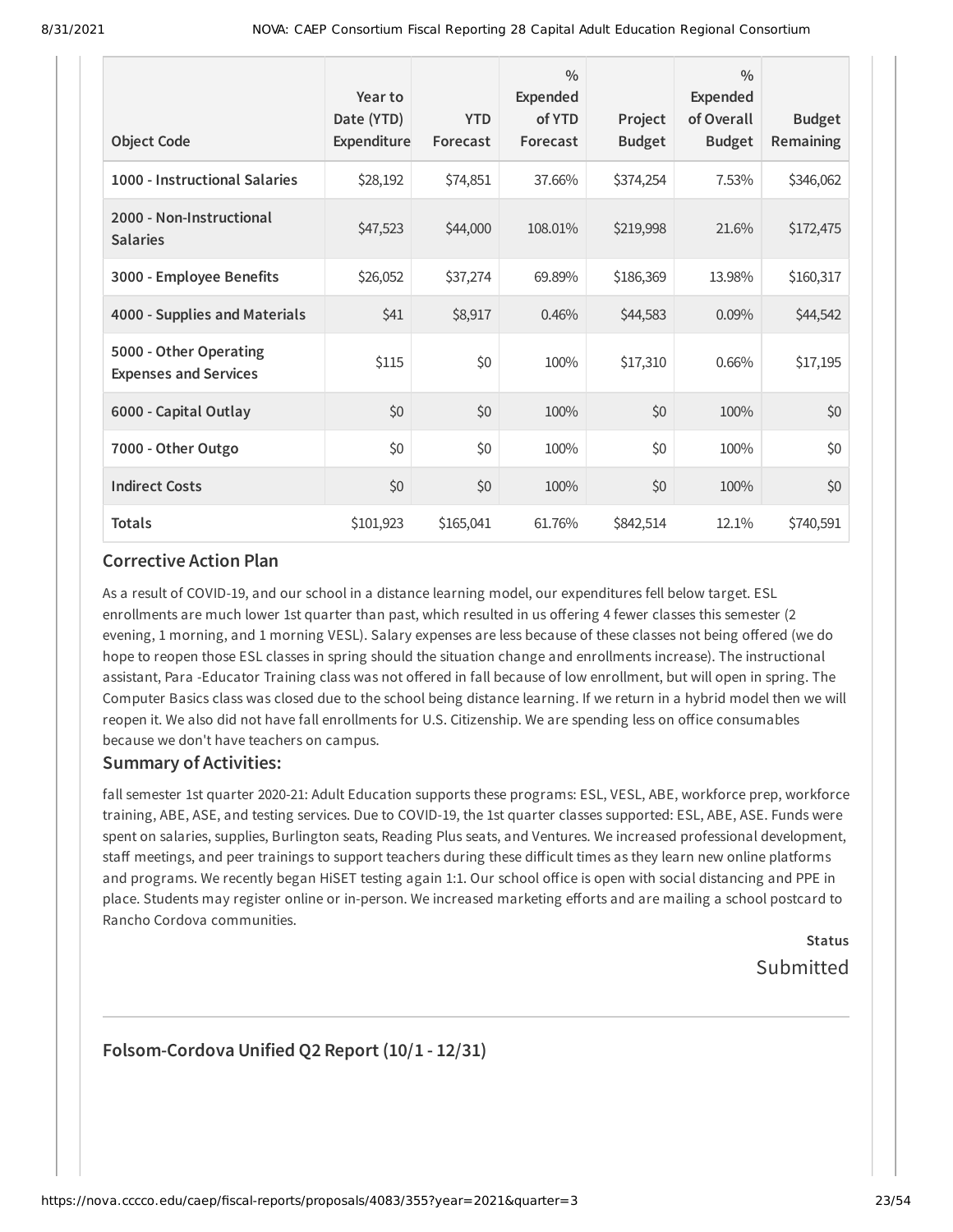| <b>Object Code</b>                                     | Year to<br>Date (YTD)<br>Expenditure | <b>YTD</b><br>Forecast | $\frac{0}{0}$<br><b>Expended</b><br>of YTD<br>Forecast | Project<br><b>Budget</b> | $\frac{0}{0}$<br>Expended<br>of Overall<br><b>Budget</b> | <b>Budget</b><br>Remaining |
|--------------------------------------------------------|--------------------------------------|------------------------|--------------------------------------------------------|--------------------------|----------------------------------------------------------|----------------------------|
| 1000 - Instructional Salaries                          | \$140,212                            | \$187,127              | 74.93%                                                 | \$374,254                | 37.46%                                                   | \$234,042                  |
| 2000 - Non-Instructional<br><b>Salaries</b>            | \$97,844                             | \$109,999              | 88.95%                                                 | \$219,998                | 44.47%                                                   | \$122,154                  |
| 3000 - Employee Benefits                               | \$70,092                             | \$93,185               | 75.22%                                                 | \$186,369                | 37.61%                                                   | \$116,277                  |
| 4000 - Supplies and Materials                          | \$41                                 | \$22,292               | 0.18%                                                  | \$44,583                 | 0.09%                                                    | \$44,542                   |
| 5000 - Other Operating<br><b>Expenses and Services</b> | \$9,854                              | \$10,386               | 94.88%                                                 | \$17,310                 | 56.93%                                                   | \$7,456                    |
| 6000 - Capital Outlay                                  | \$0                                  | \$0                    | 100%                                                   | \$0                      | 100%                                                     | \$0                        |
| 7000 - Other Outgo                                     | \$0                                  | \$0                    | 100%                                                   | \$0                      | 100%                                                     | \$0                        |
| <b>Indirect Costs</b>                                  | \$0                                  | \$0                    | 100%                                                   | \$0                      | 100%                                                     | \$0                        |
| <b>Totals</b>                                          | \$318,043                            | \$422,988              | 75.19%                                                 | \$842,514                | 37.75%                                                   | \$524,471                  |

Adult Education supports these programs: ESL, VESL, US Citizenship, ABE, ASE, workforce prep, workforce training, and testing services. Due to COVID-19, the 2nd quarter classes supported: ESL, VESL, US Citizenship, ABE, ASE, and 1 workforce training course. Funds were spent on salaries, supplies, online learning: Burlington English, Reading Plus, and Ventures. We increased professional development, staff meetings, and peer trainings to support teachers using technology as they learn new online platforms and programs. We recently began HiSET testing again 3:1. Our school office is open with social distancing and PPE in place. Students may register online or in-person. We increased marketing efforts and mailed a school postcard to Rancho Cordova communities.

> **Status** Submitted

# **Allocation Year Closeout: 2018-19**

I have reviewed the financial reports for my agency and confirm that all funds for this allocation year have been spent.

**2018-19 Reverted Funds:** \$0

**2018-19 Status** Closed

**Submitting Authority** Rhonda Balmain, Principal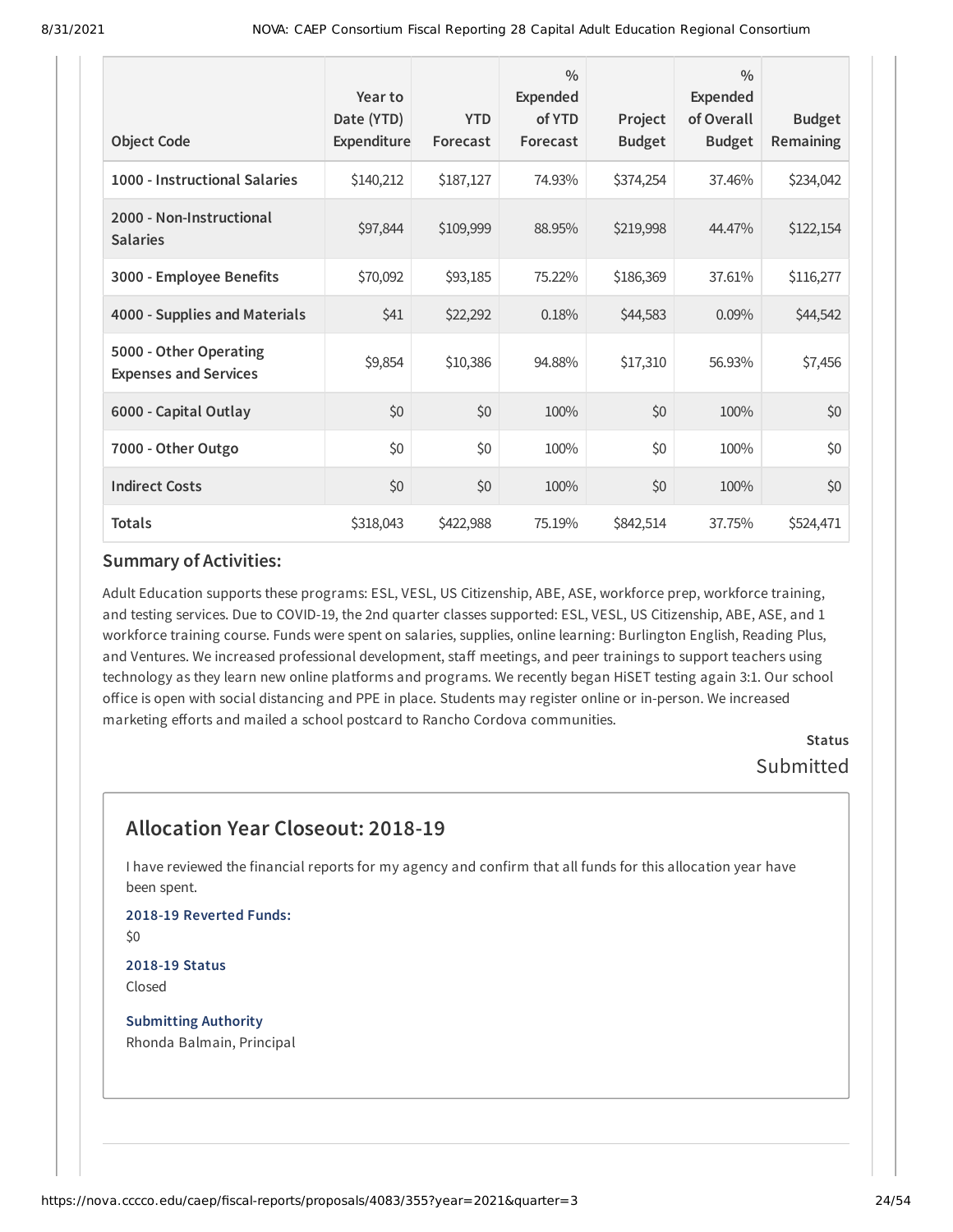# **Folsom-Cordova Unified Q3 Report (1/1 - 3/31)**

| <b>Object Code</b>                                     | Year to<br>Date (YTD)<br><b>Expenditure</b> | <b>YTD</b><br>Forecast | $\frac{0}{0}$<br>Expended<br>of YTD<br>Forecast | Project<br><b>Budget</b> | $\frac{0}{0}$<br>Expended<br>of Overall<br><b>Budget</b> | <b>Budget</b><br><b>Remaining</b> |
|--------------------------------------------------------|---------------------------------------------|------------------------|-------------------------------------------------|--------------------------|----------------------------------------------------------|-----------------------------------|
| 1000 - Instructional Salaries                          | \$233,527                                   | \$299,403              | 78%                                             | \$374,254                | 62.4%                                                    | \$140,727                         |
| 2000 - Non-Instructional<br><b>Salaries</b>            | \$148,076                                   | \$175,998              | 84.13%                                          | \$219,998                | 67.31%                                                   | \$71,922                          |
| 3000 - Employee Benefits                               | \$111,476                                   | \$149,095              | 74.77%                                          | \$186,369                | 59.81%                                                   | \$74,893                          |
| 4000 - Supplies and Materials                          | \$2,168                                     | \$35,666               | 6.08%                                           | \$44,583                 | 4.86%                                                    | \$42,415                          |
| 5000 - Other Operating<br><b>Expenses and Services</b> | \$10,304                                    | \$12,117               | 85.04%                                          | \$17,310                 | 59.53%                                                   | \$7,006                           |
| 6000 - Capital Outlay                                  | \$0                                         | \$0                    | 100%                                            | \$0                      | 100%                                                     | \$0                               |
| 7000 - Other Outgo                                     | \$0                                         | \$0                    | 100%                                            | \$0                      | 100%                                                     | \$0                               |
| <b>Indirect Costs</b>                                  | \$0                                         | \$0                    | 100%                                            | \$0                      | 100%                                                     | \$0                               |
| <b>Totals</b>                                          | \$505,551                                   | \$672,280              | 75.2%                                           | \$842,514                | 60.01%                                                   | \$336,963                         |

### **Summary of Activities:**

Adult Education supports these programs: ESL, VESL, US Citizenship, ABE, ASE, workforce prep, workforce training, and testing services. Due to COVID-19, the 3rd quarter classes supported: ESL, VESL, US Citizenship, ABE, ASE, and 1 workforce training course. Funds were spent on salaries, supplies, online learning: Burlington English, Aztec, Reading Plus, and Ventures. We increased professional development, staff meetings, and peer trainings to support teachers using technology as they have been learning new online platforms and programs. We've continued HiSET testing 3:1. Our school office is open with social distancing and PPE in place. Students may register online or in-person. We continue to increase marketing efforts as we plan for the fall semester.

> **Status** Submitted

**Folsom-Cordova Unified Q4 Report (4/1 - 6/30)**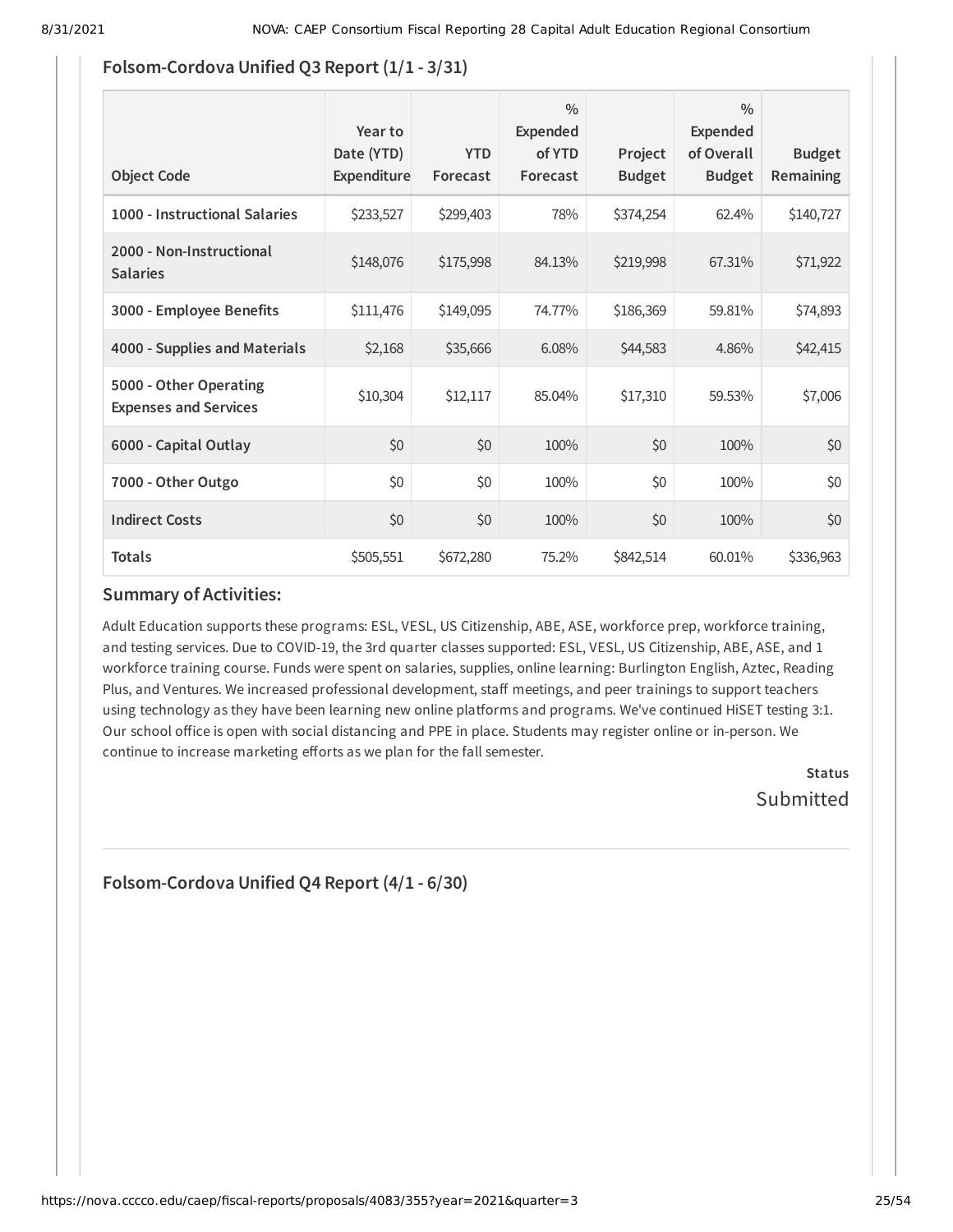| <b>Object Code</b>                                     | Year to<br>Date (YTD)<br>Expenditure | <b>YTD</b><br>Forecast | $\frac{0}{0}$<br><b>Expended</b><br>of YTD<br>Forecast | Project<br><b>Budget</b> | $\frac{0}{0}$<br><b>Expended</b><br>of Overall<br><b>Budget</b> | <b>Budget</b><br>Remaining |
|--------------------------------------------------------|--------------------------------------|------------------------|--------------------------------------------------------|--------------------------|-----------------------------------------------------------------|----------------------------|
| 1000 - Instructional Salaries                          | \$319,622                            | \$374,254              | 85.4%                                                  | \$374,254                | 85.4%                                                           | \$54,632                   |
| 2000 - Non-Instructional<br><b>Salaries</b>            | \$203,879                            | \$219,998              | 92.67%                                                 | \$219,998                | 92.67%                                                          | \$16,119                   |
| 3000 - Employee Benefits                               | \$153,835                            | \$186,369              | 82.54%                                                 | \$186,369                | 82.54%                                                          | \$32,534                   |
| 4000 - Supplies and Materials                          | \$13,290                             | \$44,583               | 29.81%                                                 | \$44,583                 | 29.81%                                                          | \$31,293                   |
| 5000 - Other Operating<br><b>Expenses and Services</b> | \$10,504                             | \$17,310               | 60.68%                                                 | \$17,310                 | 60.68%                                                          | \$6,806                    |
| 6000 - Capital Outlay                                  | \$0                                  | \$0                    | 100%                                                   | \$0                      | 100%                                                            | \$0                        |
| 7000 - Other Outgo                                     | \$0                                  | \$0                    | 100%                                                   | \$0                      | 100%                                                            | \$0                        |
| <b>Indirect Costs</b>                                  | \$0                                  | \$0                    | 100%                                                   | \$0                      | 100%                                                            | \$0                        |
| <b>Totals</b>                                          | \$701,130                            | \$842,514              | 83.22%                                                 | \$842,514                | 83.22%                                                          | \$141,384                  |

I certify that our agency did not exceed the allowed indirect rate as directed in the Adult Education Program **Guidance:** Yes

### **Summary of Activities:**

Adult Education supports these programs: ESL, VESL, United States Citizenship, ABE, ASE, workforce prep, workforce training, and testing services. Due to COVID-19, the 4th quarter classes supported: ESL, ABE, ASE, and '1' workforce training course that we were able to offer through distance learning. Funds were spent on salaries and benefits, supplies (including books), online curriculum (Burlington English, Aztec, Reading Plus), increased marketing and outreach, transition services, support for testing and placement, staff meetings, and peer trainings. We increased professional development opportunities to support online learning for teachers using technology and new platforms and programs. We've continued HiSET testing . Our school office is open with social distancing and PPE in place. Students may register online or in-person.

> **Status Submitted**

# **Galt Joint Union High**

**Galt Joint Union High Q1 Report (7/1 - 9/30)**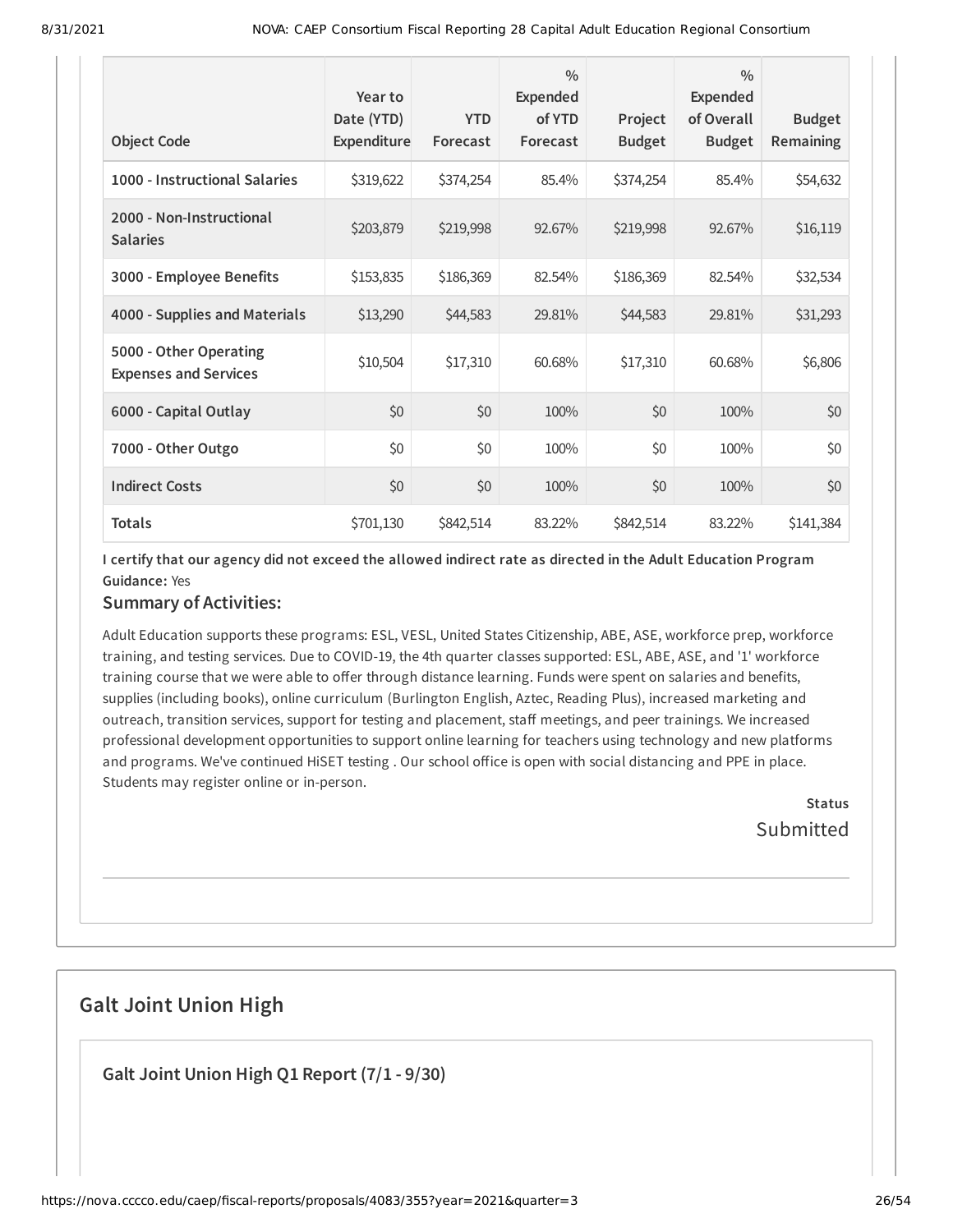| <b>Object Code</b>                                     | Year to<br>Date (YTD)<br><b>Expenditure</b> | <b>YTD</b><br>Forecast | $\frac{0}{0}$<br>Expended<br>of YTD<br>Forecast | Project<br><b>Budget</b> | $\frac{0}{0}$<br><b>Expended</b><br>of Overall<br><b>Budget</b> | <b>Budget</b><br>Remaining |
|--------------------------------------------------------|---------------------------------------------|------------------------|-------------------------------------------------|--------------------------|-----------------------------------------------------------------|----------------------------|
| 1000 - Instructional Salaries                          | \$16,894                                    | \$11,468               | 147.32%                                         | \$114,677                | 14.73%                                                          | \$97,783                   |
| 2000 - Non-Instructional<br><b>Salaries</b>            | \$26,369                                    | \$26,133               | 100.9%                                          | \$104,531                | 25.23%                                                          | \$78,162                   |
| 3000 - Employee Benefits                               | \$17,595                                    | \$14,286               | 123.17%                                         | \$71,428                 | 24.63%                                                          | \$53,833                   |
| 4000 - Supplies and Materials                          | \$0                                         | \$18,180               | $0\%$                                           | \$60,600                 | $0\%$                                                           | \$60,600                   |
| 5000 - Other Operating<br><b>Expenses and Services</b> | \$2,721                                     | \$9,076                | 29.98%                                          | \$25,930                 | 10.49%                                                          | \$23,209                   |
| 6000 - Capital Outlay                                  | \$0                                         | \$0                    | 100%                                            | \$0                      | 100%                                                            | \$0                        |
| 7000 - Other Outgo                                     | \$0                                         | \$0                    | 100%                                            | \$0                      | 100%                                                            | \$0                        |
| <b>Indirect Costs</b>                                  | \$0                                         | \$0                    | 100%                                            | \$18,870                 | $0\%$                                                           | \$18,870                   |
| <b>Totals</b>                                          | \$63,579                                    | \$79,142               | 80.34%                                          | \$396,036                | 16.05%                                                          | \$332,457                  |

As a result of Covid-19, Galt Adult School is offering Adult Secondary Education, including High School Diploma and High School Equivalency and English as a Second Language via Remote Learning through Zoom and Google Classroom. Quarter 1 expenditures covered salaries and benefits for Certificated and Classified staff, as well as materials and supplies.

> **Status Submitted**

**Galt Joint Union High Q2 Report (10/1 - 12/31)**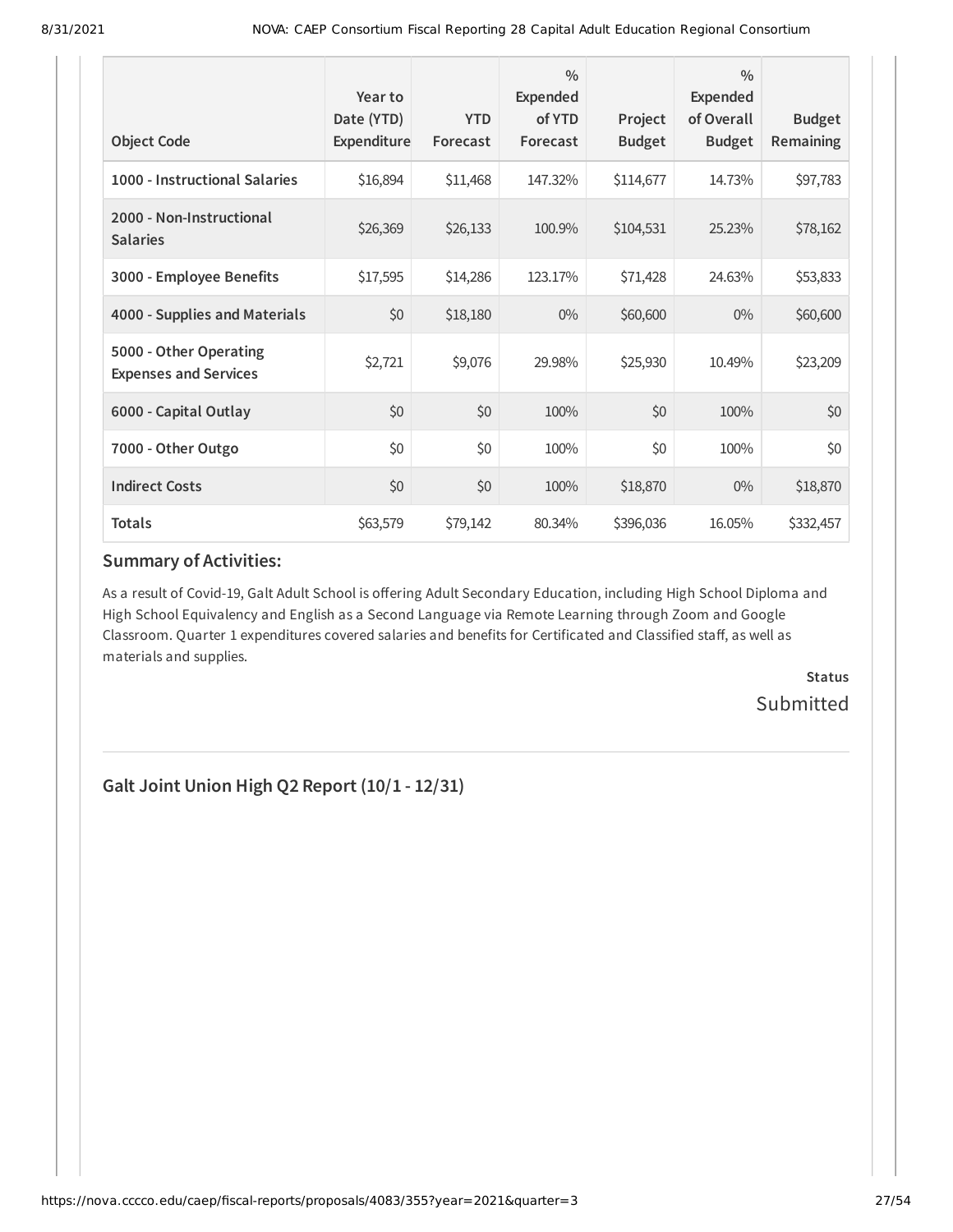| <b>Object Code</b>                                     | Year to<br>Date (YTD)<br>Expenditure | <b>YTD</b><br>Forecast | $\frac{0}{0}$<br><b>Expended</b><br>of YTD<br>Forecast | Project<br><b>Budget</b> | $\frac{0}{0}$<br><b>Expended</b><br>of Overall<br><b>Budget</b> | <b>Budget</b><br>Remaining |
|--------------------------------------------------------|--------------------------------------|------------------------|--------------------------------------------------------|--------------------------|-----------------------------------------------------------------|----------------------------|
| 1000 - Instructional Salaries                          | \$46,577                             | \$34,403               | 135.39%                                                | \$114,677                | 40.62%                                                          | \$68,100                   |
| 2000 - Non-Instructional<br><b>Salaries</b>            | \$45,611                             | \$41,812               | 109.08%                                                | \$104,531                | 43.63%                                                          | \$58,920                   |
| 3000 - Employee Benefits                               | \$31,015                             | \$25,000               | 124.06%                                                | \$71,428                 | 43.42%                                                          | \$40,413                   |
| 4000 - Supplies and Materials                          | \$3,955                              | \$39,390               | 10.04%                                                 | \$60,600                 | 6.53%                                                           | \$56,645                   |
| 5000 - Other Operating<br><b>Expenses and Services</b> | \$24,718                             | \$11,669               | 211.84%                                                | \$25,930                 | 95.33%                                                          | \$1,212                    |
| 6000 - Capital Outlay                                  | \$0                                  | \$0                    | 100%                                                   | \$0                      | 100%                                                            | \$0                        |
| 7000 - Other Outgo                                     | \$0                                  | \$0                    | 100%                                                   | \$0                      | 100%                                                            | \$0                        |
| <b>Indirect Costs</b>                                  | \$0                                  | \$0                    | 100%                                                   | \$18,870                 | $0\%$                                                           | \$18,870                   |
| <b>Totals</b>                                          | \$151,876                            | \$152,274              | 99.74%                                                 | \$396,036                | 38.35%                                                          | \$244,160                  |

Galt Adult School offered courses in ESL, Diploma and GED through Remote Learning due to Covid-19 restrictions. Quarter 2 expenditures included certificated and classified salaries and benefits, purchase of new licensing software for the GED program, postage for advertising, supplies and lease agreement for copy machine.

# **Status Submitted**

# **Allocation Year Closeout: 2018-19**

I have reviewed the financial reports for my agency and confirm that all funds for this allocation year have been spent.

**2018-19 Reverted Funds:**

\$0

**2018-19 Status** Closed

### **Submitting Authority**

Lisa Pettis Robert Lemmon

**Galt Joint Union High Q3 Report (1/1 - 3/31)**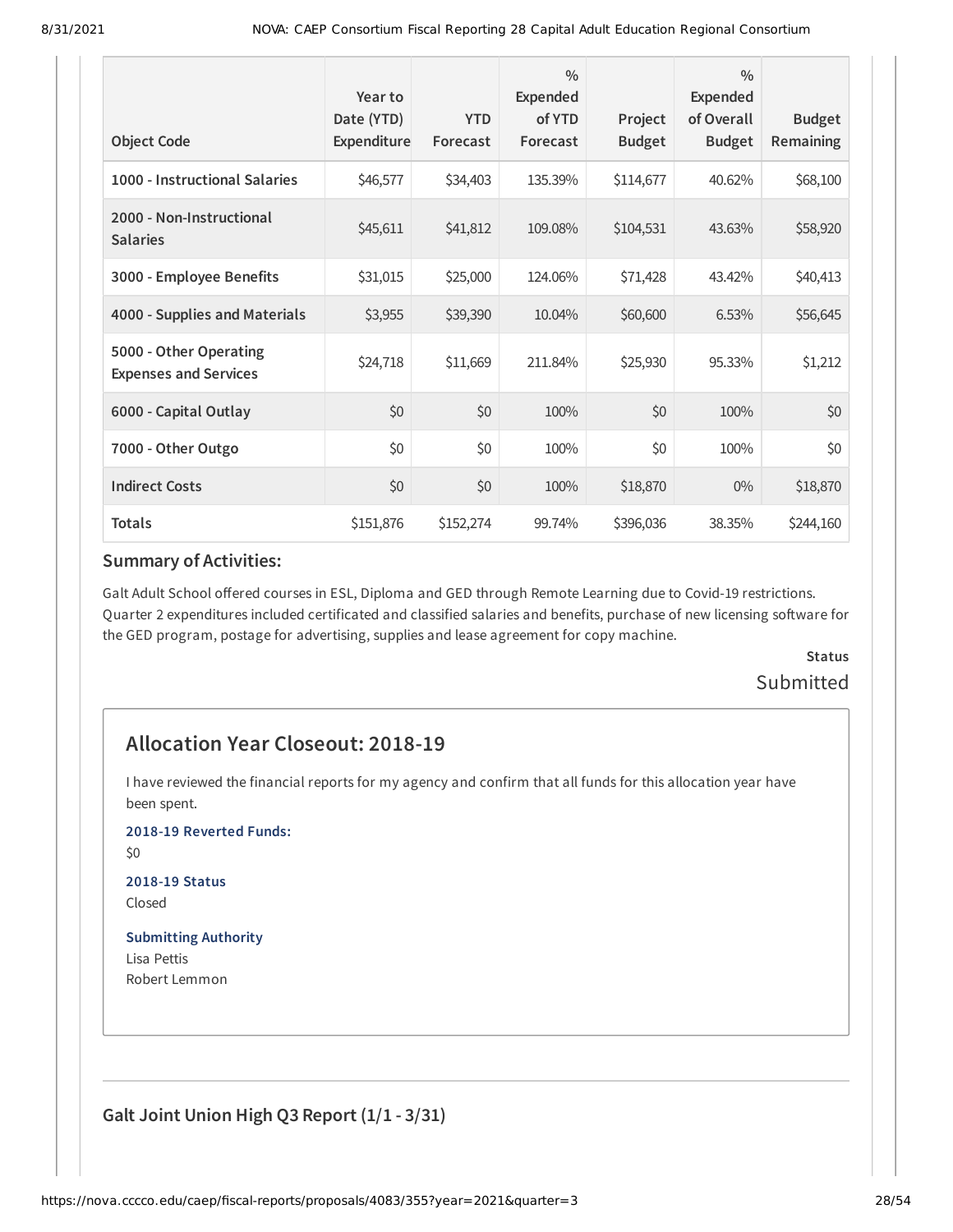| <b>Object Code</b>                                     | Year to<br>Date (YTD)<br>Expenditure | <b>YTD</b><br>Forecast | $\frac{0}{0}$<br>Expended<br>of YTD<br>Forecast | Project<br><b>Budget</b> | $\frac{0}{0}$<br><b>Expended</b><br>of Overall<br><b>Budget</b> | <b>Budget</b><br>Remaining |
|--------------------------------------------------------|--------------------------------------|------------------------|-------------------------------------------------|--------------------------|-----------------------------------------------------------------|----------------------------|
| 1000 - Instructional Salaries                          | \$80,582                             | \$68,806               | 117.11%                                         | \$114,677                | 70.27%                                                          | \$34,095                   |
| 2000 - Non-Instructional<br><b>Salaries</b>            | \$79,802                             | \$73,172               | 109.06%                                         | \$104,531                | 76.34%                                                          | \$24,729                   |
| 3000 - Employee Benefits                               | \$53,257                             | \$46,428               | 114.71%                                         | \$71,428                 | 74.56%                                                          | \$18,171                   |
| 4000 - Supplies and Materials                          | \$6,174                              | \$48,480               | 12.74%                                          | \$60,600                 | 10.19%                                                          | \$54,426                   |
| 5000 - Other Operating<br><b>Expenses and Services</b> | \$24,718                             | \$18,151               | 136.18%                                         | \$25,930                 | 95.33%                                                          | \$1,212                    |
| 6000 - Capital Outlay                                  | \$0                                  | \$0                    | 100%                                            | \$0                      | 100%                                                            | \$0                        |
| 7000 - Other Outgo                                     | \$0                                  | \$0                    | 100%                                            | \$0                      | 100%                                                            | \$0                        |
| <b>Indirect Costs</b>                                  | \$0                                  | \$0                    | 100%                                            | \$18,870                 | $0\%$                                                           | \$18,870                   |
| <b>Totals</b>                                          | \$244,533                            | \$255,037              | 95.88%                                          | \$396,036                | 61.75%                                                          | \$151,503                  |

In quarter 3 of the 2020-2021 fiscal year, Galt Adult School continued to offer courses in high school diploma, high school equivalency and English as a Second Language. Due to Covid-19, all coursework and classroom instruction was offered online via Zoom and Google Classroom.

> **Status** Submitted

**Galt Joint Union High Q4 Report (4/1 - 6/30)**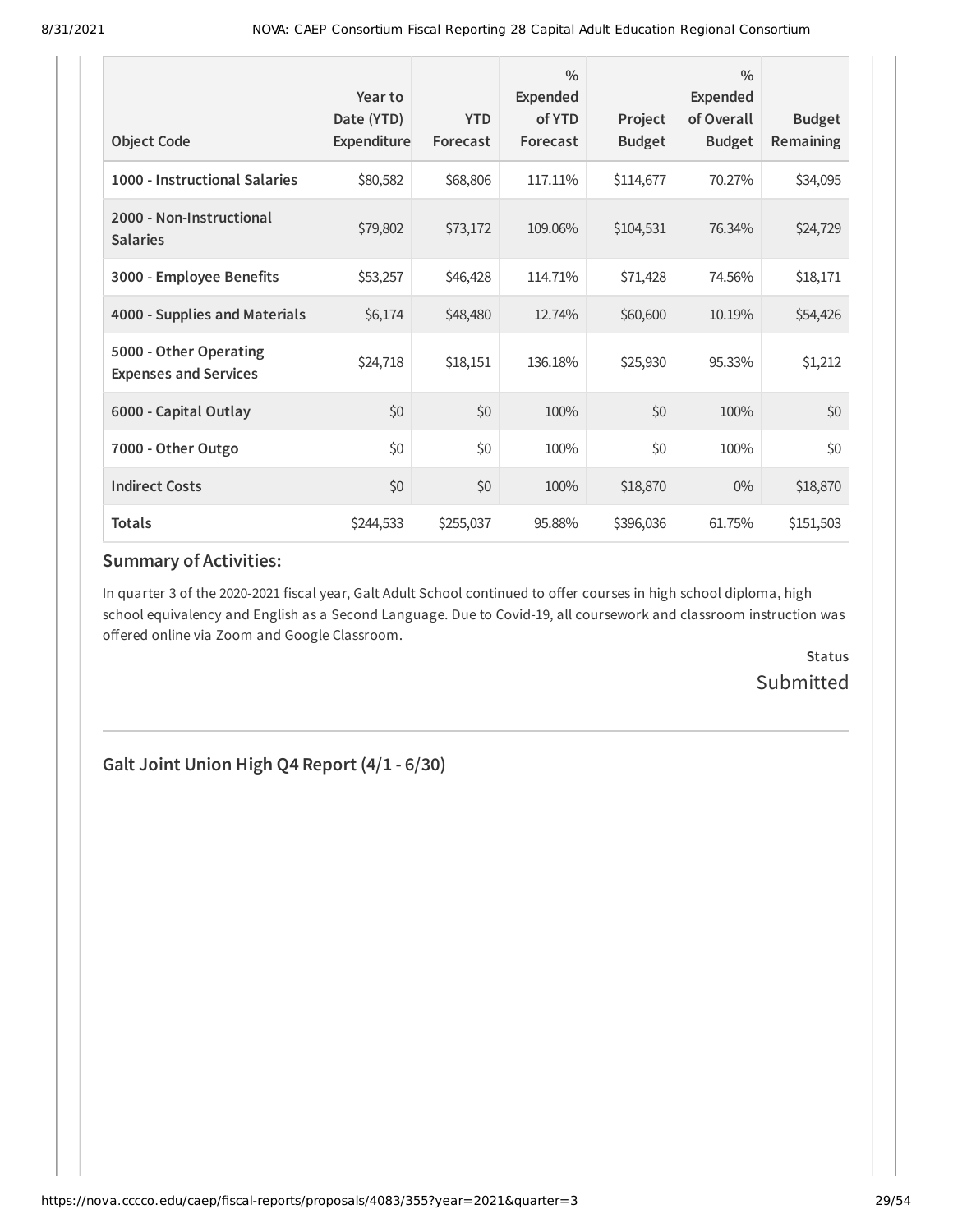| <b>Object Code</b>                                     | Year to<br>Date (YTD)<br>Expenditure | <b>YTD</b><br>Forecast | $\frac{0}{0}$<br><b>Expended</b><br>of YTD<br>Forecast | Project<br><b>Budget</b> | $\frac{0}{0}$<br><b>Expended</b><br>of Overall<br><b>Budget</b> | <b>Budget</b><br><b>Remaining</b> |
|--------------------------------------------------------|--------------------------------------|------------------------|--------------------------------------------------------|--------------------------|-----------------------------------------------------------------|-----------------------------------|
| 1000 - Instructional Salaries                          | \$114,677                            | \$114,677              | 100%                                                   | \$114,677                | 100%                                                            | \$0                               |
| 2000 - Non-Instructional<br><b>Salaries</b>            | \$104,531                            | \$104,531              | 100%                                                   | \$104,531                | 100%                                                            | \$0                               |
| 3000 - Employee Benefits                               | \$71,428                             | \$71,428               | 100%                                                   | \$71,428                 | 100%                                                            | \$0                               |
| 4000 - Supplies and Materials                          | \$32,092                             | \$60,600               | 52.96%                                                 | \$60,600                 | 52.96%                                                          | \$28,508                          |
| 5000 - Other Operating<br><b>Expenses and Services</b> | \$24,718                             | \$25,930               | 95.33%                                                 | \$25,930                 | 95.33%                                                          | \$1,212                           |
| 6000 - Capital Outlay                                  | \$0                                  | \$0                    | 100%                                                   | \$0                      | 100%                                                            | \$0                               |
| 7000 - Other Outgo                                     | \$0                                  | \$0                    | 100%                                                   | \$0                      | 100%                                                            | \$0                               |
| <b>Indirect Costs</b>                                  | \$17,372                             | \$18,870               | 92.06%                                                 | \$18,870                 | 92.06%                                                          | \$1,498                           |
| <b>Totals</b>                                          | \$364,818                            | \$396,036              | 92.12%                                                 | \$396,036                | 92.12%                                                          | \$31,218                          |

I certify that our agency did not exceed the allowed indirect rate as directed in the Adult Education Program **Guidance:** Yes

### **Summary of Activities:**

As a result of COVID-19, Galt Adult School is offering Adult Secondary Education, including High School Diploma and High School Equivalency and English as a Second Language via Remote Learning through Zoom and Google Classroom. Quarter 4 expenditures covered salaries and benefits for Certificated and Classified staff, online curriculum, materials and supplies.

> **Status Submitted**

# **Natomas Unified**

**Natomas Unified Q1 Report (7/1 - 9/30)**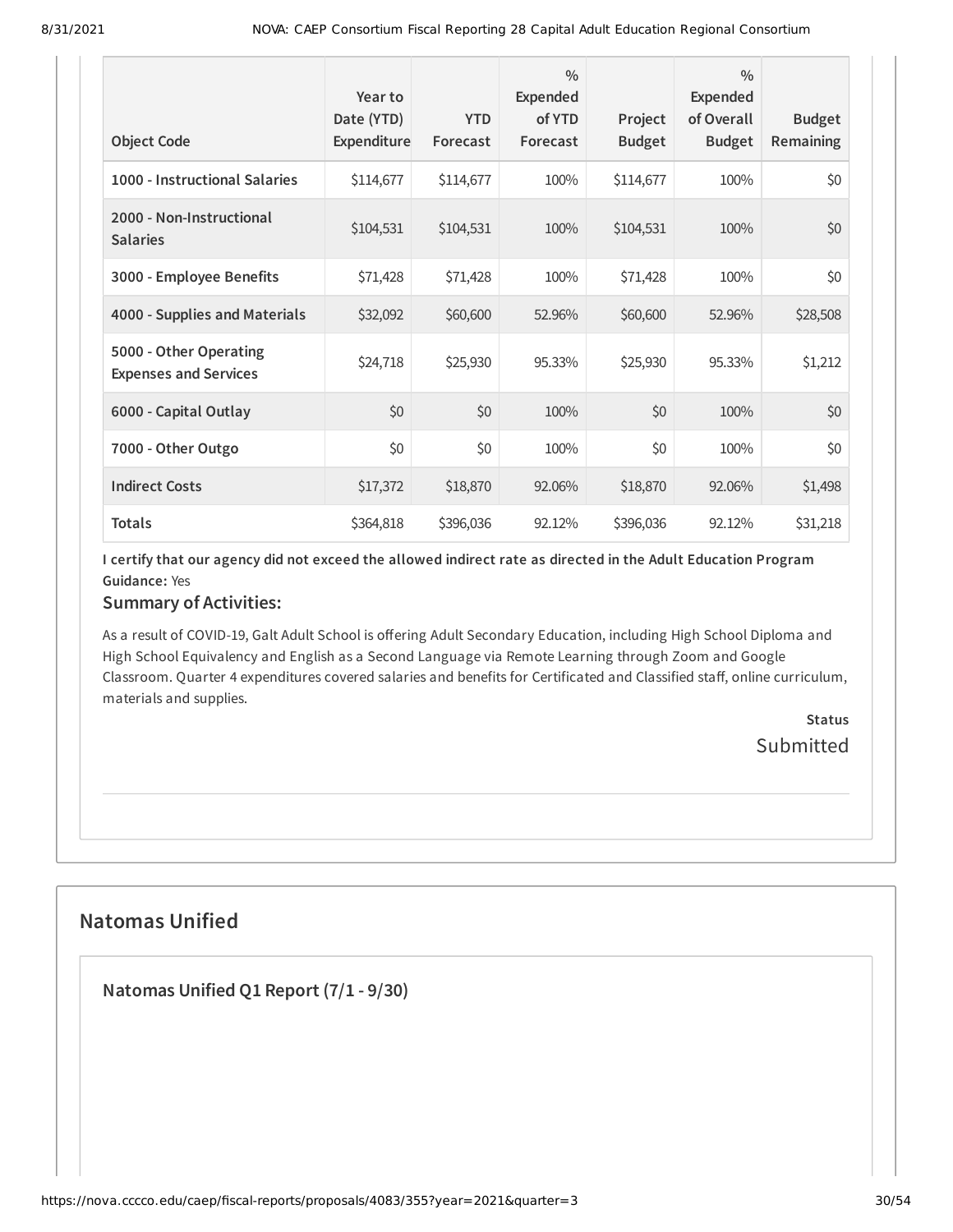| <b>Object Code</b>                                     | Year to<br>Date (YTD)<br>Expenditure | <b>YTD</b><br>Forecast | $\frac{0}{0}$<br><b>Expended</b><br>of YTD<br>Forecast | Project<br><b>Budget</b> | $\frac{0}{0}$<br><b>Expended</b><br>of Overall<br><b>Budget</b> | <b>Budget</b><br>Remaining |
|--------------------------------------------------------|--------------------------------------|------------------------|--------------------------------------------------------|--------------------------|-----------------------------------------------------------------|----------------------------|
| 1000 - Instructional Salaries                          | \$5,236                              | \$19,700               | 26.58%                                                 | \$131,330                | 3.99%                                                           | \$126,094                  |
| 2000 - Non-Instructional<br><b>Salaries</b>            | \$14,330                             | \$12,564               | 114.06%                                                | \$83,759                 | 17.11%                                                          | \$69,429                   |
| 3000 - Employee Benefits                               | \$8,905                              | \$9,806                | 90.81%                                                 | \$65,371                 | 13.62%                                                          | \$56,466                   |
| 4000 - Supplies and Materials                          | \$0                                  | \$7,455                | $0\%$                                                  | \$49,697                 | $0\%$                                                           | \$49,697                   |
| 5000 - Other Operating<br><b>Expenses and Services</b> | \$8,160                              | \$2,349                | 347.45%                                                | \$15,657                 | 52.12%                                                          | \$7,497                    |
| 6000 - Capital Outlay                                  | \$0                                  | \$0                    | 100%                                                   | \$0                      | 100%                                                            | \$0                        |
| 7000 - Other Outgo                                     | \$0                                  | \$0                    | 100%                                                   | \$0                      | 100%                                                            | \$0                        |
| <b>Indirect Costs</b>                                  | \$0                                  | \$2,232                | $0\%$                                                  | \$14,879                 | $0\%$                                                           | \$14,879                   |
| <b>Totals</b>                                          | \$36,631                             | \$54,104               | 67.7%                                                  | \$360,693                | 10.16%                                                          | \$324,062                  |

As a result of COVID-19, and our school is in a distance learning model, our expenditures fell below target. This year we were not able to offer bus training and Instructional Assistant, Para-Educator training classes. Also, because we are in distance learning, we are not having to pay child care expenses as well as security. Salary expenses are less because of these reasons. We are spending less on office consumables because we don't have teachers on campus. We are hoping that after we are allowed to have students on campus, we will be able to offer these classes and services.

### **Summary of Activities:**

During the first quarter of Fiscal Year 2020-21, NUSD continued offering courses in Adult Basic Education (ABE), Adult Secondary Education (ASE), including high school diploma and high school equivalency, English as a Second Language (ESL), as well as a US Citizenship class. Due to COVID-19, program instruction was modified for all students; however, instruction continued through on-line learning via Zoom, Google groups, email, text, and phone. In addition, chromebooks were purchased for our ESL students, but because of the back order, we are still waiting for the shipment.

**Status** Submitted

**Natomas Unified Q2 Report (10/1 - 12/31)**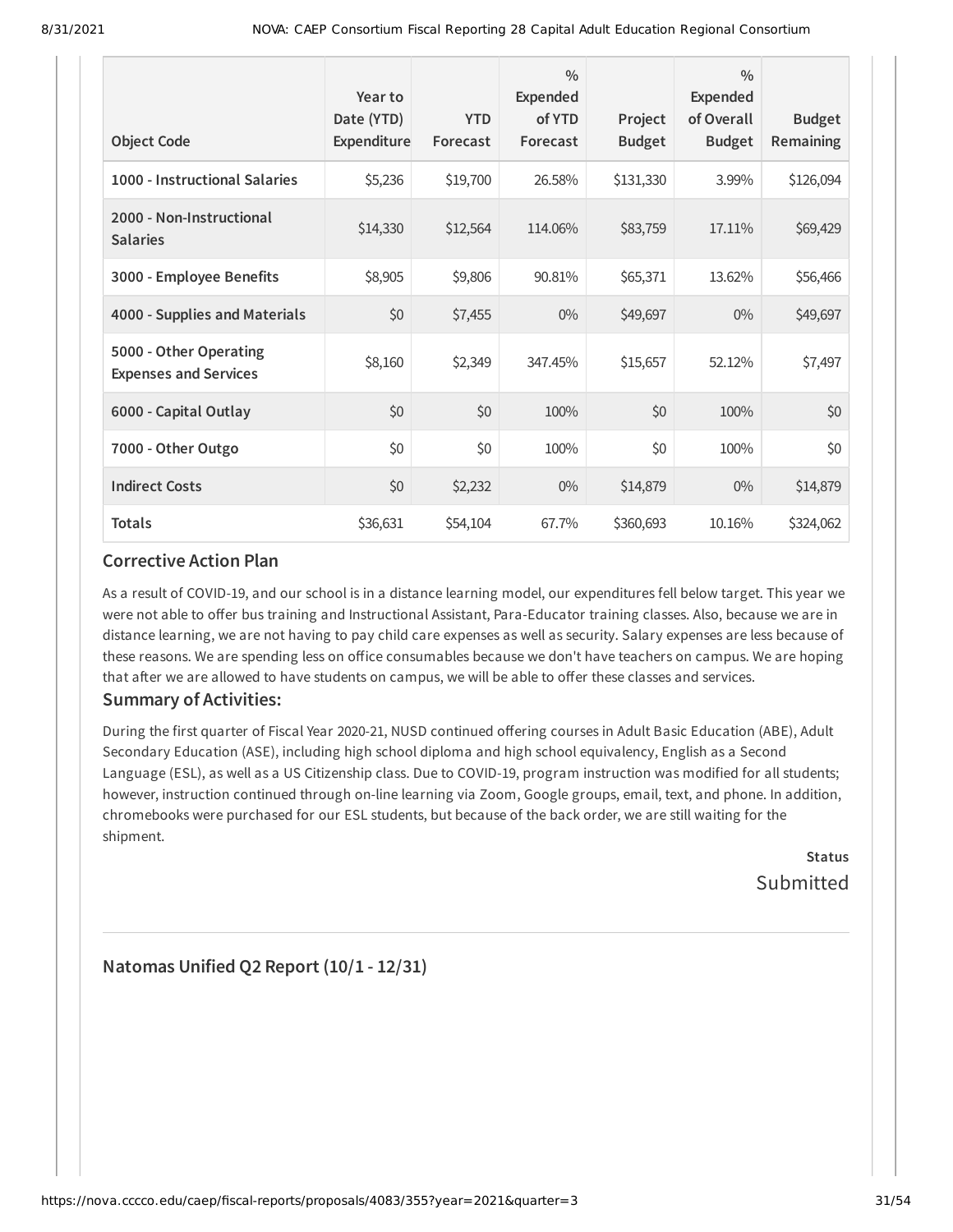|                                                        | Year to<br>Date (YTD) | <b>YTD</b> | $\frac{0}{0}$<br><b>Expended</b><br>of YTD | Project       | $\frac{0}{0}$<br><b>Expended</b><br>of Overall | <b>Budget</b> |
|--------------------------------------------------------|-----------------------|------------|--------------------------------------------|---------------|------------------------------------------------|---------------|
| <b>Object Code</b>                                     | <b>Expenditure</b>    | Forecast   | Forecast                                   | <b>Budget</b> | <b>Budget</b>                                  | Remaining     |
| 1000 - Instructional Salaries                          | \$32,747              | \$39,399   | 83.12%                                     | \$131,330     | 24.93%                                         | \$98,583      |
| 2000 - Non-Instructional<br><b>Salaries</b>            | \$26,293              | \$25,128   | 104.64%                                    | \$83,759      | 31.39%                                         | \$57,466      |
| 3000 - Employee Benefits                               | \$20,347              | \$19,611   | 103.75%                                    | \$65,371      | 31.13%                                         | \$45,024      |
| 4000 - Supplies and Materials                          | \$2,245               | \$14,909   | 15.06%                                     | \$49,697      | 4.52%                                          | \$47,452      |
| 5000 - Other Operating<br><b>Expenses and Services</b> | \$15,656              | \$4,697    | 333.31%                                    | \$15,657      | 99.99%                                         | \$1           |
| 6000 - Capital Outlay                                  | \$0                   | \$0        | 100%                                       | \$0           | 100%                                           | \$0           |
| 7000 - Other Outgo                                     | \$0                   | \$0        | 100%                                       | \$0           | 100%                                           | \$0           |
| <b>Indirect Costs</b>                                  | \$0                   | \$4,464    | $0\%$                                      | \$14,879      | $0\%$                                          | \$14,879      |
| <b>Totals</b>                                          | \$97,288              | \$108,208  | 89.91%                                     | \$360,693     | 26.97%                                         | \$263,405     |

Because of COVID, we haven't been able to spend the amount that we have designated. Staff will continue to monitor expenditures.

#### **Summary of Activities:**

During the second quarter of Fiscal Year 2020-21, NUSD continued offering courses in Adult Basic Education (ABE), Adult Secondary Education (ASE), including high school diploma and high school equivalency, English as a Second Language (ESL), as well as a US Citizenship class. Due to COVID-19, program instruction was modified for all students; however, instruction continued through on-line learning via Zoom, Google groups, email, text, and phone.

## **Status** Submitted

# **Allocation Year Closeout: 2018-19**

I have reviewed the financial reports for my agency and confirm that all funds for this allocation year have been spent.

**2018-19 Reverted Funds:** \$0 **2018-19 Status**

Closed

#### **Submitting Authority**

David Rodriguez, Assistant Superintendent/Principal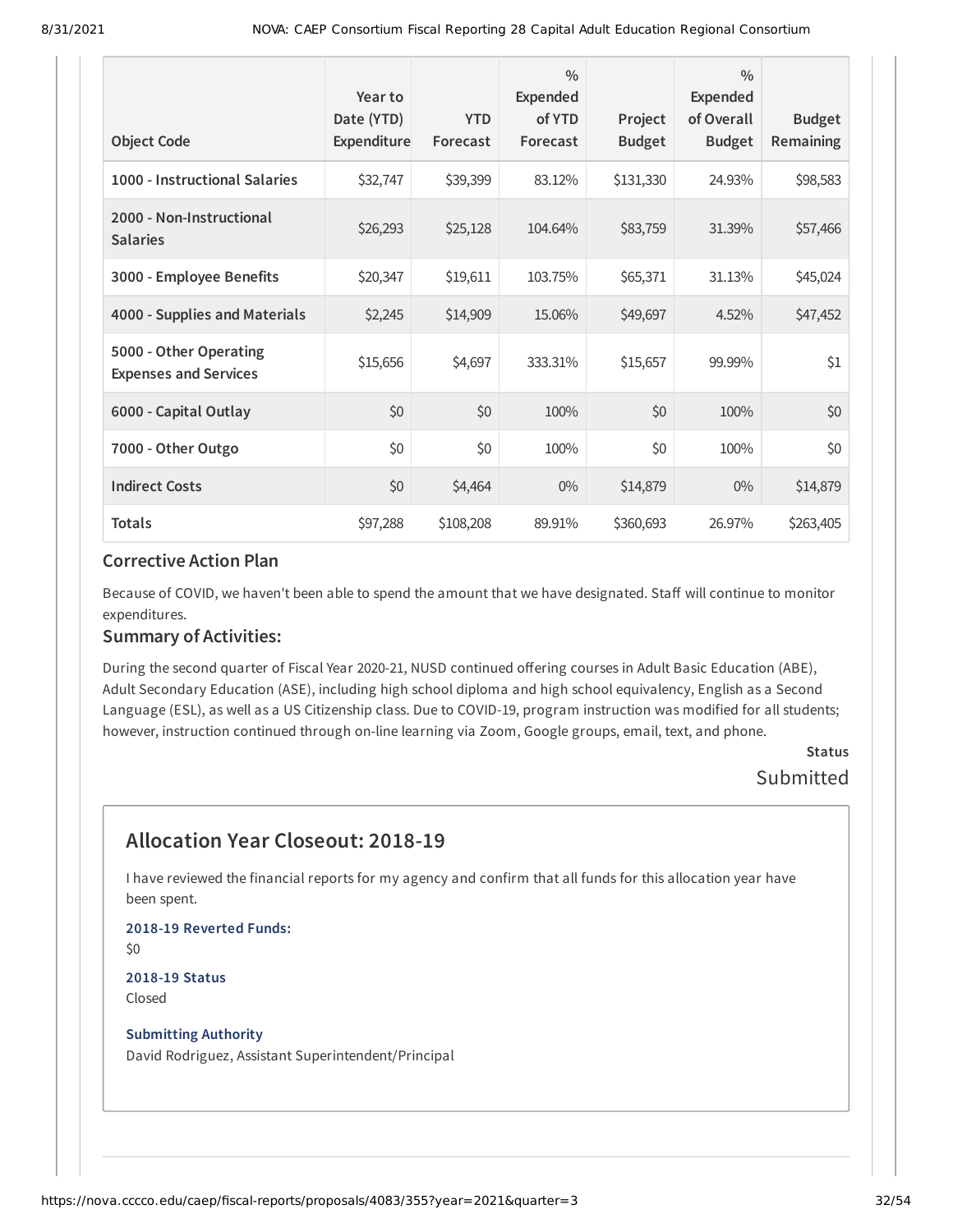# **Natomas Unified Q3 Report (1/1 - 3/31)**

| <b>Object Code</b>                                     | Year to<br>Date (YTD)<br>Expenditure | <b>YTD</b><br>Forecast | $\frac{0}{0}$<br><b>Expended</b><br>of YTD<br>Forecast | Project<br><b>Budget</b> | $\frac{0}{0}$<br>Expended<br>of Overall<br><b>Budget</b> | <b>Budget</b><br>Remaining |
|--------------------------------------------------------|--------------------------------------|------------------------|--------------------------------------------------------|--------------------------|----------------------------------------------------------|----------------------------|
| 1000 - Instructional Salaries                          | \$71,850                             | \$59,099               | 121.58%                                                | \$131,330                | 54.71%                                                   | \$59,480                   |
| 2000 - Non-Instructional<br><b>Salaries</b>            | \$49,111                             | \$37,692               | 130.3%                                                 | \$83,759                 | 58.63%                                                   | \$34,648                   |
| 3000 - Employee Benefits                               | \$39,154                             | \$29,417               | 133.1%                                                 | \$65,371                 | 59.9%                                                    | \$26,217                   |
| 4000 - Supplies and Materials                          | \$39,965                             | \$22,364               | 178.71%                                                | \$49,697                 | 80.42%                                                   | \$9,732                    |
| 5000 - Other Operating<br><b>Expenses and Services</b> | \$15,656                             | \$7,046                | 222.21%                                                | \$15,657                 | 99.99%                                                   | \$1                        |
| 6000 - Capital Outlay                                  | \$0                                  | \$0                    | 100%                                                   | \$0                      | 100%                                                     | \$0                        |
| 7000 - Other Outgo                                     | \$0                                  | \$0                    | 100%                                                   | \$0                      | 100%                                                     | \$0                        |
| <b>Indirect Costs</b>                                  | \$0                                  | \$6,696                | $0\%$                                                  | \$14,879                 | $0\%$                                                    | \$14,879                   |
| <b>Totals</b>                                          | \$215,736                            | \$162,312              | 132.91%                                                | \$360,693                | 59.81%                                                   | \$144,957                  |

# **Summary of Activities:**

During the third quarter of Fiscal Year 2020-21, NUSD continued offering courses in Adult Basic Education (ABE), Adult Secondary Education (ASE), including high school diploma and high school equivalency, English as a Second Language (ESL), as well as a US Citizenship class. Due to COVID-19, program instruction was modified for all students; however, instruction continued through on-line learning via Zoom, Google groups, email, text, and phone.

> **Status** Submitted

**Natomas Unified Q4 Report (4/1 - 6/30)**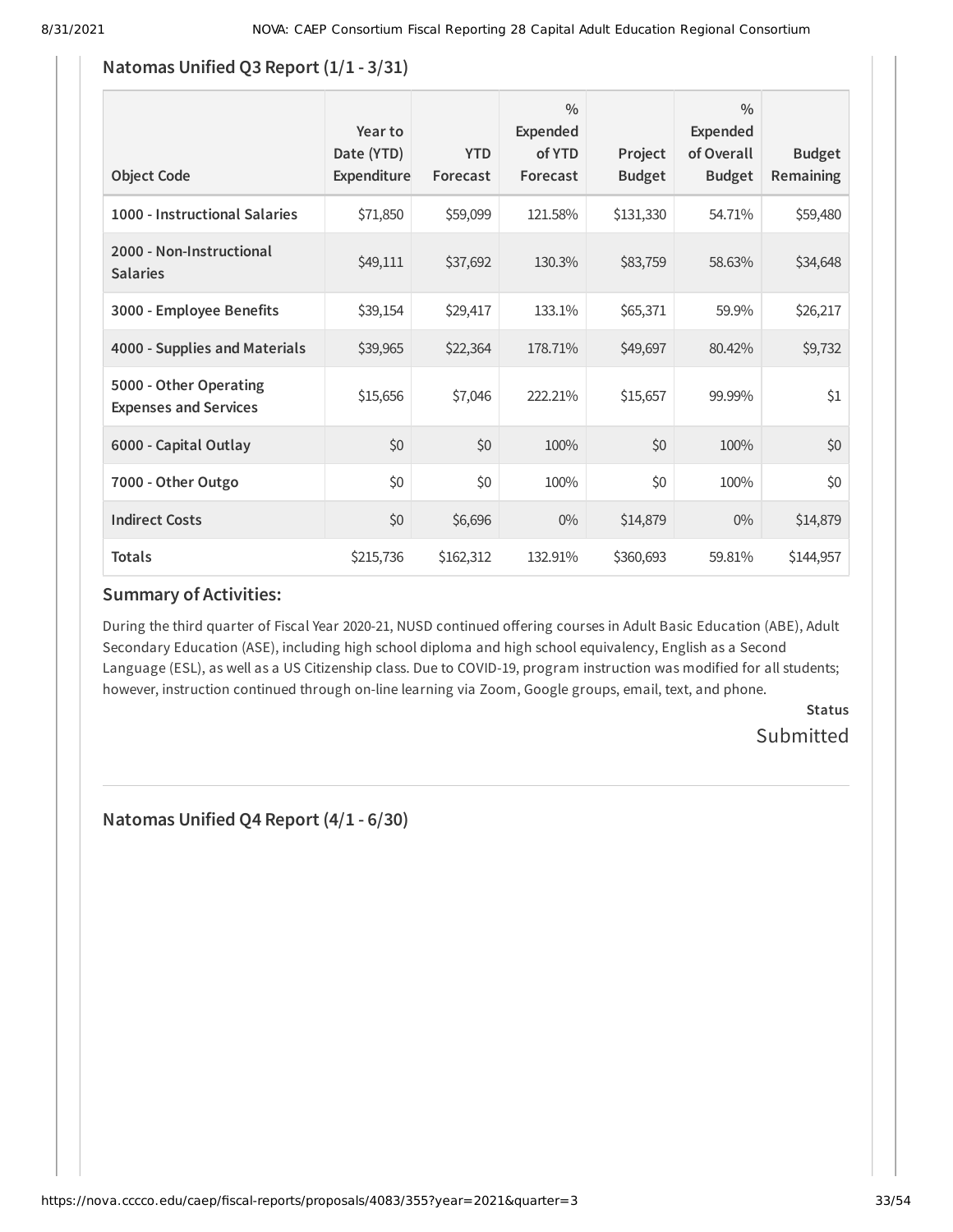| <b>Object Code</b>                                     | Year to<br>Date (YTD)<br><b>Expenditure</b> | <b>YTD</b><br>Forecast | $\frac{0}{0}$<br>Expended<br>of YTD<br>Forecast | Project<br><b>Budget</b> | $\frac{0}{0}$<br>Expended<br>of Overall<br><b>Budget</b> | <b>Budget</b><br>Remaining |
|--------------------------------------------------------|---------------------------------------------|------------------------|-------------------------------------------------|--------------------------|----------------------------------------------------------|----------------------------|
| 1000 - Instructional Salaries                          | \$121,155                                   | \$78,798               | 153.75%                                         | \$131,330                | 92.25%                                                   | \$10,175                   |
| 2000 - Non-Instructional<br><b>Salaries</b>            | \$68,408                                    | \$50,255               | 136.12%                                         | \$83,759                 | 81.67%                                                   | \$15,351                   |
| 3000 - Employee Benefits                               | \$58,025                                    | \$39,223               | 147.94%                                         | \$65,371                 | 88.76%                                                   | \$7,346                    |
| 4000 - Supplies and Materials                          | \$47,963                                    | \$29,818               | 160.85%                                         | \$49,697                 | 96.51%                                                   | \$1,734                    |
| 5000 - Other Operating<br><b>Expenses and Services</b> | \$15,656                                    | \$9,394                | 166.66%                                         | \$15,657                 | 99.99%                                                   | \$1                        |
| 6000 - Capital Outlay                                  | \$0                                         | \$0                    | 100%                                            | \$0                      | 100%                                                     | \$0                        |
| 7000 - Other Outgo                                     | \$0                                         | \$0                    | 100%                                            | \$0                      | 100%                                                     | \$0                        |
| <b>Indirect Costs</b>                                  | \$15,560                                    | \$8,927                | 174.29%                                         | \$14,879                 | 104.58%                                                  | $\sqrt{1} - $681$          |
| <b>Totals</b>                                          | \$326,767                                   | \$216,416              | 150.99%                                         | \$360,693                | 90.59%                                                   | \$33,926                   |

I certify that our agency did not exceed the allowed indirect rate as directed in the Adult Education Program **Guidance:** Yes

#### **Summary of Activities:**

During the fourth quarter of Fiscal Year 2020-21, NUSD continued offering courses in Adult Basic Education (ABE), Adult Secondary Education (ASE), including high school diploma and high school equivalency, English as a Second Language (ESL), as well as a US Citizenship class. Due to COVID-19, program instruction was modified for all students; however, instruction continued through on-line learning via Zoom, Google groups, email, text, and phone.

> **Status** Submitted

# **Sacramento City Unified**

**Sacramento City Unified Q1 Report (7/1 - 9/30)**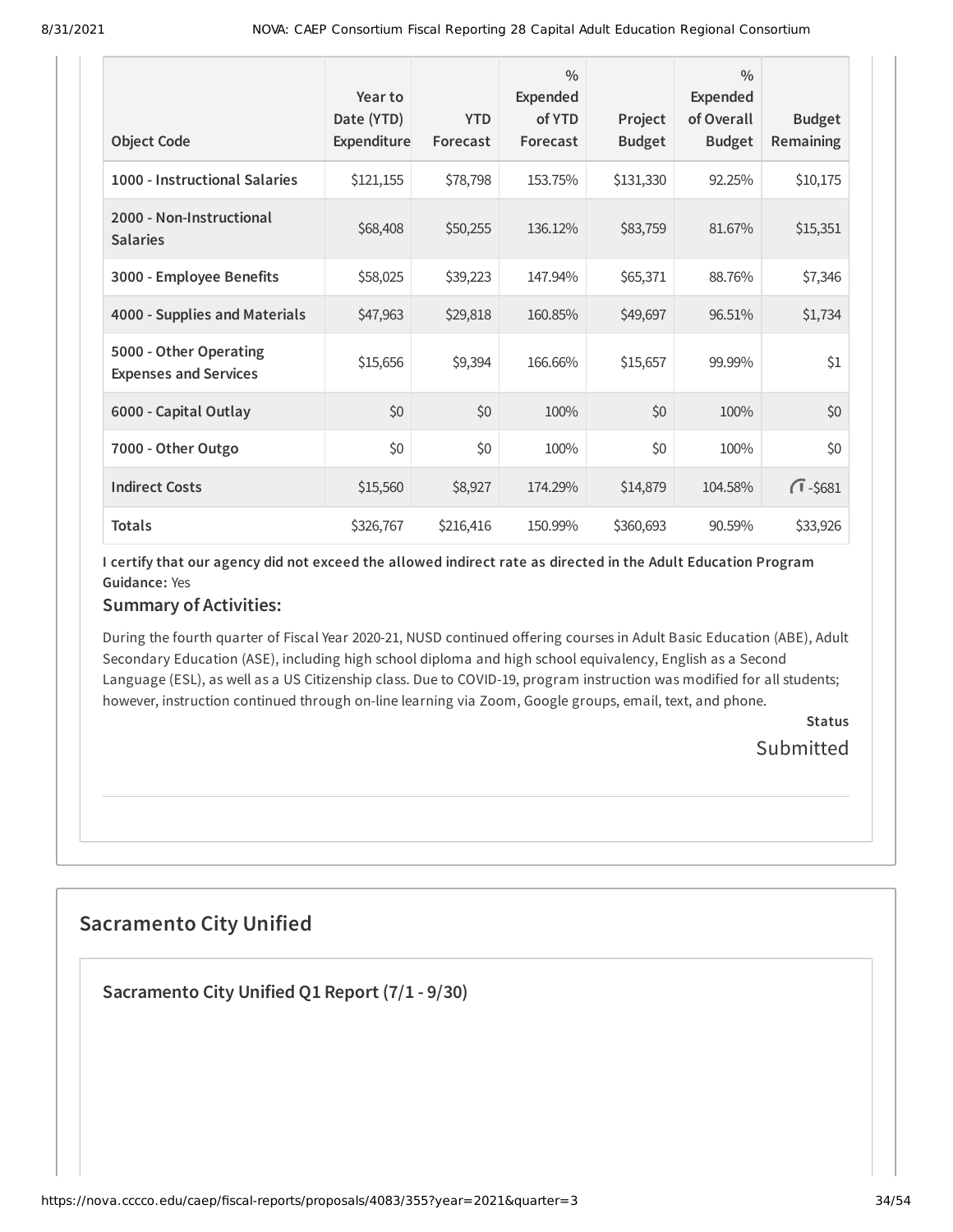| <b>Object Code</b>                                     | Year to<br>Date (YTD)<br><b>Expenditure</b> | <b>YTD</b><br>Forecast | $\frac{0}{0}$<br><b>Expended</b><br>of YTD<br>Forecast | Project<br><b>Budget</b> | $\frac{0}{0}$<br><b>Expended</b><br>of Overall<br><b>Budget</b> | <b>Budget</b><br>Remaining |
|--------------------------------------------------------|---------------------------------------------|------------------------|--------------------------------------------------------|--------------------------|-----------------------------------------------------------------|----------------------------|
| 1000 - Instructional Salaries                          | \$75,268                                    | \$76,720               | 98.11%                                                 | \$511,466                | 14.72%                                                          | \$436,198                  |
| 2000 - Non-Instructional<br><b>Salaries</b>            | \$45,390                                    | \$33,379               | 135.98%                                                | \$222,525                | 20.4%                                                           | \$177,135                  |
| 3000 - Employee Benefits                               | \$68,849                                    | \$75,140               | 91.63%                                                 | \$500,935                | 13.74%                                                          | \$432,086                  |
| 4000 - Supplies and Materials                          | \$0                                         | \$3,375                | $0\%$                                                  | \$22,498                 | $0\%$                                                           | \$22,498                   |
| 5000 - Other Operating<br><b>Expenses and Services</b> | \$16,389                                    | \$3,476                | 471.52%                                                | \$142,745                | 11.48%                                                          | \$126,356                  |
| 6000 - Capital Outlay                                  | \$0                                         | \$0                    | 100%                                                   | \$0                      | 100%                                                            | \$0                        |
| 7000 - Other Outgo                                     | \$0                                         | \$0                    | 100%                                                   | \$0                      | 100%                                                            | \$0                        |
| <b>Indirect Costs</b>                                  | \$0                                         | \$0                    | 100%                                                   | \$48,534                 | $0\%$                                                           | \$48,534                   |
| <b>Totals</b>                                          | \$205,896                                   | \$192,089              | 107.19%                                                | \$1,448,703              | 14.21%                                                          | \$1,242,807                |

First quarter expenditures fell below target as teachers' salaries were only expensed for the month of September (no summer classes for DD, ELA, and HSE programs). All funds are expected to be expended by June 30, 2021.

### **Summary of Activities:**

Charles A. Jones Career and Education Center and A. Warren McClaskey Adult Center are offering courses via distance education due to COVID restrictions. Expenses for the first quarter include administrative salaries at both sites, one DD instructor, two ELA instructors, and one HSE instructor. Also expensed was data and accountability software.

> **Status** Submitted

**Sacramento City Unified Q2 Report (10/1 - 12/31)**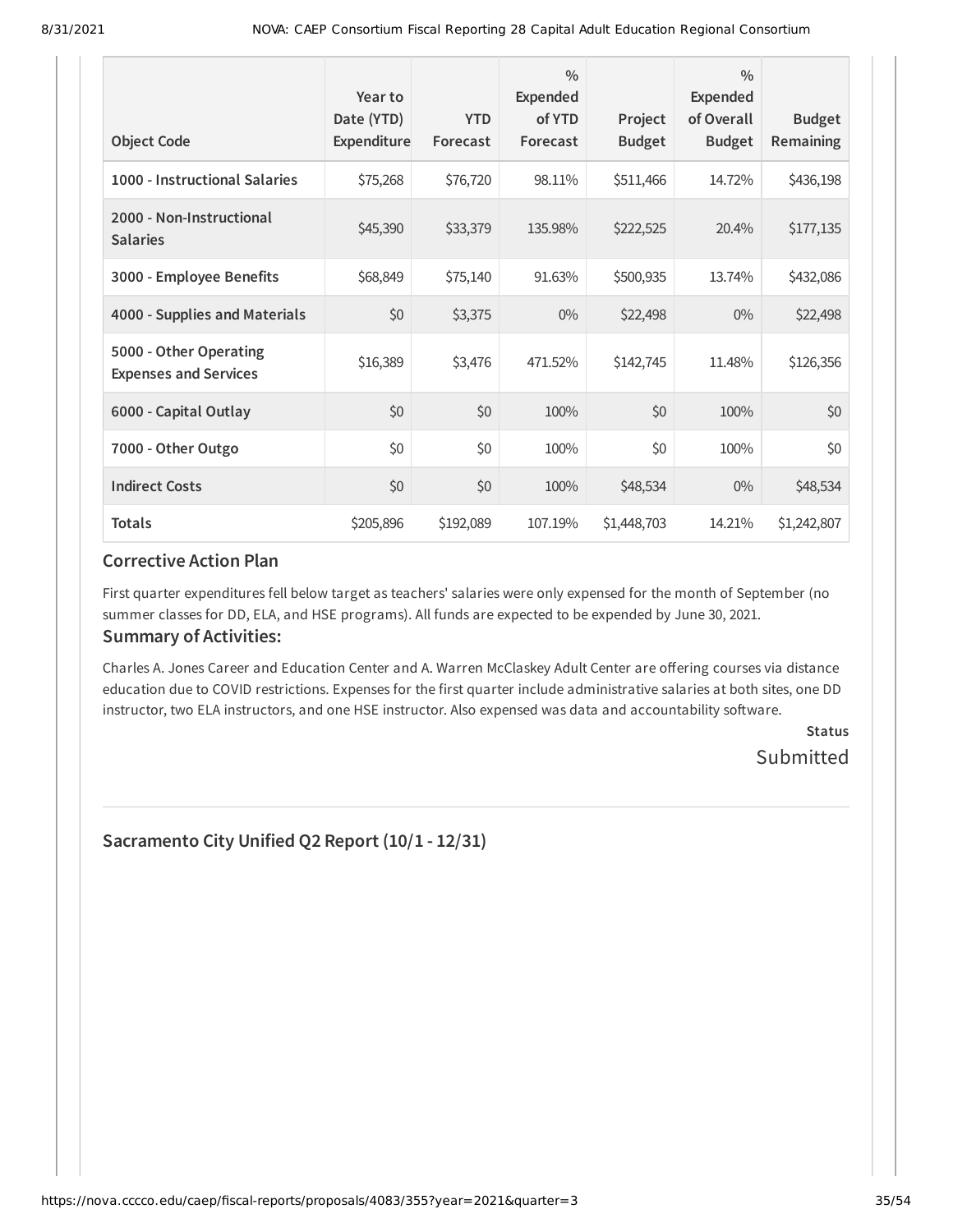| <b>Object Code</b>                                     | Year to<br>Date (YTD)<br>Expenditure | <b>YTD</b><br>Forecast | $\frac{0}{0}$<br><b>Expended</b><br>of YTD<br>Forecast | Project<br><b>Budget</b> | $\frac{0}{0}$<br><b>Expended</b><br>of Overall<br><b>Budget</b> | <b>Budget</b><br>Remaining |
|--------------------------------------------------------|--------------------------------------|------------------------|--------------------------------------------------------|--------------------------|-----------------------------------------------------------------|----------------------------|
| 1000 - Instructional Salaries                          | \$222,163                            | \$153,440              | 144.79%                                                | \$511,466                | 43.44%                                                          | \$289,303                  |
| 2000 - Non-Instructional<br><b>Salaries</b>            | \$115,960                            | \$66,758               | 173.7%                                                 | \$222,525                | 52.11%                                                          | \$106,565                  |
| 3000 - Employee Benefits                               | \$213,684                            | \$150,281              | 142.19%                                                | \$500,935                | 42.66%                                                          | \$287,251                  |
| 4000 - Supplies and Materials                          | \$160                                | \$6,749                | 2.37%                                                  | \$22,498                 | 0.71%                                                           | \$22,338                   |
| 5000 - Other Operating<br><b>Expenses and Services</b> | \$16,389                             | \$6,952                | 235.76%                                                | \$142,745                | 11.48%                                                          | \$126,356                  |
| 6000 - Capital Outlay                                  | \$0                                  | \$0                    | 100%                                                   | \$0                      | 100%                                                            | \$0                        |
| 7000 - Other Outgo                                     | \$0                                  | \$0                    | 100%                                                   | \$0                      | 100%                                                            | \$0                        |
| <b>Indirect Costs</b>                                  | \$0                                  | \$0                    | 100%                                                   | \$48,534                 | $0\%$                                                           | \$48,534                   |
| <b>Totals</b>                                          | \$568,356                            | \$384,179              | 147.94%                                                | \$1,448,703              | 39.23%                                                          | \$880,347                  |

Charles A. Jones Career and Education Center and A. Warren McClaskey Adult Center continue to offer courses via distance education due to COVID restrictions. Expenses for the second quarter include administrative salaries at both sites, one DD instructor, two ELA instructors, and one HSE instructor.

# **Status Submitted**

# **Allocation Year Closeout: 2018-19**

I have reviewed the financial reports for my agency and confirm that all funds for this allocation year have been spent.

**2018-19 Reverted Funds:**

\$0

# **2018-19 Status**

Closed

### **Submitting Authority**

Dr. Sue Lytle Gilmore, Director Adult Education Angela Hatter, Site Administrator

**Sacramento City Unified Q3 Report (1/1 - 3/31)**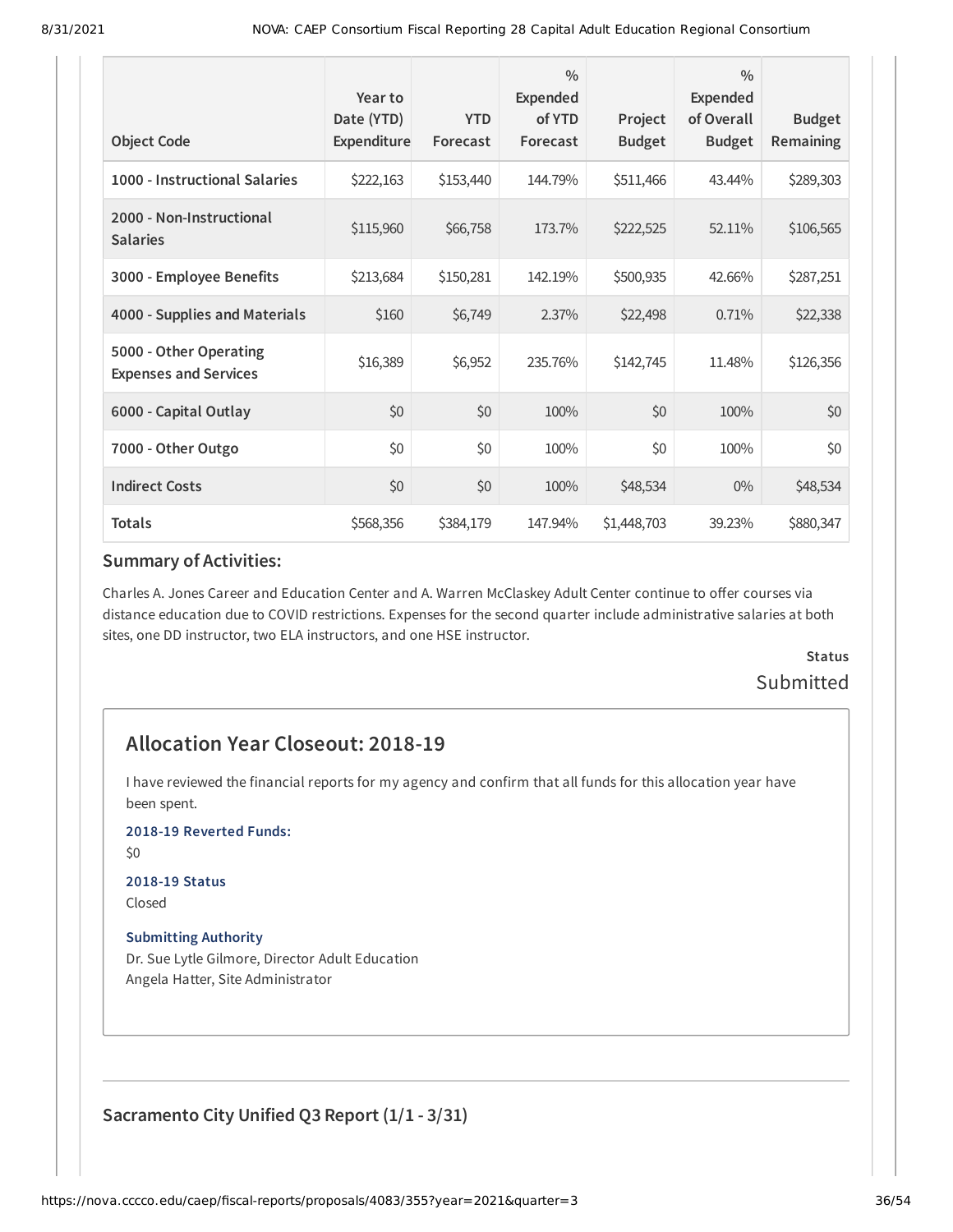|                                                        | Year to<br>Date (YTD) | <b>YTD</b> | $\frac{0}{0}$<br><b>Expended</b><br>of YTD | Project       | $\frac{0}{0}$<br><b>Expended</b><br>of Overall | <b>Budget</b> |
|--------------------------------------------------------|-----------------------|------------|--------------------------------------------|---------------|------------------------------------------------|---------------|
| <b>Object Code</b>                                     | <b>Expenditure</b>    | Forecast   | Forecast                                   | <b>Budget</b> | <b>Budget</b>                                  | Remaining     |
| 1000 - Instructional Salaries                          | \$373,895             | \$230,160  | 162.45%                                    | \$511,466     | 73.1%                                          | \$137,571     |
| 2000 - Non-Instructional<br><b>Salaries</b>            | \$182,453             | \$100,136  | 182.2%                                     | \$222,525     | 81.99%                                         | \$40,072      |
| 3000 - Employee Benefits                               | \$407,015             | \$225,421  | 180.56%                                    | \$500,935     | 81.25%                                         | \$93,920      |
| 4000 - Supplies and Materials                          | \$2,674               | \$10,124   | 26.41%                                     | \$22,498      | 11.89%                                         | \$19,824      |
| 5000 - Other Operating<br><b>Expenses and Services</b> | \$17,337              | \$10,427   | 166.26%                                    | \$142,745     | 12.15%                                         | \$125,408     |
| 6000 - Capital Outlay                                  | \$0                   | \$0        | 100%                                       | \$0           | 100%                                           | \$0           |
| 7000 - Other Outgo                                     | \$0                   | \$0        | 100%                                       | \$0           | 100%                                           | \$0           |
| <b>Indirect Costs</b>                                  | \$0                   | \$0        | 100%                                       | \$48,534      | $0\%$                                          | \$48,534      |
| <b>Totals</b>                                          | \$983,374             | \$576,268  | 170.65%                                    | \$1,448,703   | 67.88%                                         | \$465,329     |

2020-2021 Quarter 3 – with the continued COVID -19 guidelines, Sacramento City USD continued its expenditures in alignment with consortium goals. Charles A. Jones Career & Education and A. W. McClaskey are transitioning from a Distance Learning planform to an in-person/hybrid model following the necessary COVID-19 social distance and safety guidelines.

> **Status Submitted**

**Sacramento City Unified Q4 Report (4/1 - 6/30)**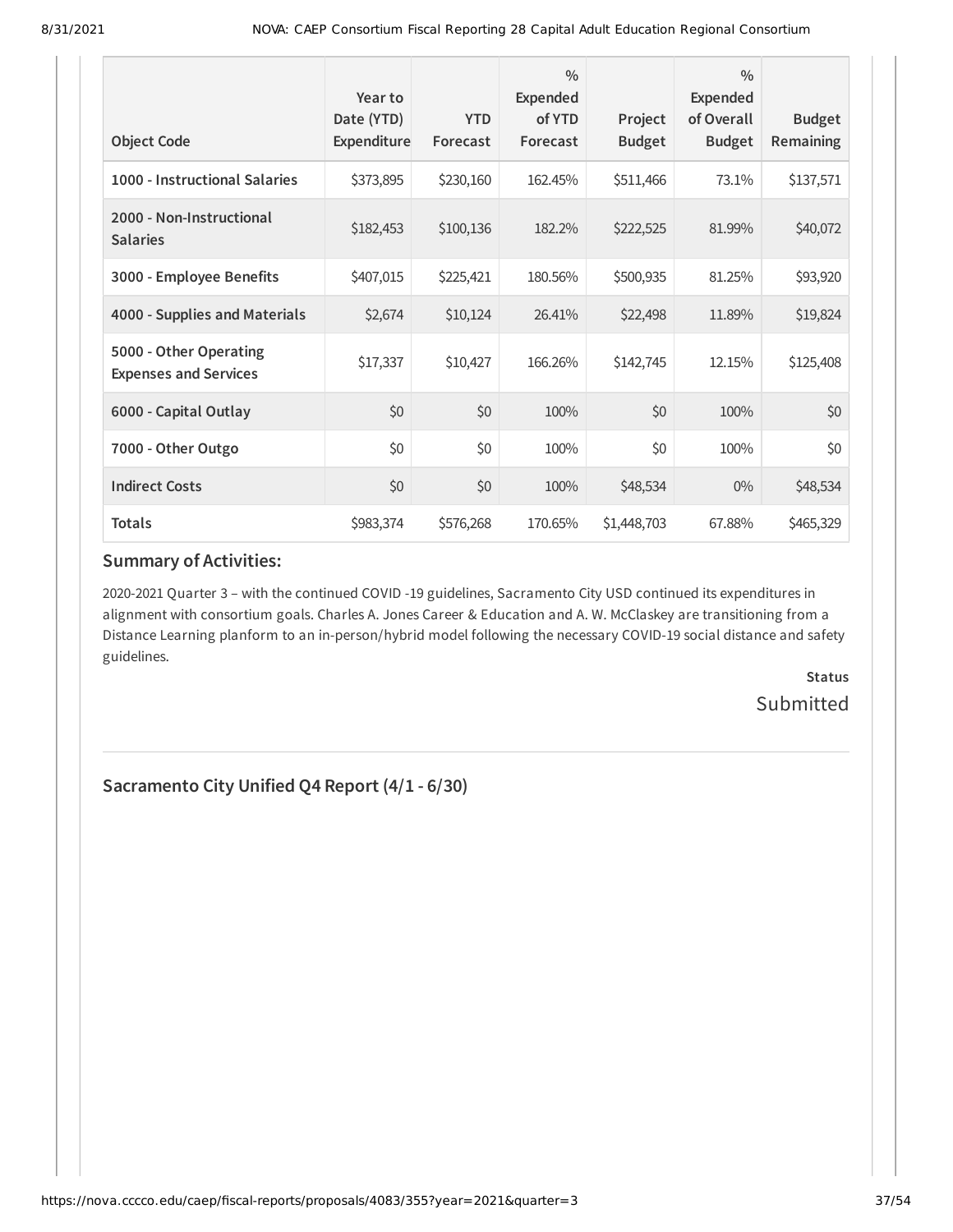| <b>Object Code</b>                                     | Year to<br>Date (YTD)<br>Expenditure | <b>YTD</b><br>Forecast | $\frac{0}{0}$<br><b>Expended</b><br>of YTD<br>Forecast | Project<br><b>Budget</b> | $\frac{0}{0}$<br>Expended<br>of Overall<br><b>Budget</b> | <b>Budget</b><br>Remaining |
|--------------------------------------------------------|--------------------------------------|------------------------|--------------------------------------------------------|--------------------------|----------------------------------------------------------|----------------------------|
| 1000 - Instructional Salaries                          | \$511,466                            | \$306,880              | 166.67%                                                | \$511,466                | 100%                                                     | \$0                        |
| 2000 - Non-Instructional<br><b>Salaries</b>            | \$222,525                            | \$133,515              | 166.67%                                                | \$222,525                | 100%                                                     | \$0                        |
| 3000 - Employee Benefits                               | \$500,935                            | \$300,561              | 166.67%                                                | \$500,935                | 100%                                                     | \$0                        |
| 4000 - Supplies and Materials                          | \$22,498                             | \$13,499               | 166.67%                                                | \$22,498                 | 100%                                                     | \$0                        |
| 5000 - Other Operating<br><b>Expenses and Services</b> | \$23,172                             | \$133,476              | 17.36%                                                 | \$142,745                | 16.23%                                                   | \$119,573                  |
| 6000 - Capital Outlay                                  | \$0                                  | \$0                    | 100%                                                   | \$0                      | 100%                                                     | \$0                        |
| 7000 - Other Outgo                                     | \$0                                  | \$0                    | 100%                                                   | \$0                      | 100%                                                     | \$0                        |
| <b>Indirect Costs</b>                                  | \$48,534                             | \$0                    | 100%                                                   | \$48,534                 | 100%                                                     | \$0                        |
| <b>Totals</b>                                          | \$1,329,130                          | \$887,931              | 149.69%                                                | \$1,448,703              | 91.75%                                                   | \$119,573                  |

Although 2020-21 was challenging, we ended the year with renewed energy. The use of funds aligned with consortium goals, although enrollment decreased significantly at both adult education sites due to the continuing COVID-19 pandemic. CTE programs offered hybrid instruction all year with strict safety guidelines. Academic and Adults w/DD programs remained in distance learning until April 2021, when SCUSD K-12 schools reopened. However, most ESL, ABE and ASE students opted to stay in distance education through the end of the school year. CTE and A w/DD students continue to operate with hybrid instruction, with additional services provided through community and employer partner collaboration. With CAERC Special Project funding, SCUSD launched the Manufacturing Pre-Apprenticeship program for CTE and will continue operating with carryover and leveraged funding in 2021-22. Due to persisting feebased budget shortfalls, CAJ CTE Court Reporting programs will close in summer 2021.

> **Status** Unsubmitted

# **Sacramento Co. Office of Education**

**Sacramento Co.Office of Education Q1 Report (7/1 - 9/30)**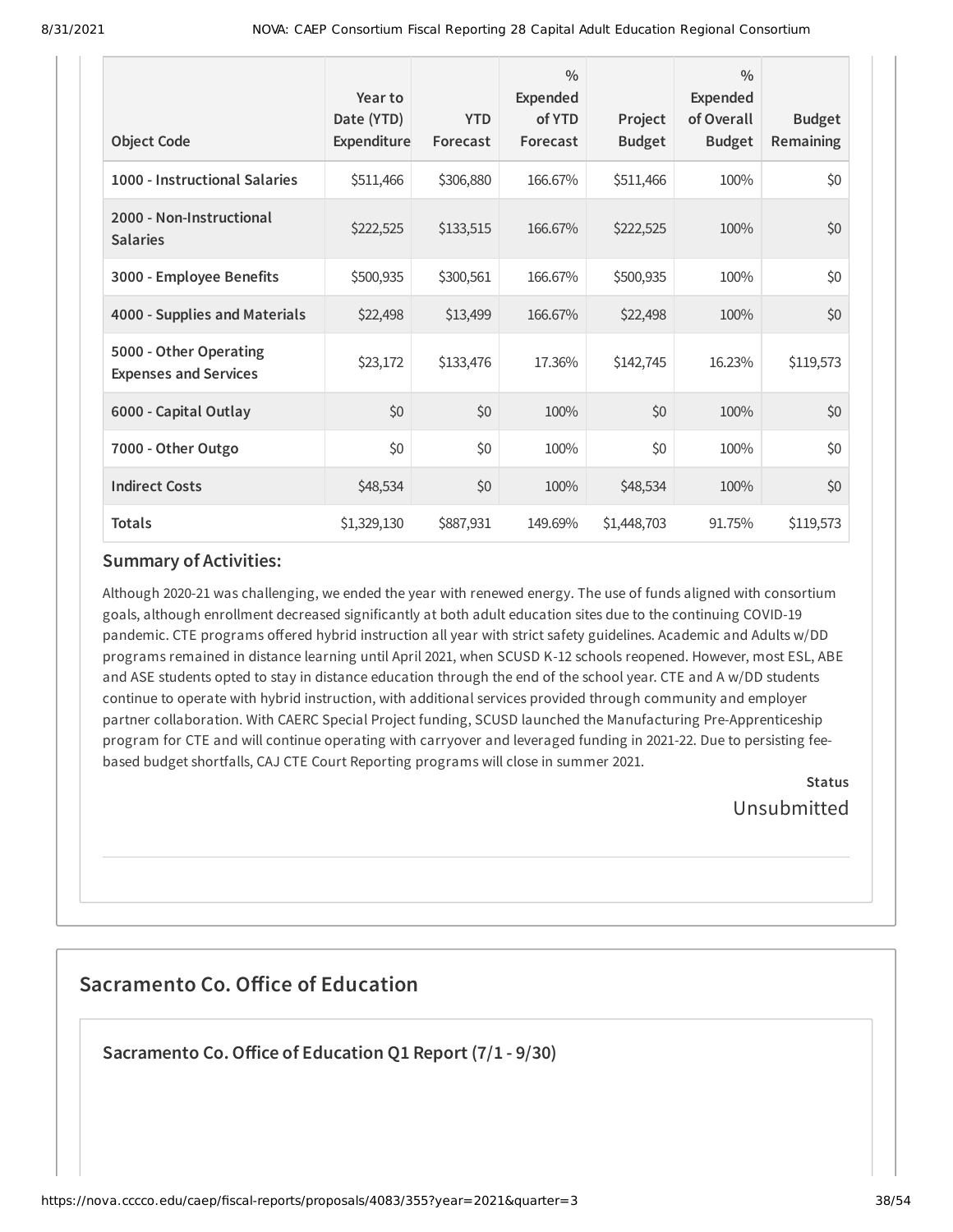| <b>Object Code</b>                                     | Year to<br>Date (YTD)<br><b>Expenditure</b> | <b>YTD</b><br>Forecast | $\frac{0}{0}$<br><b>Expended</b><br>of YTD<br>Forecast | Project<br><b>Budget</b> | $\frac{0}{0}$<br><b>Expended</b><br>of Overall<br><b>Budget</b> | <b>Budget</b><br>Remaining |
|--------------------------------------------------------|---------------------------------------------|------------------------|--------------------------------------------------------|--------------------------|-----------------------------------------------------------------|----------------------------|
| 1000 - Instructional Salaries                          | \$68,771                                    | \$42,697               | 161.07%                                                | \$284,646                | 24.16%                                                          | \$215,875                  |
| 2000 - Non-Instructional<br><b>Salaries</b>            | \$16,126                                    | \$10,687               | 150.89%                                                | \$71,249                 | 22.63%                                                          | \$55,123                   |
| 3000 - Employee Benefits                               | \$25,279                                    | \$15,699               | 161.03%                                                | \$104,657                | 24.15%                                                          | \$79,378                   |
| 4000 - Supplies and Materials                          | \$5,376                                     | \$960                  | 560%                                                   | \$6,400                  | 84%                                                             | \$1,024                    |
| 5000 - Other Operating<br><b>Expenses and Services</b> | \$8,037                                     | \$39,907               | 20.14%                                                 | \$266,047                | 3.02%                                                           | \$258,010                  |
| 6000 - Capital Outlay                                  | \$0                                         | \$0                    | 100%                                                   | \$0                      | 100%                                                            | \$0                        |
| 7000 - Other Outgo                                     | \$0                                         | \$0                    | 100%                                                   | \$0                      | 100%                                                            | \$0                        |
| <b>Indirect Costs</b>                                  | \$6,179                                     | \$5,498                | 112.4%                                                 | \$36,650                 | 16.86%                                                          | \$30,471                   |
| <b>Totals</b>                                          | \$129,768                                   | \$115,447              | 112.4%                                                 | \$769,649                | 16.86%                                                          | \$639,881                  |

In Quarter 1 SCOE/CAERC facilitated consortium-wide meetings - in online formats amidst the COVID-19 pandemic - for specific purposes regarding business, resources, strategies, and planning, data and accountability, budget, marketing, and transitions. SCOE/CAERC staff processed purchasing for CASAS Tops Enterprise licenses, paper tests, e-tests, and record fees. CAERC/SCOE staff worked with members to create Fact Sheets for 2019-20 program year.

> **Status Submitted**

# **Sacramento Co.Office of Education Q2 Report (10/1 - 12/31)**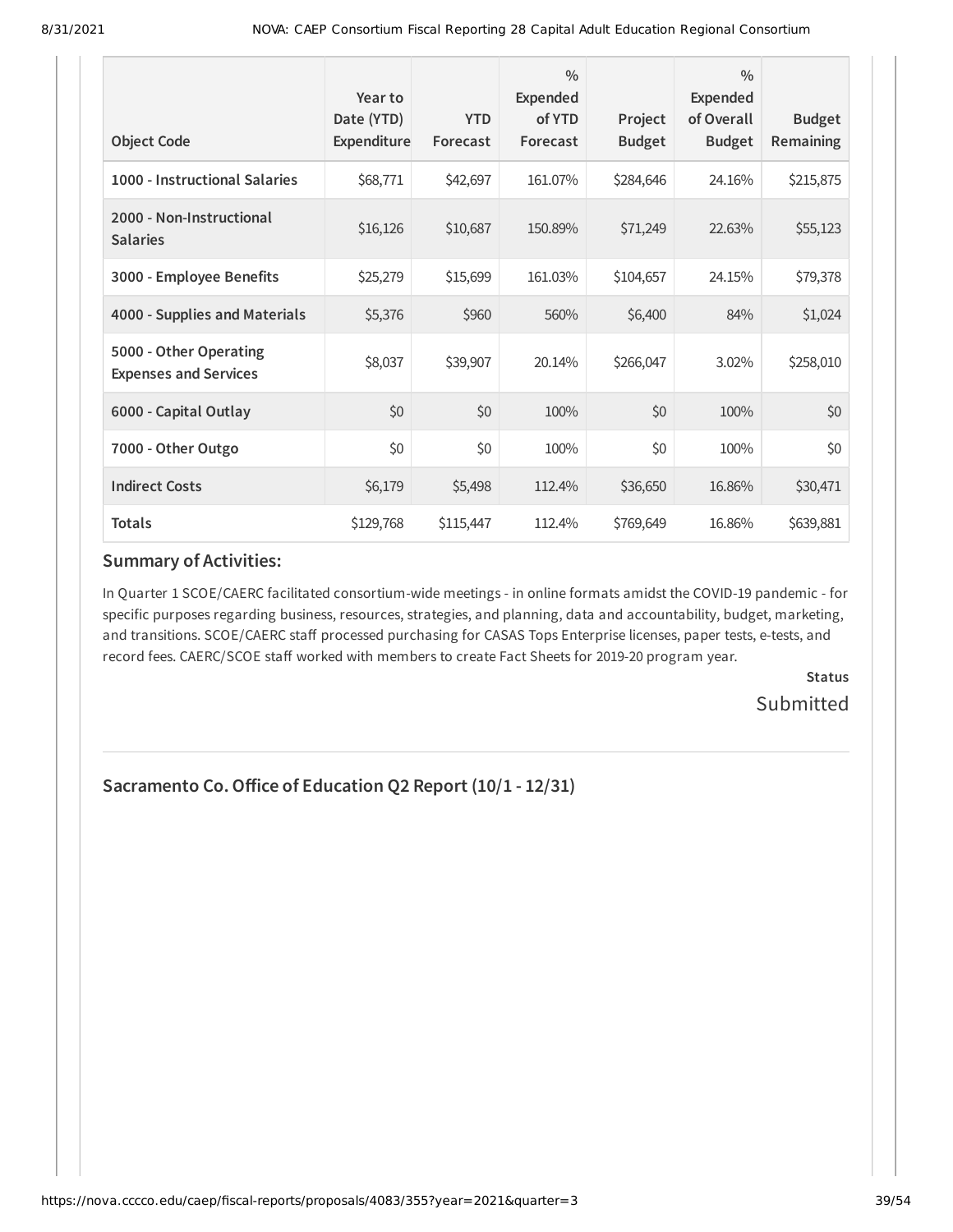| <b>Object Code</b>                                     | Year to<br>Date (YTD)<br>Expenditure | <b>YTD</b><br>Forecast | $\frac{0}{0}$<br><b>Expended</b><br>of YTD<br>Forecast | Project<br><b>Budget</b> | $\frac{0}{0}$<br><b>Expended</b><br>of Overall<br><b>Budget</b> | <b>Budget</b><br>Remaining |
|--------------------------------------------------------|--------------------------------------|------------------------|--------------------------------------------------------|--------------------------|-----------------------------------------------------------------|----------------------------|
| 1000 - Instructional Salaries                          | \$140,292                            | \$85,394               | 164.29%                                                | \$284,646                | 49.29%                                                          | \$144,354                  |
| 2000 - Non-Instructional<br><b>Salaries</b>            | \$33,424                             | \$21,375               | 156.37%                                                | \$71,249                 | 46.91%                                                          | \$37,825                   |
| 3000 - Employee Benefits                               | \$51,457                             | \$31,397               | 163.89%                                                | \$104,657                | 49.17%                                                          | \$53,200                   |
| 4000 - Supplies and Materials                          | \$5,505                              | \$1,920                | 286.72%                                                | \$6,400                  | 86.02%                                                          | \$895                      |
| 5000 - Other Operating<br><b>Expenses and Services</b> | \$77,297                             | \$79,814               | 96.85%                                                 | \$266,047                | 29.05%                                                          | \$188,750                  |
| 6000 - Capital Outlay                                  | \$0                                  | \$0                    | 100%                                                   | \$0                      | 100%                                                            | \$0                        |
| 7000 - Other Outgo                                     | \$0                                  | \$0                    | 100%                                                   | \$0                      | 100%                                                            | \$0                        |
| <b>Indirect Costs</b>                                  | \$12,402                             | \$10,995               | 112.8%                                                 | \$36,650                 | 33.84%                                                          | \$24,248                   |
| <b>Totals</b>                                          | \$320,377                            | \$230,895              | 138.75%                                                | \$769,649                | 41.63%                                                          | \$449,272                  |

In Quarter 2 SCOE/CAERC continued to facilitate consortium-wide meetings - in online formats amidst the COVID-19 pandemic - for specific purposes regarding business, resources, strategies, and planning, data and accountability, budget, marketing, and transitions. CAERC/SCOE staff worked with members to create Fact Sheets for the 2019-20 program year. CAERC/SCOE staff worked with members to curate and publicize success stories by the learners in our programs. In the first two quarters, a new pilot 17-week course was facilitated at the consortium level. All members had the option to enroll learners and claim gains, while the instructor was paid out of the consortium-level funds. The course, titled Career Choices and Changes, engages learners in real-life projects for each unit which result in a 10-year plan. CAERC/SCOE staff promoted and facilitated enrollment for an online Comunity of Practice, CALPRO's Success for All Learners Through Equity , to take place Jan-Apr 2021.

> **Status** Submitted

# **Allocation Year Closeout: 2018-19**

I have reviewed the financial reports for my agency and confirm that all funds for this allocation year have been spent.

**2018-19 Reverted Funds:** \$0

**2018-19 Status** Closed

**Submitting Authority** Renee Collins, Director of Adult Education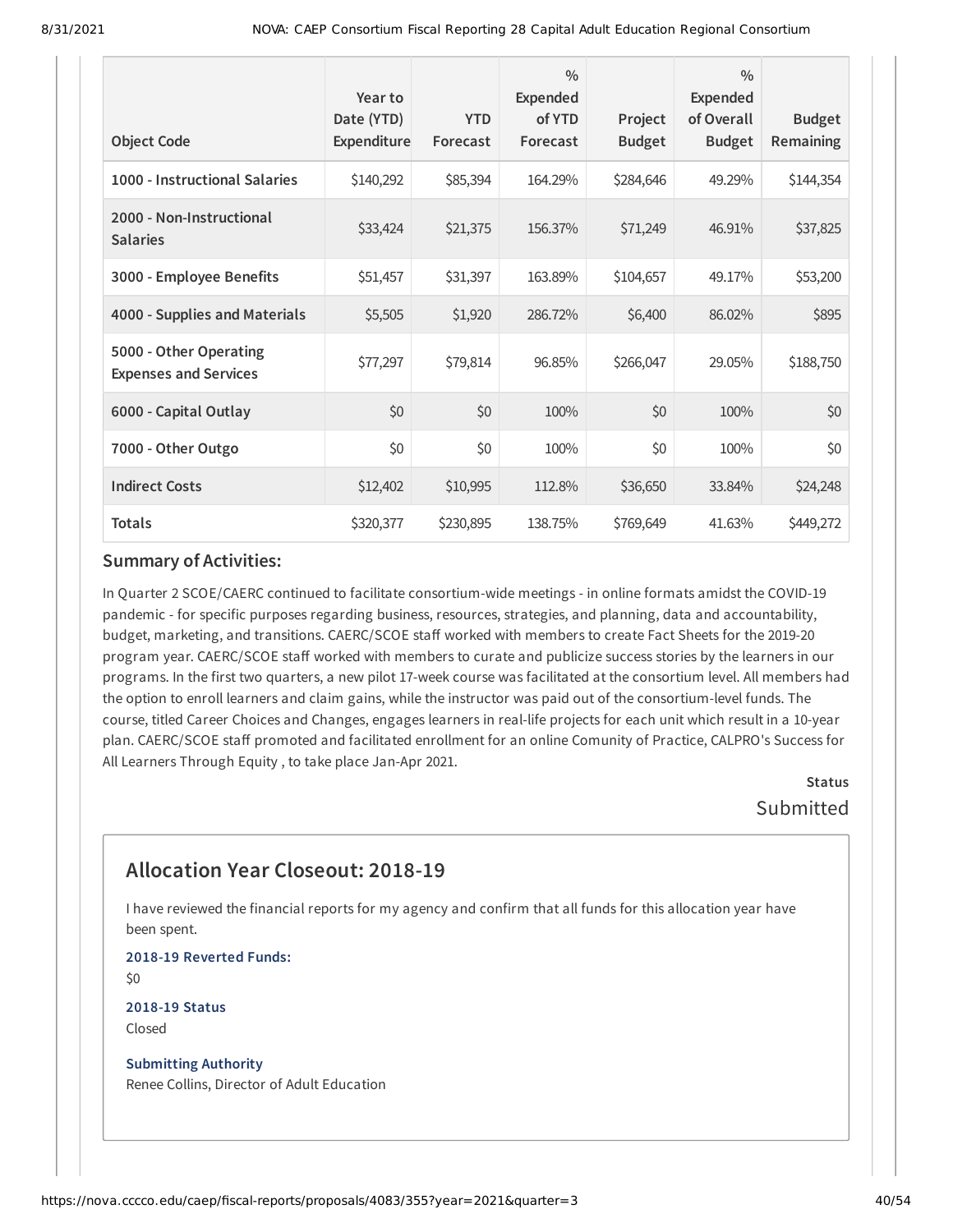| <b>Object Code</b>                                     | Year to<br>Date (YTD)<br>Expenditure | <b>YTD</b><br>Forecast | $\frac{0}{0}$<br>Expended<br>of YTD<br>Forecast | Project<br><b>Budget</b> | $\frac{0}{0}$<br><b>Expended</b><br>of Overall<br><b>Budget</b> | <b>Budget</b><br><b>Remaining</b> |
|--------------------------------------------------------|--------------------------------------|------------------------|-------------------------------------------------|--------------------------|-----------------------------------------------------------------|-----------------------------------|
| 1000 - Instructional Salaries                          | \$210,438                            | \$128,091              | 164.29%                                         | \$284,646                | 73.93%                                                          | \$74,208                          |
| 2000 - Non-Instructional<br><b>Salaries</b>            | \$50,352                             | \$32,062               | 157.05%                                         | \$71,249                 | 70.67%                                                          | \$20,897                          |
| 3000 - Employee Benefits                               | \$77,221                             | \$47,096               | 163.97%                                         | \$104,657                | 73.78%                                                          | \$27,436                          |
| 4000 - Supplies and Materials                          | \$6,172                              | \$2,880                | 214.31%                                         | \$6,400                  | 96.44%                                                          | \$228                             |
| 5000 - Other Operating<br><b>Expenses and Services</b> | \$90,697                             | \$119,721              | 75.76%                                          | \$266,047                | 34.09%                                                          | \$175,350                         |
| 6000 - Capital Outlay                                  | \$0                                  | \$0                    | 100%                                            | \$0                      | 100%                                                            | \$0                               |
| 7000 - Other Outgo                                     | \$0                                  | \$0                    | 100%                                            | \$0                      | 100%                                                            | \$0                               |
| <b>Indirect Costs</b>                                  | \$18,748                             | \$16,493               | 113.68%                                         | \$36,650                 | 51.15%                                                          | \$17,902                          |
| <b>Totals</b>                                          | \$453,628                            | \$346,342              | 130.98%                                         | \$769,649                | 58.94%                                                          | \$316,021                         |

# **Sacramento Co.Office of Education Q3 Report (1/1 - 3/31)**

### **Summary of Activities:**

In Quarter 3 SCOE/CAERC facilitated consortium-wide meetings for specific purposes regarding business, resources, strategies and planning, data and accountability, budget, marketing, and transitions. CAERC/SCOE staff worked with members to create Fact Sheets for the 2019-20 program year. SCOE/CAERC staff published the March/April 2021 issue of the CAERC Newsletter. SCOE/CAERC staff continued posting original content on social media and re-posting content of interest by partners and the larger community.

> **Status** Submitted

**Sacramento Co.Office of Education Q4 Report (4/1 - 6/30)**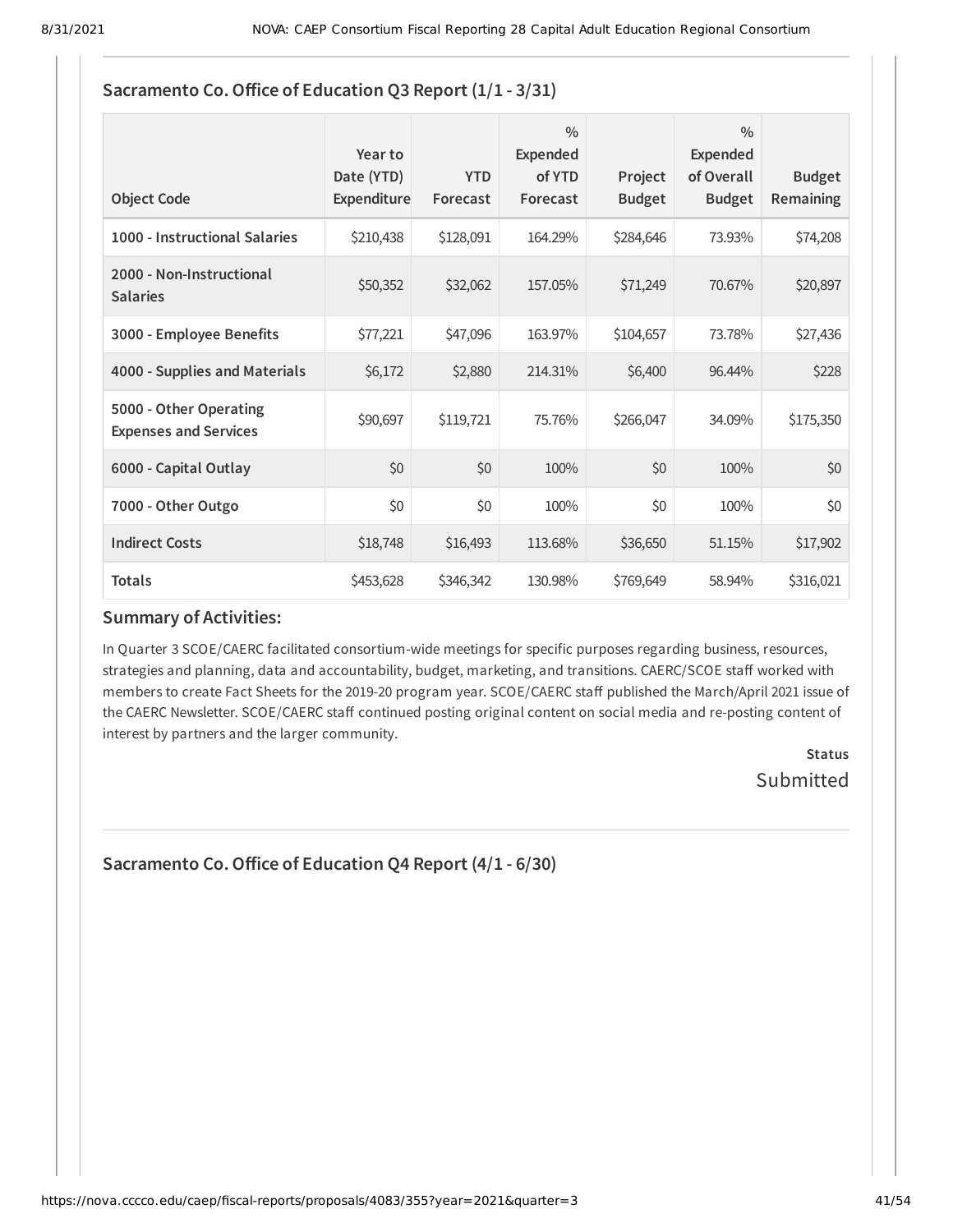| <b>Object Code</b>                                     | Year to<br>Date (YTD)<br><b>Expenditure</b> | <b>YTD</b><br>Forecast | $\frac{0}{0}$<br><b>Expended</b><br>of YTD<br>Forecast | Project<br><b>Budget</b> | $\frac{0}{0}$<br>Expended<br>of Overall<br><b>Budget</b> | <b>Budget</b><br>Remaining |
|--------------------------------------------------------|---------------------------------------------|------------------------|--------------------------------------------------------|--------------------------|----------------------------------------------------------|----------------------------|
| 1000 - Instructional Salaries                          | \$278,788                                   | \$170,788              | 163.24%                                                | \$284,646                | 97.94%                                                   | \$5,858                    |
| 2000 - Non-Instructional<br><b>Salaries</b>            | \$68,461                                    | \$42,749               | 160.14%                                                | \$71,249                 | 96.09%                                                   | \$2,788                    |
| 3000 - Employee Benefits                               | \$102,689                                   | \$62,794               | 163.53%                                                | \$104,657                | 98.12%                                                   | \$1,968                    |
| 4000 - Supplies and Materials                          | \$6,366                                     | \$3,840                | 165.78%                                                | \$6,400                  | 99.47%                                                   | \$34                       |
| 5000 - Other Operating<br><b>Expenses and Services</b> | \$168,471                                   | \$159,628              | 105.54%                                                | \$266,047                | 63.32%                                                   | \$97,576                   |
| 6000 - Capital Outlay                                  | \$0                                         | \$0                    | 100%                                                   | \$0                      | 100%                                                     | \$0                        |
| 7000 - Other Outgo                                     | \$0                                         | \$0                    | 100%                                                   | \$0                      | 100%                                                     | \$0                        |
| <b>Indirect Costs</b>                                  | \$25,245                                    | \$21,990               | 114.8%                                                 | \$36,650                 | 68.88%                                                   | \$11,405                   |
| <b>Totals</b>                                          | \$650,020                                   | \$461,789              | 140.76%                                                | \$769,649                | 84.46%                                                   | \$119,629                  |

I certify that our agency did not exceed the allowed indirect rate as directed in the Adult Education Program **Guidance:** Yes

# **Summary of Activities:**

In Quarter 4 SCOE/CAERC facilitated consortium-wide meetings for specific purposes regarding business, resources, strategies and planning, data and accountability, budget, marketing, and transitions. SCOE/CAERC staff continued posting original content on social media and re-posting content of interest by partners and the larger community.

> **Status Submitted**

# **San Juan Unified**

**San Juan Unified Q1 Report (7/1 - 9/30)**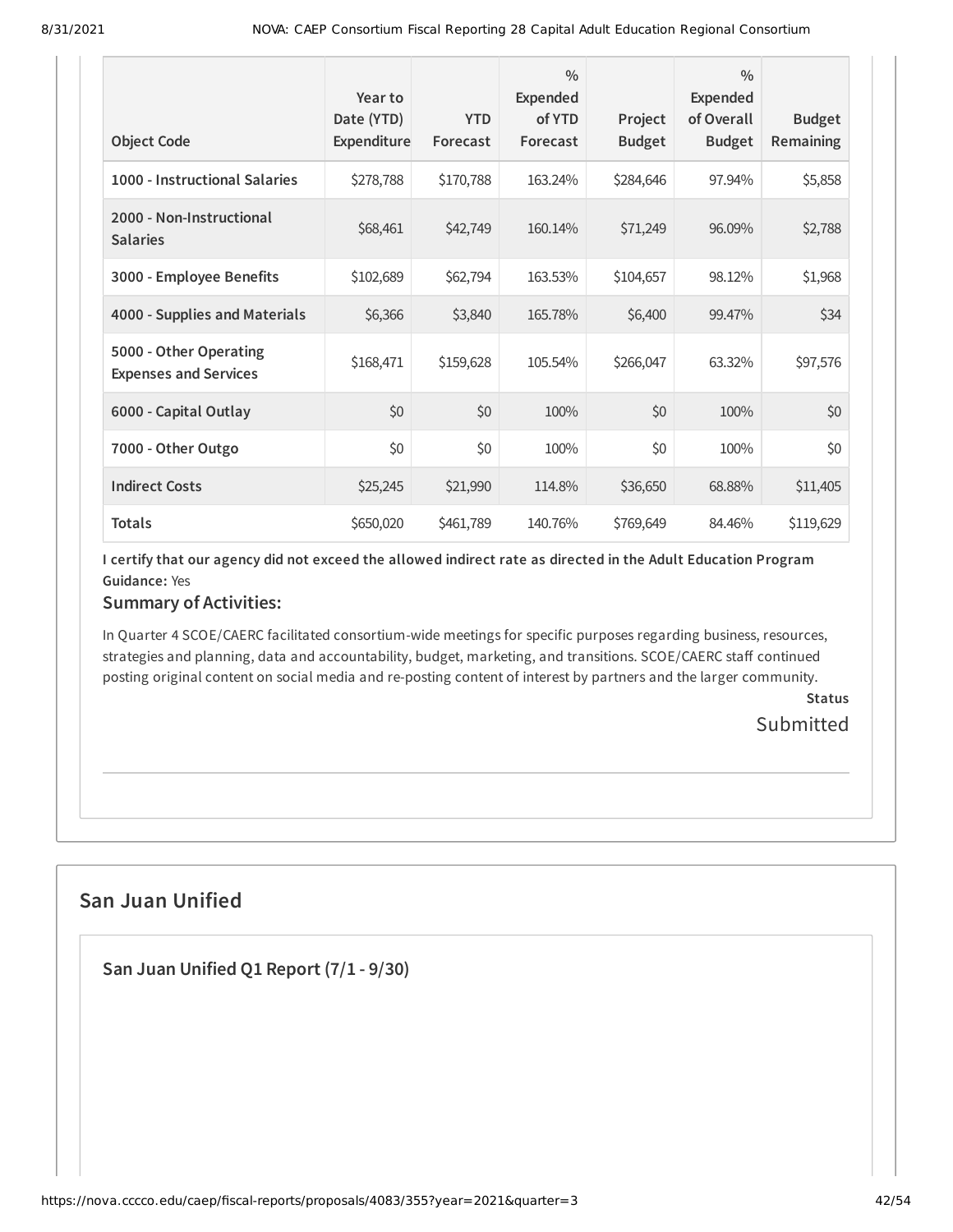| <b>Object Code</b>                                     | Year to<br>Date (YTD)<br><b>Expenditure</b> | <b>YTD</b><br>Forecast | $\frac{0}{0}$<br><b>Expended</b><br>of YTD<br>Forecast | Project<br><b>Budget</b> | $\frac{0}{0}$<br><b>Expended</b><br>of Overall<br><b>Budget</b> | <b>Budget</b><br>Remaining |
|--------------------------------------------------------|---------------------------------------------|------------------------|--------------------------------------------------------|--------------------------|-----------------------------------------------------------------|----------------------------|
| 1000 - Instructional Salaries                          | \$95,173                                    | \$165,989              | 57.34%                                                 | \$663,957                | 14.33%                                                          | \$568,784                  |
| 2000 - Non-Instructional<br><b>Salaries</b>            | \$29,924                                    | \$41,314               | 72.43%                                                 | \$165,255                | 18.11%                                                          | \$135,331                  |
| 3000 - Employee Benefits                               | \$39,585                                    | \$77,682               | 50.96%                                                 | \$310,729                | 12.74%                                                          | \$271,144                  |
| 4000 - Supplies and Materials                          | \$1,119                                     | \$35,264               | 3.17%                                                  | \$141,057                | 0.79%                                                           | \$139,938                  |
| 5000 - Other Operating<br><b>Expenses and Services</b> | \$47,144                                    | \$56,505               | 83.43%                                                 | \$226,020                | 20.86%                                                          | \$178,876                  |
| 6000 - Capital Outlay                                  | \$0                                         | \$0                    | 100%                                                   | \$0                      | 100%                                                            | \$0                        |
| 7000 - Other Outgo                                     | \$0                                         | \$0                    | 100%                                                   | \$90,300                 | $0\%$                                                           | \$90,300                   |
| <b>Indirect Costs</b>                                  | \$0                                         | \$0                    | 100%                                                   | \$66,293                 | $0\%$                                                           | \$66,293                   |
| <b>Totals</b>                                          | \$212,945                                   | \$376,755              | 56.52%                                                 | \$1,663,611              | 12.8%                                                           | \$1,450,666                |

Due to the restrictions placed upon the San Juan Adult Education program because of the COVID pandemic, we were only able to offer courses via a Distance Learning platform. These restrictions limited student access to technology and staff available to provide DL instruction, resulting in lower enrollment. Course offerings were limited, and other ancillary programs like child care services for students were paused, causing a temporary reduction in personnel, material, and supply costs. We are currently planning to transition to a hybrid learning environment starting in January, which will offer a blend of on-line (distance learning) classes along with in-person classes that will have an asynchronous and/or on-line component. We will also investigate increasing our technology inventory to address student need for on-line access. These adjustments should result in higher enrollment and a corresponding return to forecasted expenses for the remaining quarters.

#### **Summary of Activities:**

During Q1 of 20/21 San Juan AE spent funds that align with consortium goals and - in the face of COVID-related restrictions placed upon in-person instruction - adapted the means to reach those goals by implementing a distance learning model, which will likely be in place through Q2. Notwithstanding these challenges, SJAE has been able to continue providing ESL, ABE, and ASE instruction, as well as the course-focused piece of our CTE Medical Assisting program. Our Sunrise and Creekside campuses have been able to resume CASAS testing in small cohorts. Creekside continues to partner with IRC, though the components of that partnership that require on-site interactions of the public have been suspended until pandemic conditions abate and the County allows those to resume. SJAE's partnership with Folsom Cordova Community Partnership provides subsidized employment opportunities, counseling and career assistance.

> **Status** Submitted

### **San Juan Unified Q2 Report (10/1 - 12/31)**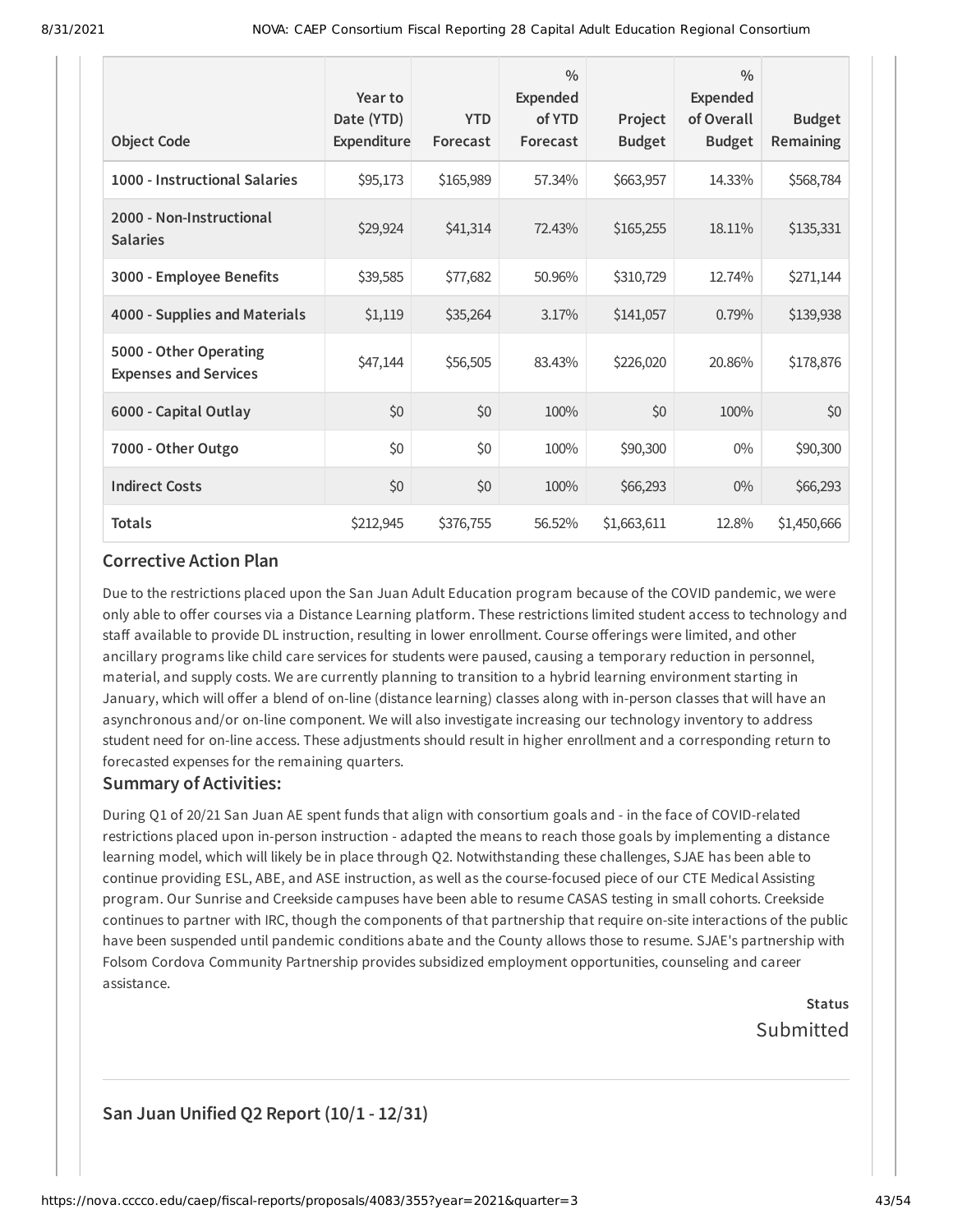| <b>Object Code</b>                                     | Year to<br>Date (YTD)<br><b>Expenditure</b> | <b>YTD</b><br>Forecast | $\frac{0}{0}$<br>Expended<br>of YTD<br>Forecast | Project<br><b>Budget</b> | $\frac{0}{0}$<br>Expended<br>of Overall<br><b>Budget</b> | <b>Budget</b><br><b>Remaining</b> |
|--------------------------------------------------------|---------------------------------------------|------------------------|-------------------------------------------------|--------------------------|----------------------------------------------------------|-----------------------------------|
| 1000 - Instructional Salaries                          | \$276,184                                   | \$331,979              | 83.19%                                          | \$663,957                | 41.6%                                                    | \$387,773                         |
| 2000 - Non-Instructional<br><b>Salaries</b>            | \$73,377                                    | \$82,628               | 88.8%                                           | \$165,255                | 44.4%                                                    | \$91,878                          |
| 3000 - Employee Benefits                               | \$119,064                                   | \$155,365              | 76.64%                                          | \$310,729                | 38.32%                                                   | \$191,665                         |
| 4000 - Supplies and Materials                          | \$7,186                                     | \$70,529               | 10.19%                                          | \$141,057                | 5.09%                                                    | \$133,871                         |
| 5000 - Other Operating<br><b>Expenses and Services</b> | \$182,150                                   | \$113,010              | 161.18%                                         | \$226,020                | 80.59%                                                   | \$43,870                          |
| 6000 - Capital Outlay                                  | \$0                                         | \$0                    | 100%                                            | \$0                      | 100%                                                     | \$0                               |
| 7000 - Other Outgo                                     | \$90,300                                    | \$0                    | 100%                                            | \$90,300                 | 100%                                                     | \$0                               |
| <b>Indirect Costs</b>                                  | \$0                                         | \$0                    | 100%                                            | \$66,293                 | $0\%$                                                    | \$66,293                          |
| <b>Totals</b>                                          | \$748,261                                   | \$753,509              | 99.3%                                           | \$1,663,611              | 44.98%                                                   | \$915,350                         |

During Q2 of 20/21 San Juan AE continued to spend funds that align with consortium goals, all the while struggling (lie so many similar programs) to reach those goals through the implementation of a distance learning model due to the continuing COVID pandemic. Notwithstanding these challenges, SJAE continues to provide ESL, ABE, and ASE instruction, as well as the non-hands-on portions of instruction for our CTE Medical Assisting program (in-person lab work and externships continue to be on suspended until we move to a hybrid model). Creekside continues to partner with IRC, though the components of that partnership that require on-site interactions of the public have been suspended until pandemic conditions abate and the County allows those to resume. SJAE's partnership with Folsom Cordova Community Partnership provides subsidized employment opportunities, counseling and career assistance.

### **Status** Submitted

# **Allocation Year Closeout: 2018-19**

I have reviewed the financial reports for my agency and confirm that all funds for this allocation year have been spent.

**2018-19 Reverted Funds:** \$0

**2018-19 Status** Closed

#### **Submitting Authority** Brett Wolfe, Director

Richard Judge, Principal Angela Rodriguez, Vice Principal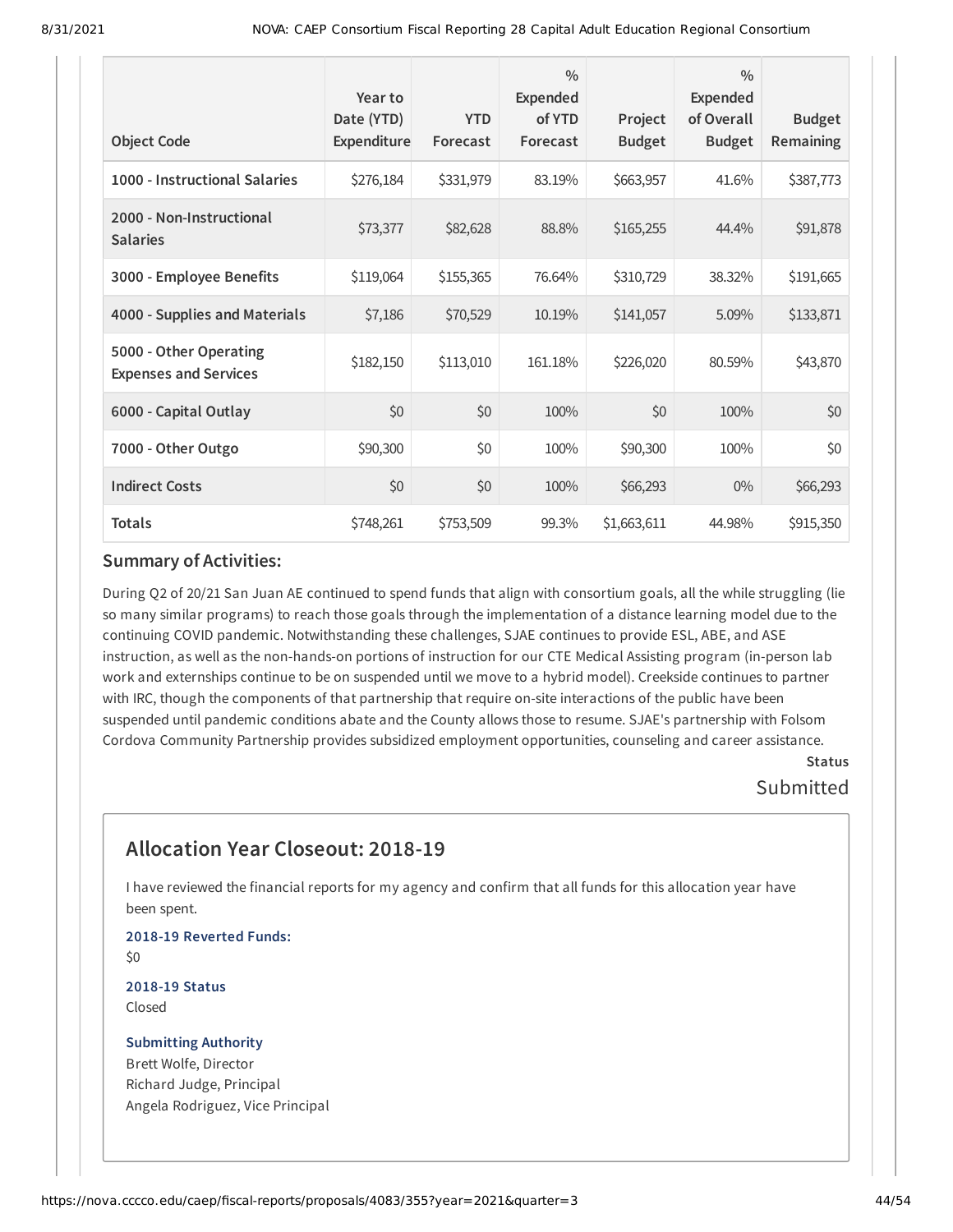### **San Juan Unified Q3 Report (1/1 - 3/31)**

| <b>Object Code</b>                                     | Year to<br>Date (YTD)<br><b>Expenditure</b> | <b>YTD</b><br>Forecast | $\frac{0}{0}$<br>Expended<br>of YTD<br>Forecast | Project<br><b>Budget</b> | $\frac{0}{0}$<br>Expended<br>of Overall<br><b>Budget</b> | <b>Budget</b><br><b>Remaining</b> |
|--------------------------------------------------------|---------------------------------------------|------------------------|-------------------------------------------------|--------------------------|----------------------------------------------------------|-----------------------------------|
| 1000 - Instructional Salaries                          | \$432,222                                   | \$497,968              | 86.8%                                           | \$663,957                | 65.1%                                                    | \$231,735                         |
| 2000 - Non-Instructional<br><b>Salaries</b>            | \$114,878                                   | \$123,941              | 92.69%                                          | \$165,255                | 69.52%                                                   | \$50,377                          |
| 3000 - Employee Benefits                               | \$199,038                                   | \$233,047              | 85.41%                                          | \$310,729                | 64.06%                                                   | \$111,691                         |
| 4000 - Supplies and Materials                          | \$125,182                                   | \$105,793              | 118.33%                                         | \$141,057                | 88.75%                                                   | \$15,875                          |
| 5000 - Other Operating<br><b>Expenses and Services</b> | \$186,780                                   | \$169,515              | 110.18%                                         | \$226,020                | 82.64%                                                   | \$39,240                          |
| 6000 - Capital Outlay                                  | \$0                                         | \$0                    | 100%                                            | \$0                      | 100%                                                     | \$0                               |
| 7000 - Other Outgo                                     | \$90,300                                    | \$90,300               | 100%                                            | \$90,300                 | 100%                                                     | \$0                               |
| <b>Indirect Costs</b>                                  | \$0                                         | \$0                    | 100%                                            | \$66,293                 | $0\%$                                                    | \$66,293                          |
| <b>Totals</b>                                          | \$1,148,400                                 | \$1,220,564            | 94.09%                                          | \$1,663,611              | 69.03%                                                   | \$515,211                         |

### **Summary of Activities:**

During Quarter 3 of the 20-21 school year San Juan AE continued to spend funds that align with consortium goals, all the while struggling to reach those goals through the implementation of a distance learning model due to the continuing COVID pandemic. Despite these obstacles, SJAE continued to provide ESL, ABE, and ASE instruction. Additionally, we were able to start the hands-on course work for our CTE-Clinical Medical Assisting program. We also were able to bring one of our ESL classes and two ASE classes back for in-person instruction 3 days/week. On top of that we set about planning the start of a new CTE program in ECE to kick off at the end of the 3rd Quarter. Our partnership with IRC continued on track, and we were allowed to bring back our farmers market, a joint SJAE-IRC program at our Creekside site.

> **Status** Submitted

**San Juan Unified Q4 Report (4/1 - 6/30)**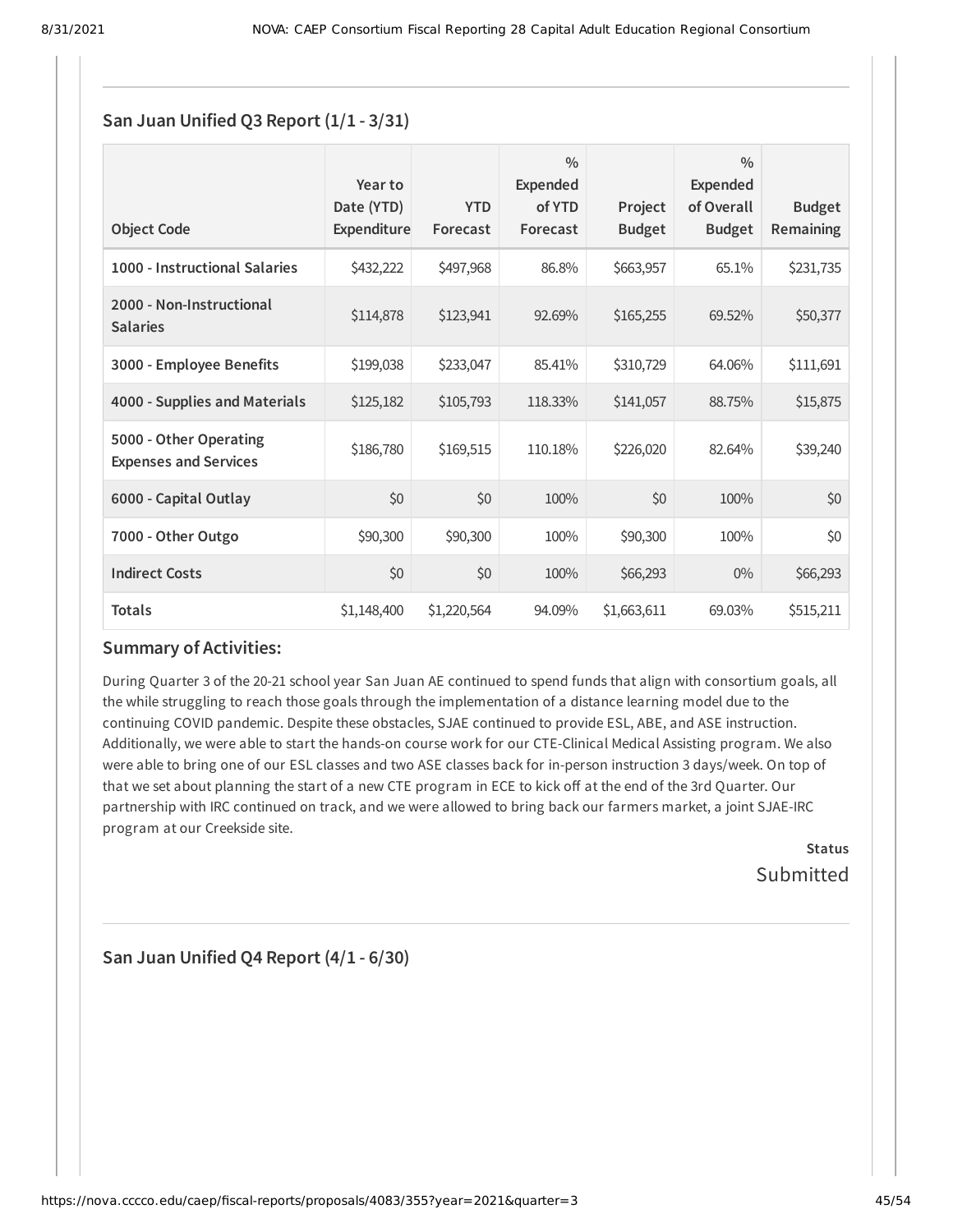| <b>Object Code</b>                                     | Year to<br>Date (YTD)<br>Expenditure | <b>YTD</b><br>Forecast | $\frac{0}{0}$<br>Expended<br>of YTD<br>Forecast | Project<br><b>Budget</b> | $\frac{0}{0}$<br>Expended<br>of Overall<br><b>Budget</b> | <b>Budget</b><br><b>Remaining</b> |
|--------------------------------------------------------|--------------------------------------|------------------------|-------------------------------------------------|--------------------------|----------------------------------------------------------|-----------------------------------|
| 1000 - Instructional Salaries                          | \$567,510                            | \$663,957              | 85.47%                                          | \$663,957                | 85.47%                                                   | \$96,447                          |
| 2000 - Non-Instructional<br><b>Salaries</b>            | \$155,255                            | \$165,255              | 93.95%                                          | \$165,255                | 93.95%                                                   | \$10,000                          |
| 3000 - Employee Benefits                               | \$251,746                            | \$310,729              | 81.02%                                          | \$310,729                | 81.02%                                                   | \$58,983                          |
| 4000 - Supplies and Materials                          | \$131,057                            | \$141,057              | 92.91%                                          | \$141,057                | 92.91%                                                   | \$10,000                          |
| 5000 - Other Operating<br><b>Expenses and Services</b> | \$216,020                            | \$226,020              | 95.58%                                          | \$226,020                | 95.58%                                                   | \$10,000                          |
| 6000 - Capital Outlay                                  | \$0                                  | \$0                    | 100%                                            | \$0                      | 100%                                                     | \$0                               |
| 7000 - Other Outgo                                     | \$90,300                             | \$90,300               | 100%                                            | \$90,300                 | 100%                                                     | \$0                               |
| <b>Indirect Costs</b>                                  | \$59,284                             | \$66,293               | 89.43%                                          | \$66,293                 | 89.43%                                                   | \$7,009                           |
| <b>Totals</b>                                          | \$1,471,172                          | \$1,663,611            | 88.43%                                          | \$1,663,611              | 88.43%                                                   | \$192,439                         |

I certify that our agency did not exceed the allowed indirect rate as directed in the Adult Education Program **Guidance:** Yes

# **Summary of Activities:**

With the conclusion of Q4 and the 20-21 school year, San Juan AE ended a successful - though very challenging - year for our students and staff. Our use of funds aligned with consortium goals, though it was often difficult to to reach those goals strictly through a distance learning model due to the continuing COVID pandemic. Some challenges diminished a bit once were were able to bring a small number of classes back for in-person instruction in Quarter 4. SJAE provided ESL, ABE, and ASE instruction, as well as classes in CTE-Clinical Medical Assisting and CTE-Careers with Children. Our partnership with IRC continued on track, as we collaborated on a variety of community services for our students. Many pieces implemented in 20-21 have laid the foundation for continued and improved instruction and support for our students in 2021-22 and beyond.

> **Status Submitted**

# **Twin Rivers Unified**

**Twin Rivers Unified Q1 Report (7/1 - 9/30)**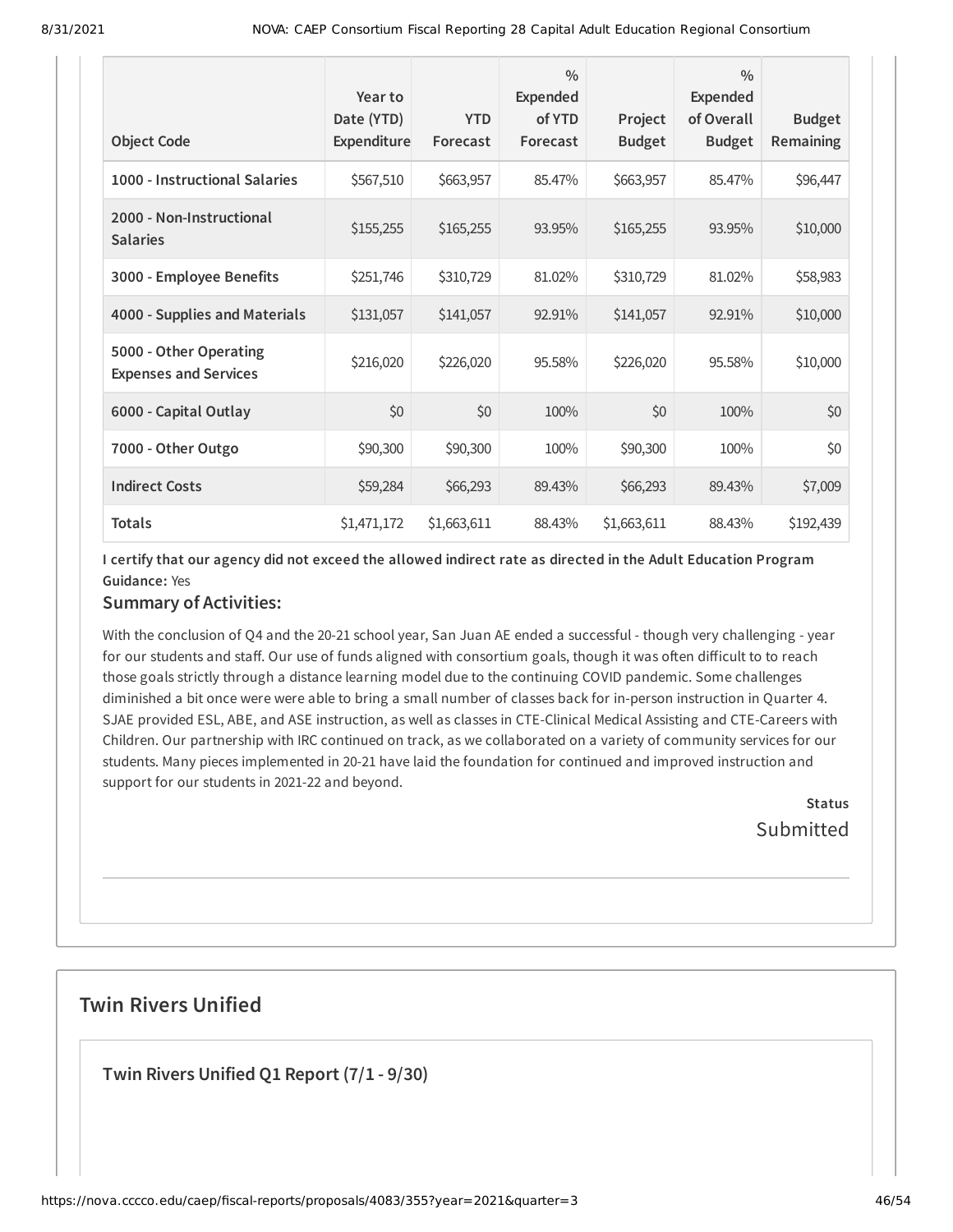| <b>Object Code</b>                                     | Year to<br>Date (YTD)<br>Expenditure | <b>YTD</b><br>Forecast | $\frac{0}{0}$<br>Expended<br>of YTD<br>Forecast | Project<br><b>Budget</b> | $\frac{0}{0}$<br><b>Expended</b><br>of Overall<br><b>Budget</b> | <b>Budget</b><br><b>Remaining</b> |
|--------------------------------------------------------|--------------------------------------|------------------------|-------------------------------------------------|--------------------------|-----------------------------------------------------------------|-----------------------------------|
| 1000 - Instructional Salaries                          | \$199,686                            | \$186,533              | 107.05%                                         | \$1,243,553              | 16.06%                                                          | \$1,043,867                       |
| 2000 - Non-Instructional<br><b>Salaries</b>            | \$125,630                            | \$110,038              | 114.17%                                         | \$733,588                | 17.13%                                                          | \$607,958                         |
| 3000 - Employee Benefits                               | \$120,914                            | \$95,941               | 126.03%                                         | \$639,608                | 18.9%                                                           | \$518,694                         |
| 4000 - Supplies and Materials                          | \$1,386                              | \$60,600               | 2.29%                                           | \$404,000                | $0.34\%$                                                        | \$402,614                         |
| 5000 - Other Operating<br><b>Expenses and Services</b> | \$103,245                            | \$150,028              | 68.82%                                          | \$1,000,187              | 10.32%                                                          | \$896,942                         |
| 6000 - Capital Outlay                                  | \$0                                  | \$0                    | 100%                                            | \$0                      | 100%                                                            | \$0                               |
| 7000 - Other Outgo                                     | \$300,000                            | \$45,000               | 666.67%                                         | \$300,000                | 100%                                                            | \$0                               |
| <b>Indirect Costs</b>                                  | \$27,543                             | \$32,407               | 84.99%                                          | \$216,047                | 12.75%                                                          | \$188,504                         |
| <b>Totals</b>                                          | \$878,404                            | \$680,547              | 129.07%                                         | \$4,536,983              | 19.36%                                                          | \$3,658,579                       |

During the first quarter of FY 2020/21, Twin Rivers Adult School (TRAS) offered courses in English as a Second Language (ESL), Adult Basic Education (ABE), GED Preparation, High School Completion (HSC) and Career Technical Education (CTE). Due to the COVID-19 directive, remote operations continued during the first quarter. All members of our staff continue to do everything we can to meet the educational needs of all students.

> **Status** Submitted

**Twin Rivers Unified Q2 Report (10/1 - 12/31)**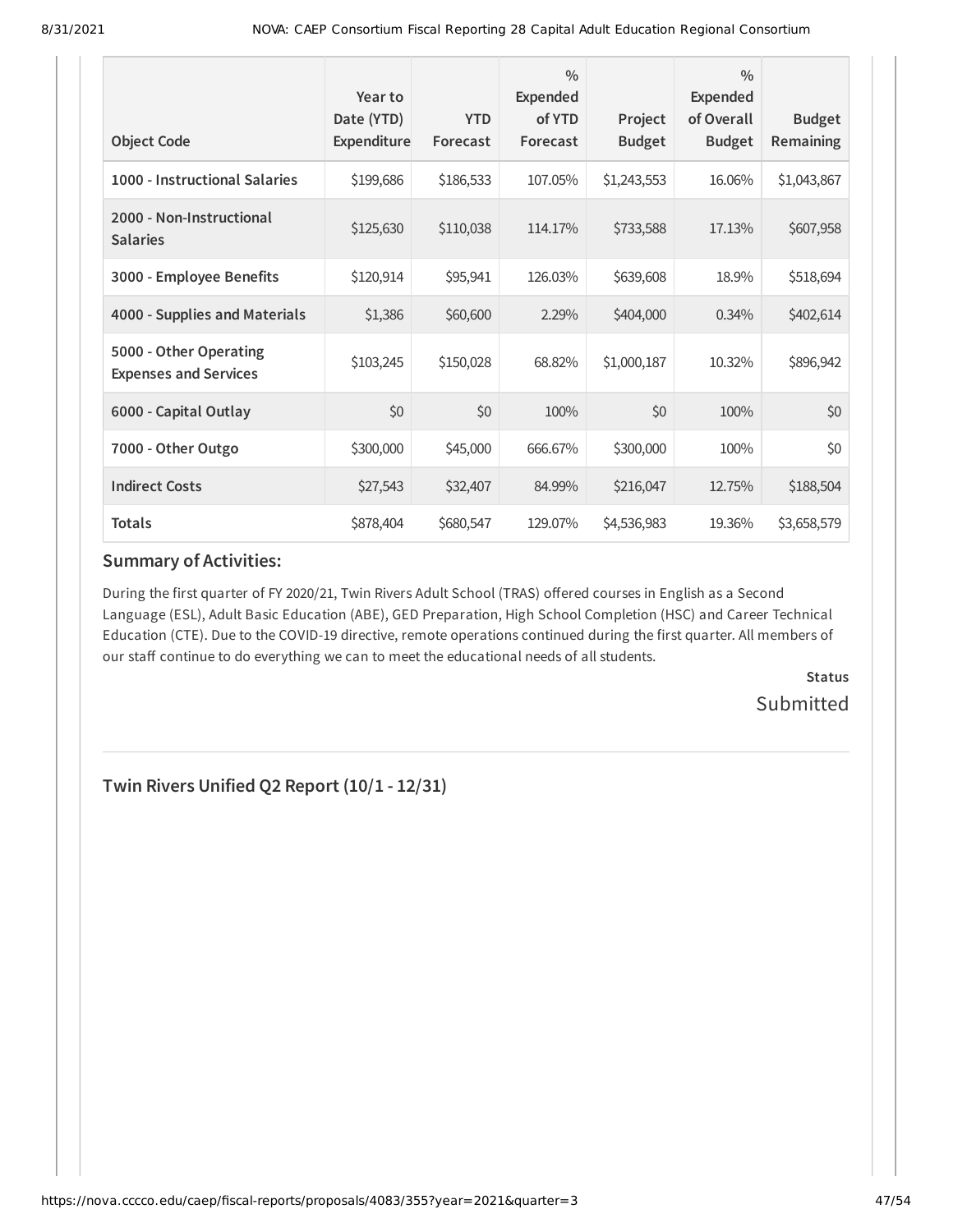| <b>Object Code</b>                                     | Year to<br>Date (YTD)<br>Expenditure | <b>YTD</b><br>Forecast | $\frac{0}{0}$<br><b>Expended</b><br>of YTD<br>Forecast | Project<br><b>Budget</b> | $\frac{0}{0}$<br><b>Expended</b><br>of Overall<br><b>Budget</b> | <b>Budget</b><br>Remaining |
|--------------------------------------------------------|--------------------------------------|------------------------|--------------------------------------------------------|--------------------------|-----------------------------------------------------------------|----------------------------|
| 1000 - Instructional Salaries                          | \$514,868                            | \$373,066              | 138.01%                                                | \$1,243,553              | 41.4%                                                           | \$728,685                  |
| 2000 - Non-Instructional<br><b>Salaries</b>            | \$263,687                            | \$220,076              | 119.82%                                                | \$733,588                | 35.94%                                                          | \$469,901                  |
| 3000 - Employee Benefits                               | \$281,257                            | \$191,882              | 146.58%                                                | \$639,608                | 43.97%                                                          | \$358,351                  |
| 4000 - Supplies and Materials                          | \$15,894                             | \$121,200              | 13.11%                                                 | \$404,000                | 3.93%                                                           | \$388,106                  |
| 5000 - Other Operating<br><b>Expenses and Services</b> | \$199,424                            | \$300,056              | 66.46%                                                 | \$1,000,187              | 19.94%                                                          | \$800,763                  |
| 6000 - Capital Outlay                                  | \$0                                  | \$0                    | 100%                                                   | \$0                      | 100%                                                            | \$0                        |
| 7000 - Other Outgo                                     | \$300,000                            | \$90,000               | 333.33%                                                | \$300,000                | 100%                                                            | \$0                        |
| <b>Indirect Costs</b>                                  | \$63,757                             | \$64,814               | 98.37%                                                 | \$216,047                | 29.51%                                                          | \$152,290                  |
| <b>Totals</b>                                          | \$1,638,887                          | \$1,361,095            | 120.41%                                                | \$4,536,983              | 36.12%                                                          | \$2,898,096                |

During the second quarter of FY 2020/21, Twin Rivers Adult School (TRAS) offered courses in English as a Second Language (ESL), Adult Basic Education (ABE), GED Preparation, High School Completion (HSC) and Career Technical Education (CTE). Due to the COVID-19 directive, remote operations continued during the second quarter. All members of our staff continue to do everything we can to meet the educational needs of all students.

> **Status** Submitted

# **Allocation Year Closeout: 2018-19**

I have reviewed the financial reports for my agency and confirm that all funds for this allocation year have been spent.

**2018-19 Reverted Funds:**

\$0

#### **2018-19 Status** Closed

**Submitting Authority** Tanya Praest, Principal

**Twin Rivers Unified Q3 Report (1/1 - 3/31)**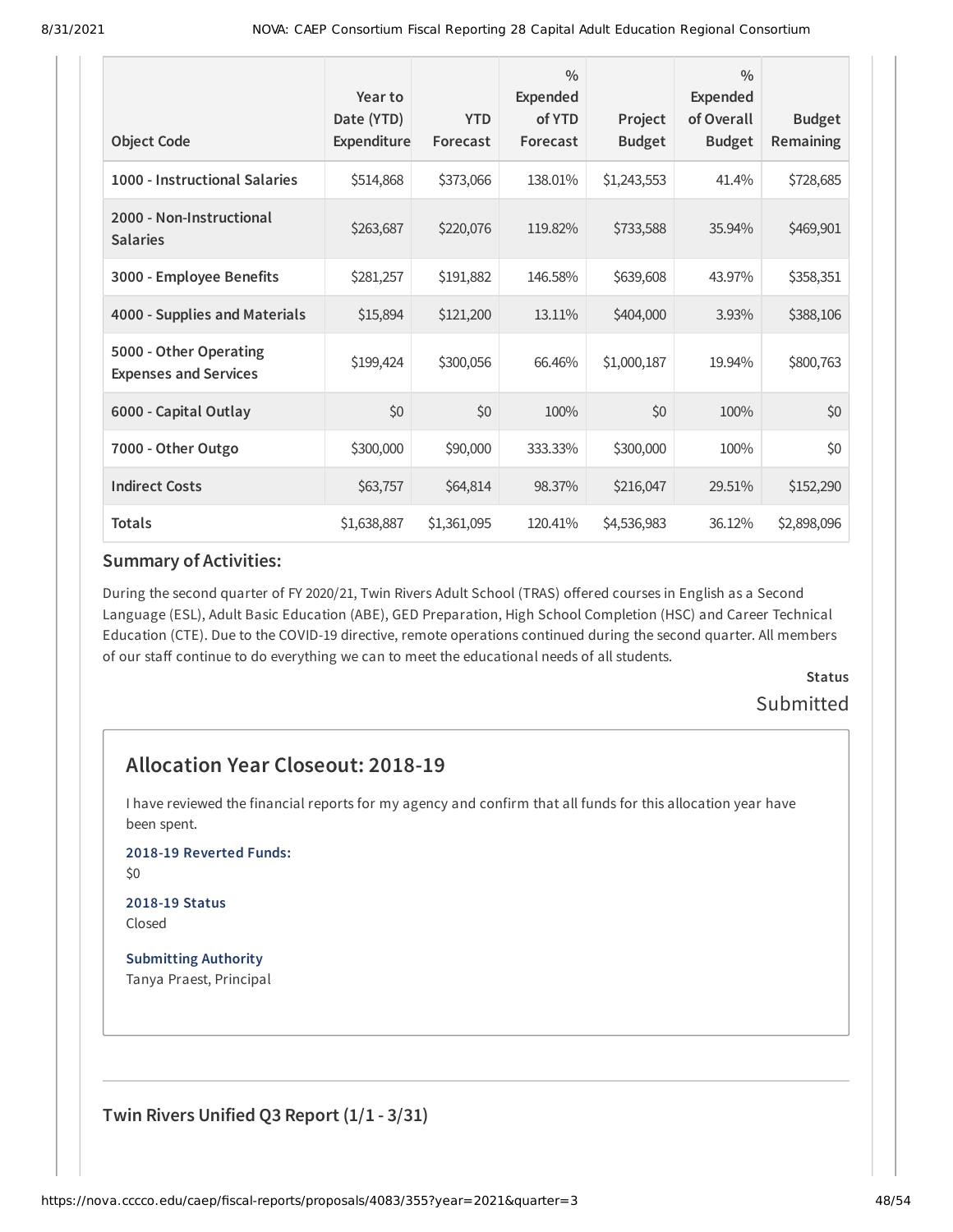| <b>Object Code</b>                                     | Year to<br>Date (YTD)<br>Expenditure | <b>YTD</b><br>Forecast | $\frac{0}{0}$<br>Expended<br>of YTD<br>Forecast | Project<br><b>Budget</b> | $\frac{0}{0}$<br>Expended<br>of Overall<br><b>Budget</b> | <b>Budget</b><br><b>Remaining</b> |
|--------------------------------------------------------|--------------------------------------|------------------------|-------------------------------------------------|--------------------------|----------------------------------------------------------|-----------------------------------|
| 1000 - Instructional Salaries                          | \$743,498                            | \$559,599              | 132.86%                                         | \$1,243,553              | 59.79%                                                   | \$500,055                         |
| 2000 - Non-Instructional<br><b>Salaries</b>            | \$392,322                            | \$330,115              | 118.84%                                         | \$733,588                | 53.48%                                                   | \$341,266                         |
| 3000 - Employee Benefits                               | \$412,775                            | \$287,824              | 143.41%                                         | \$639,608                | 64.54%                                                   | \$226,833                         |
| 4000 - Supplies and Materials                          | \$17,281                             | \$181,800              | 9.51%                                           | \$404,000                | 4.28%                                                    | \$386,719                         |
| 5000 - Other Operating<br><b>Expenses and Services</b> | \$219,335                            | \$450,084              | 48.73%                                          | \$1,000,187              | 21.93%                                                   | \$780,852                         |
| 6000 - Capital Outlay                                  | \$0                                  | \$0                    | 100%                                            | \$0                      | 100%                                                     | \$0                               |
| 7000 - Other Outgo                                     | \$300,000                            | \$135,000              | 222.22%                                         | \$300,000                | 100%                                                     | \$0                               |
| <b>Indirect Costs</b>                                  | \$89,261                             | \$97,221               | 91.81%                                          | \$216,047                | 41.32%                                                   | \$126,786                         |
| <b>Totals</b>                                          | \$2,174,472                          | \$2,041,642            | 106.51%                                         | \$4,536,983              | 47.93%                                                   | \$2,362,511                       |

During the third quarter of FY 2020/21, Twin Rivers Adult School (TRAS) offered courses in English as a Second Language (ESL), Adult Basic Education (ABE), GED Preparation, High School Completion (HSC) and Career Technical Education (CTE). Due to the COVID-19 directive, remote operations continued during the third quarter. All members of our staff continue to do everything they can to meet the educational needs of all students.

> **Status** Submitted

**Twin Rivers Unified Q4 Report (4/1 - 6/30)**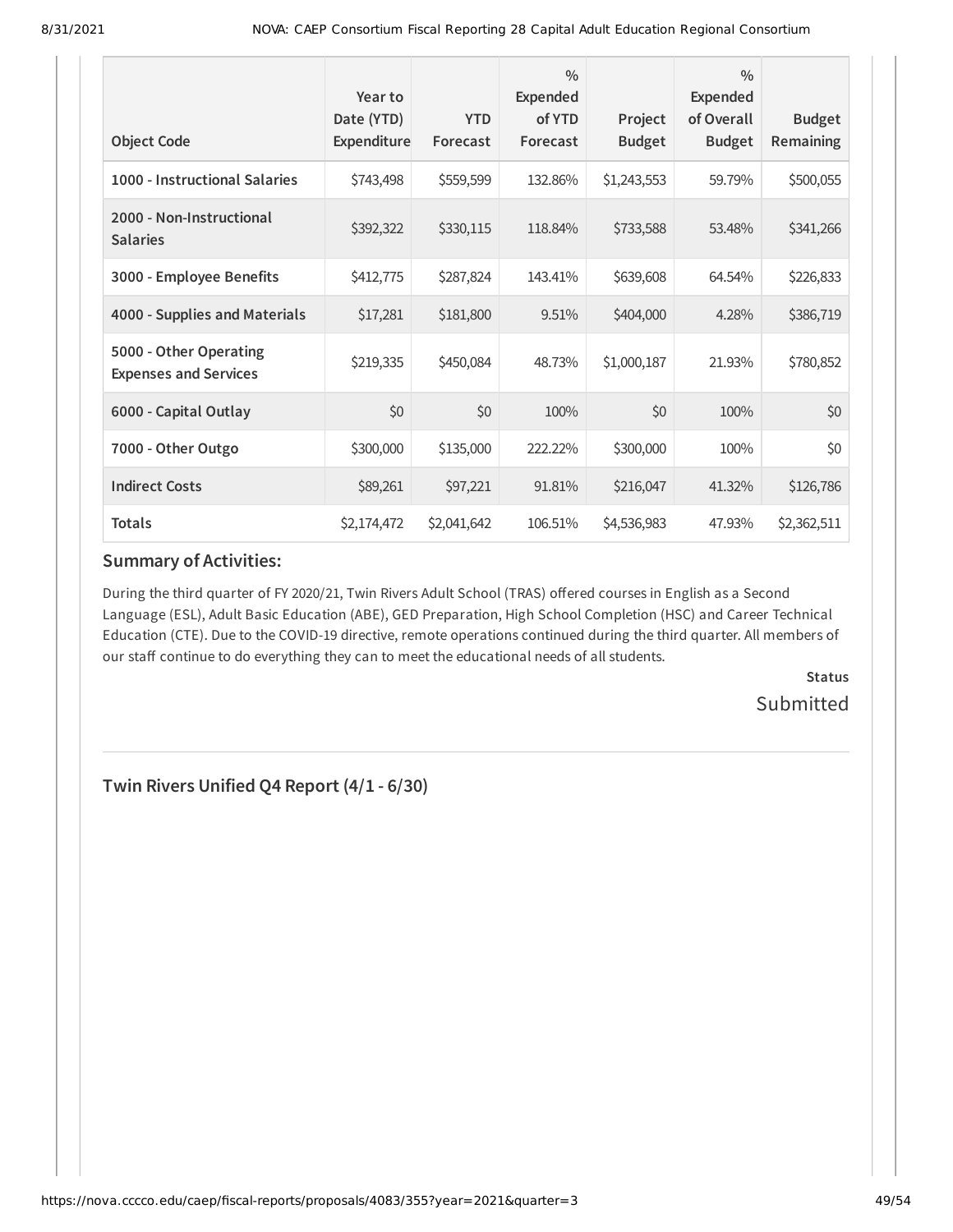| <b>Object Code</b>                                     | Year to<br>Date (YTD)<br><b>Expenditure</b> | <b>YTD</b><br>Forecast | $\frac{0}{0}$<br><b>Expended</b><br>of YTD<br>Forecast | Project<br><b>Budget</b> | $\frac{0}{0}$<br>Expended<br>of Overall<br><b>Budget</b> | <b>Budget</b><br><b>Remaining</b> |
|--------------------------------------------------------|---------------------------------------------|------------------------|--------------------------------------------------------|--------------------------|----------------------------------------------------------|-----------------------------------|
| 1000 - Instructional Salaries                          | \$1,019,546                                 | \$746,132              | 136.64%                                                | \$1,243,553              | 81.99%                                                   | \$224,007                         |
| 2000 - Non-Instructional<br><b>Salaries</b>            | \$549,356                                   | \$440,153              | 124.81%                                                | \$733,588                | 74.89%                                                   | \$184,232                         |
| 3000 - Employee Benefits                               | \$574,266                                   | \$383,765              | 149.64%                                                | \$639,608                | 89.78%                                                   | \$65,342                          |
| 4000 - Supplies and Materials                          | \$22,246                                    | \$242,400              | 9.18%                                                  | \$404,000                | 5.51%                                                    | \$381,754                         |
| 5000 - Other Operating<br><b>Expenses and Services</b> | \$251,521                                   | \$600,112              | 41.91%                                                 | \$1,000,187              | 25.15%                                                   | \$748,666                         |
| 6000 - Capital Outlay                                  | \$0                                         | \$0                    | 100%                                                   | \$0                      | 100%                                                     | \$0                               |
| 7000 - Other Outgo                                     | \$300,000                                   | \$180,000              | 166.67%                                                | \$300,000                | 100%                                                     | \$0                               |
| <b>Indirect Costs</b>                                  | \$120,847                                   | \$129,628              | 93.23%                                                 | \$216,047                | 55.94%                                                   | \$95,200                          |
| <b>Totals</b>                                          | \$2,837,782                                 | \$2,722,190            | 104.25%                                                | \$4,536,983              | 62.55%                                                   | \$1,699,201                       |

I certify that our agency did not exceed the allowed indirect rate as directed in the Adult Education Program **Guidance:** Yes

### **Summary of Activities:**

During the fourth quarter of FY 2020/21, Twin Rivers Adult School (TRAS) offered courses in English as a Second Language (ESL), Adult Basic Education (ABE), GED Preparation, High School Completion (HSC) and Career Technical Education (CTE). Due to the COVID-19 directive, remote learning continued during the fourth quarter. All members of our staff continue to do everything they can to meet the educational needs of all students.

> **Status Submitted**

# **Washington Unified**

**Washington Unified Q1 Report (7/1 - 9/30)**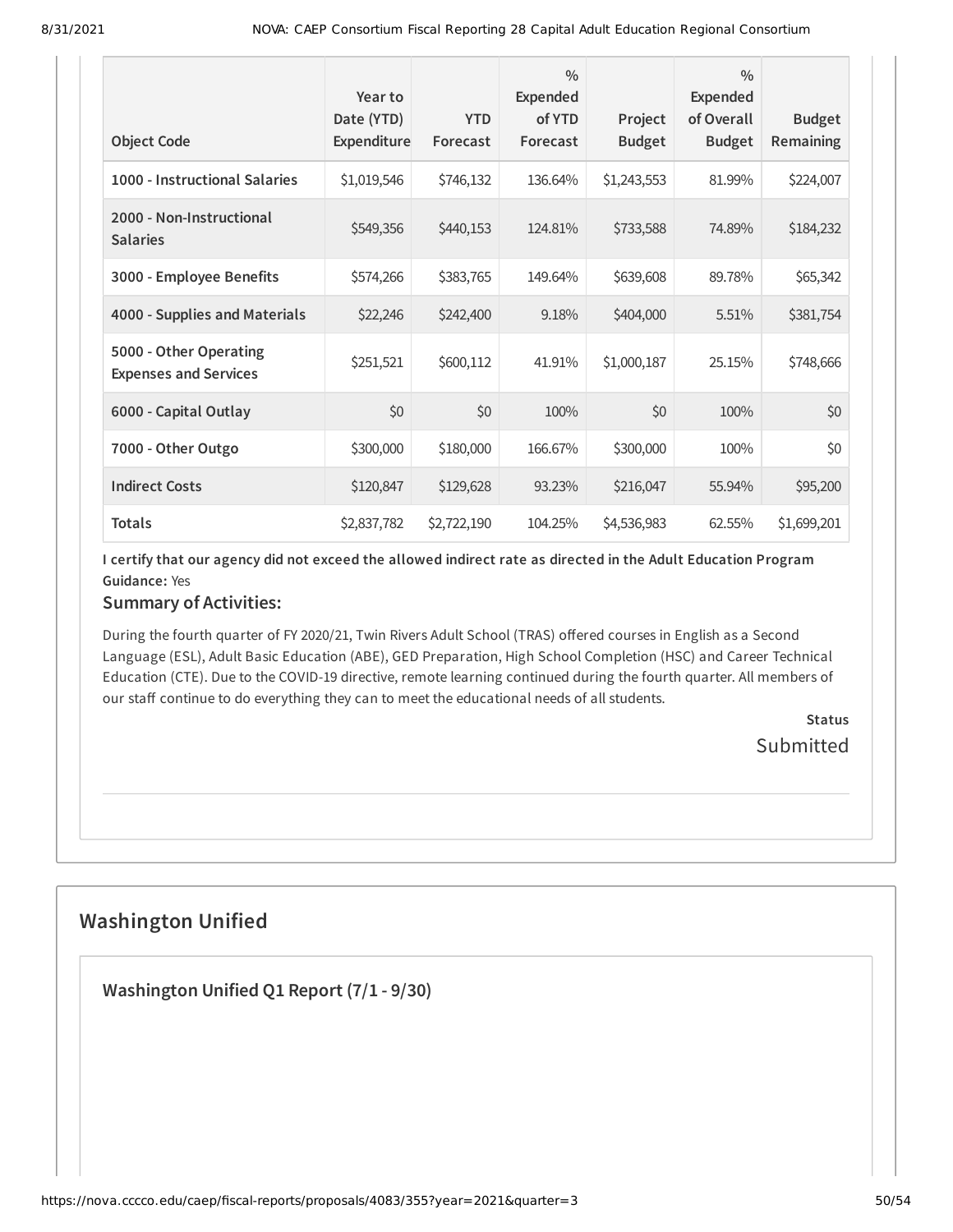| <b>Object Code</b>                                     | Year to<br>Date (YTD)<br><b>Expenditure</b> | <b>YTD</b><br>Forecast | $\frac{0}{0}$<br><b>Expended</b><br>of YTD<br>Forecast | Project<br><b>Budget</b> | $\frac{0}{0}$<br>Expended<br>of Overall<br><b>Budget</b> | <b>Budget</b><br>Remaining |
|--------------------------------------------------------|---------------------------------------------|------------------------|--------------------------------------------------------|--------------------------|----------------------------------------------------------|----------------------------|
| 1000 - Instructional Salaries                          | \$27,107                                    | \$57,698               | 46.98%                                                 | \$230,790                | 11.75%                                                   | \$203,683                  |
| 2000 - Non-Instructional<br><b>Salaries</b>            | \$6,753                                     | \$10,068               | 67.08%                                                 | \$50,338                 | 13.42%                                                   | \$43,585                   |
| 3000 - Employee Benefits                               | \$10,800                                    | \$20,237               | 53.37%                                                 | \$80,946                 | 13.34%                                                   | \$70,146                   |
| 4000 - Supplies and Materials                          | \$0                                         | \$0                    | 100%                                                   | \$156,392                | $0\%$                                                    | \$156,392                  |
| 5000 - Other Operating<br><b>Expenses and Services</b> | \$2,188                                     | \$10,000               | 21.88%                                                 | \$40,000                 | 5.47%                                                    | \$37,812                   |
| 6000 - Capital Outlay                                  | \$0                                         | \$0                    | 100%                                                   | \$0                      | 100%                                                     | \$0                        |
| 7000 - Other Outgo                                     | \$0                                         | \$0                    | 100%                                                   | \$0                      | 100%                                                     | \$0                        |
| <b>Indirect Costs</b>                                  | \$0                                         | \$7,508                | $0\%$                                                  | \$30,030                 | $0\%$                                                    | \$30,030                   |
| <b>Totals</b>                                          | \$46,848                                    | \$105,509              | 44.4%                                                  | \$588,496                | 7.96%                                                    | \$541,648                  |

Due to COVID 19 and Washington Adult School moving to a virtual model, budgeted instructional salaries as well as classified support have been. The staff continues to monitor the needs of the students, staff and program and will adjust spending according to need and plans to return in the future.

### **Summary of Activities:**

Washington Adult school is offering courses via virtual learning due to COVID restrictions. Expenses for the first quarter include administrative salaries, instructional salaries, a counselor salary and classified support. Expenditures also include contracted services.

> **Status** Submitted

**Washington Unified Q2 Report (10/1 - 12/31)**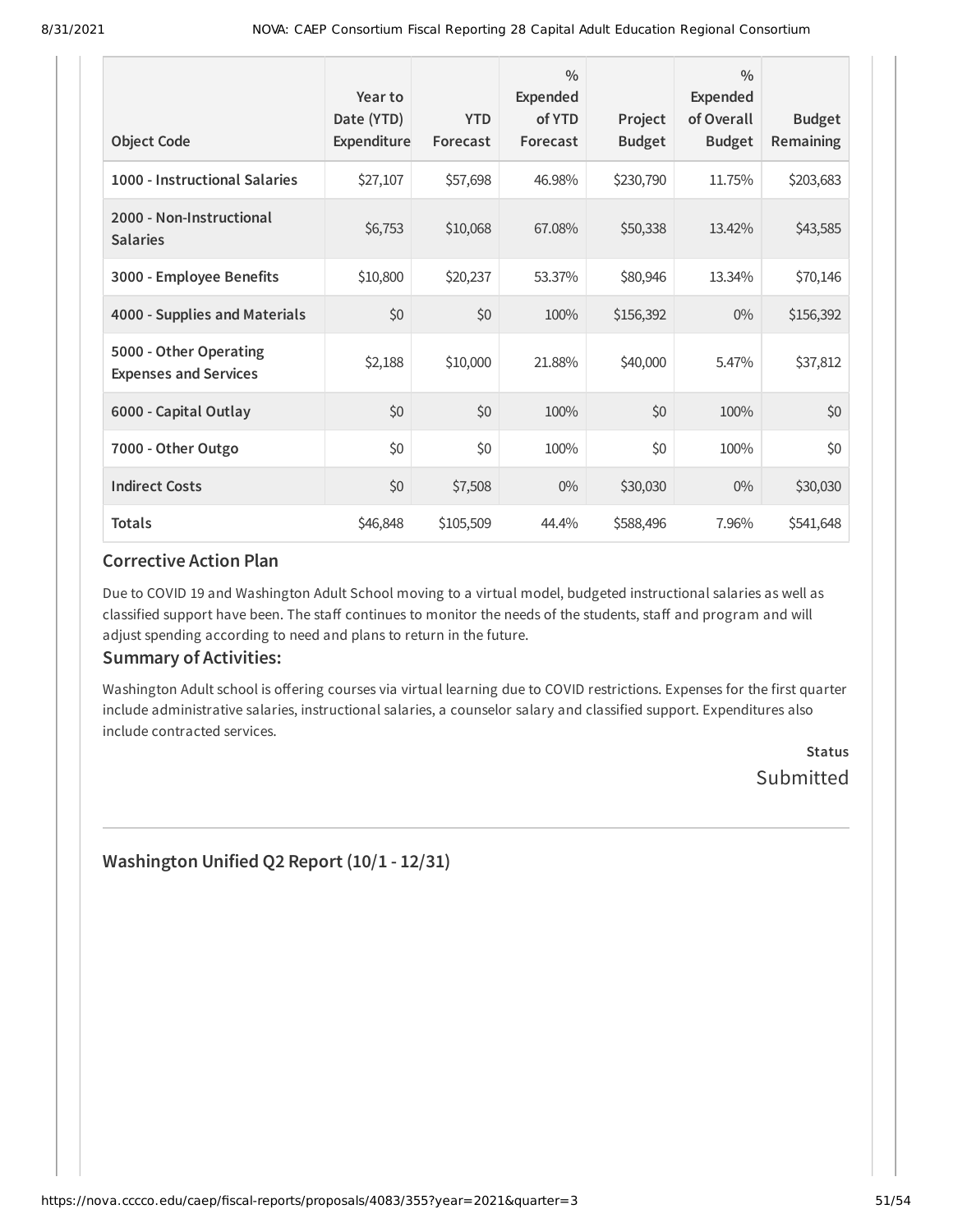| <b>Object Code</b>                                     | Year to<br>Date (YTD)<br>Expenditure | <b>YTD</b><br>Forecast | $\frac{0}{0}$<br><b>Expended</b><br>of YTD<br>Forecast | Project<br><b>Budget</b> | $\frac{0}{0}$<br>Expended<br>of Overall<br><b>Budget</b> | <b>Budget</b><br><b>Remaining</b> |
|--------------------------------------------------------|--------------------------------------|------------------------|--------------------------------------------------------|--------------------------|----------------------------------------------------------|-----------------------------------|
| 1000 - Instructional Salaries                          | \$89,311                             | \$57,698               | 154.79%                                                | \$230,790                | 38.7%                                                    | \$141,479                         |
| 2000 - Non-Instructional<br><b>Salaries</b>            | \$13,381                             | \$12,585               | 106.33%                                                | \$50,338                 | 26.58%                                                   | \$36,957                          |
| 3000 - Employee Benefits                               | \$31,174                             | \$20,237               | 154.05%                                                | \$80,946                 | 38.51%                                                   | \$49,772                          |
| 4000 - Supplies and Materials                          | \$33,344                             | \$0                    | 100%                                                   | \$156,392                | 21.32%                                                   | \$123,048                         |
| 5000 - Other Operating<br><b>Expenses and Services</b> | \$15,721                             | \$10,000               | 157.21%                                                | \$40,000                 | 39.3%                                                    | \$24,279                          |
| 6000 - Capital Outlay                                  | \$0                                  | \$0                    | 100%                                                   | \$0                      | 100%                                                     | \$0                               |
| 7000 - Other Outgo                                     | \$0                                  | \$0                    | 100%                                                   | \$0                      | 100%                                                     | \$0                               |
| <b>Indirect Costs</b>                                  | \$9,147                              | \$7,508                | 121.84%                                                | \$30,030                 | 30.46%                                                   | \$20,883                          |
| <b>Totals</b>                                          | \$192,078                            | \$108,026              | 177.81%                                                | \$588,496                | 32.64%                                                   | \$396,418                         |

During the second quarter of FY 2020/21, Washing Adult School (WAS) offered courses in English as a Second Language (ESL), Adult Basic Education (ABE), High School Completion (HSC) and Career Technical Education/construction(CTE). Due to the COVID-19 all classes were offered virtually. Staff members continue to look for ways to meet the needs of the students.

# **Status** Submitted

# **Allocation Year Closeout: 2018-19**

I have reviewed the financial reports for my agency and confirm that all funds for this allocation year have been spent.

#### **2018-19 Reverted Funds:**

\$0

#### **2018-19 Status** Closed

### **Submitting Authority**

Stephanie Groat Dr. Jay Berns Ed.D., Director of Special Programs

# **Washington Unified Q3 Report (1/1 - 3/31)**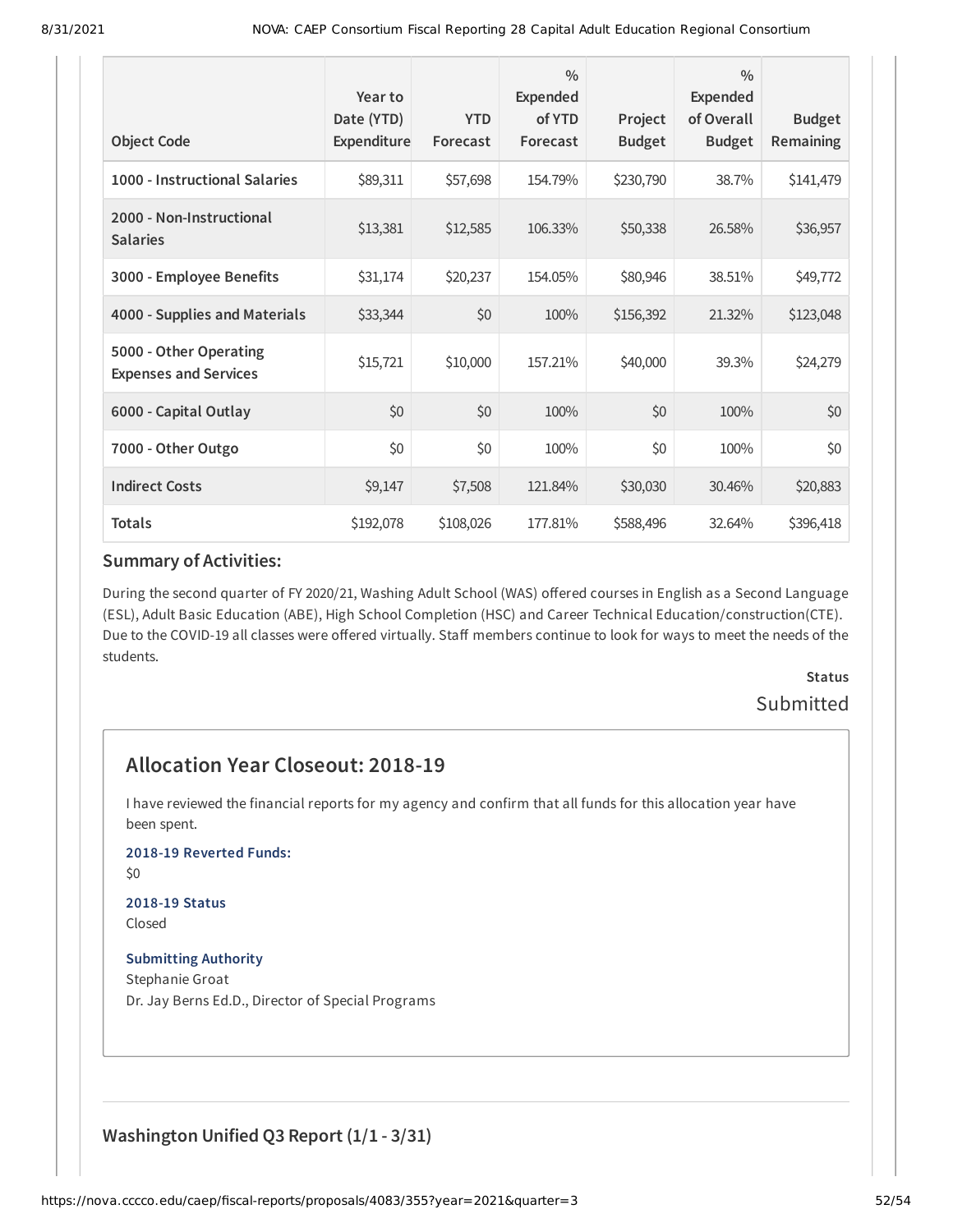| <b>Object Code</b>                                     | Year to<br>Date (YTD)<br>Expenditure | <b>YTD</b><br>Forecast | $\frac{0}{0}$<br><b>Expended</b><br>of YTD<br>Forecast | Project<br><b>Budget</b> | $\frac{0}{0}$<br><b>Expended</b><br>of Overall<br><b>Budget</b> | <b>Budget</b><br><b>Remaining</b> |
|--------------------------------------------------------|--------------------------------------|------------------------|--------------------------------------------------------|--------------------------|-----------------------------------------------------------------|-----------------------------------|
|                                                        |                                      |                        |                                                        |                          |                                                                 |                                   |
| 1000 - Instructional Salaries                          | \$135,585                            | \$57,698               | 234.99%                                                | \$230,790                | 58.75%                                                          | \$95,205                          |
| 2000 - Non-Instructional<br><b>Salaries</b>            | \$20,009                             | \$12,585               | 159%                                                   | \$50,338                 | 39.75%                                                          | \$30,329                          |
| 3000 - Employee Benefits                               | \$47,937                             | \$20,237               | 236.88%                                                | \$80,946                 | 59.22%                                                          | \$33,009                          |
| 4000 - Supplies and Materials                          | \$44,487                             | \$0                    | 100%                                                   | \$156,392                | 28.45%                                                          | \$111,905                         |
| 5000 - Other Operating<br><b>Expenses and Services</b> | \$26,508                             | \$10,000               | 265.08%                                                | \$40,000                 | 66.27%                                                          | \$13,492                          |
| 6000 - Capital Outlay                                  | \$0                                  | \$0                    | 100%                                                   | \$0                      | 100%                                                            | \$0                               |
| 7000 - Other Outgo                                     | \$0                                  | \$0                    | 100%                                                   | \$0                      | 100%                                                            | \$0                               |
| <b>Indirect Costs</b>                                  | \$13,726                             | \$7,508                | 182.83%                                                | \$30,030                 | 45.71%                                                          | \$16,304                          |
| <b>Totals</b>                                          | \$288,252                            | \$108,026              | 266.84%                                                | \$588,496                | 48.98%                                                          | \$300,244                         |

During the third quarter of FY 2020/21, Washing Adult School (WAS) offered courses in English as a Second Language (ESL), Adult Basic Education (ABE), High School Completion (HSC) and Career Technical Education/construction(CTE). Due to the COVID-19 all classes were offered virtually at the beginning of the school year, however WAS transitioned to in person for most of their classes in Spring 2021. Staff members continue to look for ways to meet the needs of the students

> **Status** Submitted

**Washington Unified Q4 Report (4/1 - 6/30)**